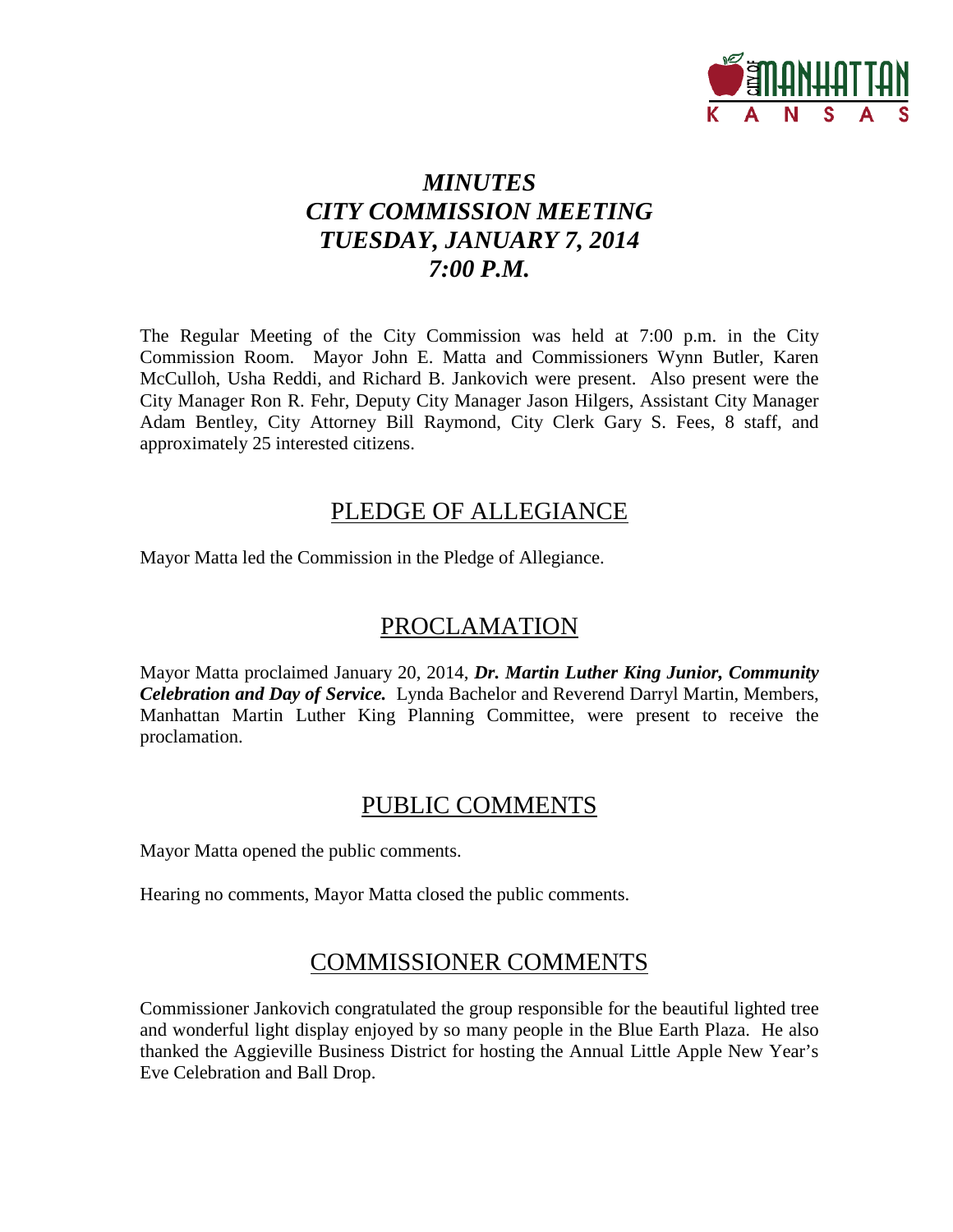# COMMISSIONER COMMENTS *(CONTINUED)*

Commissioner Reddi thanked City crews for their work in removing the recent snow. She extended congratulations to Richard Pitts, Director, Wonder Workshop, for receiving a Call to Service Award from President Obama for his work in the community working with children. She encouraged citizens to take advantage of the many Parks and Recreation activities and events listed in the recent Parks and Recreation catalog.

Commissioner McCulloh wished everyone a Happy New Year and echoed Commissioner Reddi's comments about the many events available in the Parks and Recreation catalog and in the recent University for Mankind (UFM) brochure that was distributed. She encouraged the community to check out the new football exhibit at the Flint Hills Discovery Center from January 18 through June 1, 2014.

# CONSENT AGENDA

(\* denotes those items discussed)

## **MINUTES**

The Commission approved the minutes of the Regular City Commission Meeting held Tuesday, December 17, 2013.

## **CLAIMS REGISTER NO. 2747**

The Commission approved Claims Register No. 2747 authorizing and approving the payment of claims from December 11, 2013, to December 31, 2013, in the amount of \$4,586,948.22.

## **LICENSES**

The Commission approved a Tree Maintenance License for calendar year 2014 for Wildcat Tree Service, 3761 Cumberland Road, and an annual Cereal Malt Beverages Off-Premises License for Wildcat Creek Golf & Fitness, 800 Anneberg Circle.

## **FINAL PLAT – NORTHLAKE ADDITION, UNIT 2**

The Commission accepted the easements and rights-of-way, as shown on the Final Plat of Northlake Addition, Unit 2, generally located 500 feet east of the intersection of Donnas Way and Northfield Road, based on conformance with the Manhattan Urban Area Subdivision Regulations.

## **RESTRICTIVE COVENANT – NORTHLAKE ADDITION, UNIT 2**

The Commission authorized the Mayor and City Clerk to execute the Agreement Creating a Restrictive Covenant.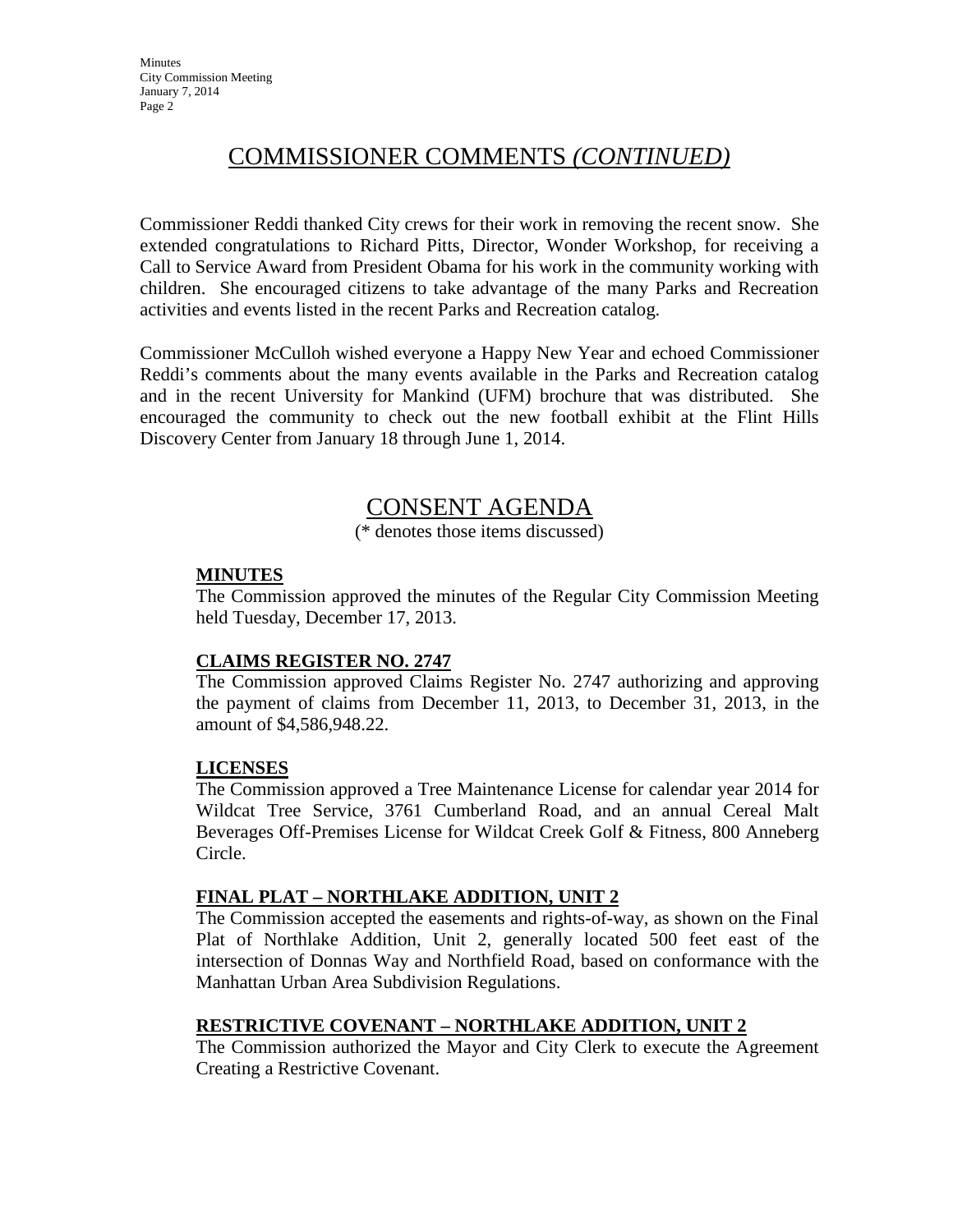# CONSENT AGENDA *(CONTINUED)*

## **ORDINANCE NO. 7059 – REZONE – INTERLACHEN ADDITION**

The Commission approved Ordinance No. 7059 rezoning the Interlachen Addition, generally located approximately 650 feet north of the intersection of Vanesta Place and Vanesta Drive, from R, Single-Family Residential District, to: R-1, Single-Family Residential District; R-3, Multiple-Family Residential District; and, C-2, Neighborhood Shopping District, based on the findings in the respective Staff Reports *(See Attachment No. 1 for R-1, Attachment No. 2 for R-3, and Attachment No. 3 for C-2)* and the recommendations of the Planning Board.

## **FINAL PLAT – INTERLACHEN ADDITION**

The Commission accepted the easements and rights-of-way, as shown on the Final Plat of Interlachen Addition, generally located on the west side of Vanesta Drive, approximately 750 feet west of the intersection of Little Kitten Avenue and Vanesta Drive, based on conformance with the Manhattan Urban Area Subdivision Regulations.

## **ORDINANCE NO. 7060 – REZONE – BODY FIRST WELLNESS AND RECREATION CENTER PLANNED UNIT DEVELOPMENT (PUD)**

The Commission approved Ordinance No. 7060 rezoning the proposed Body First Wellness and Recreation Center PUD, generally located at 3615 Claflin Road, from R, Single-Family Residential District, to PUD, Commercial Planned Unit Development District, based on the findings in the Staff Report *(See Attachment No. 4)* with the seven conditions recommended by the Planning Board.

## **FIRST READING – REMOVE NO PARKING EXCEPT SUNDAY ZONE – 400 BLOCK OF SOUTH 9TH STREET**

The Commission approved first reading of an ordinance removing the "No Parking Except Sunday" zone along the west side of the 400 block of South  $9<sup>th</sup>$ Street.

## **ELIMINATE CONVENTION AND TOURISM COMMITTEE**

The Commission rescinded Resolution No. 1977-171, thereby eliminating the Convention and Tourism Committee.

## **AWARD CONTRACT – DOWNTOWN MANHATTAN ALLEY IMPROVEMENTS (SM1207)**

The Commission accepted the Engineer's Opinion of Probable Cost in the amount of \$499,170.50; awarded a construction contract to Amino Brothers Co., Inc, of Kansas City, Kansas; and authorized the Mayor and City Clerk to execute the contract in the amount of \$382,005.00 for the Downtown Manhattan Alley Improvements (SM1207).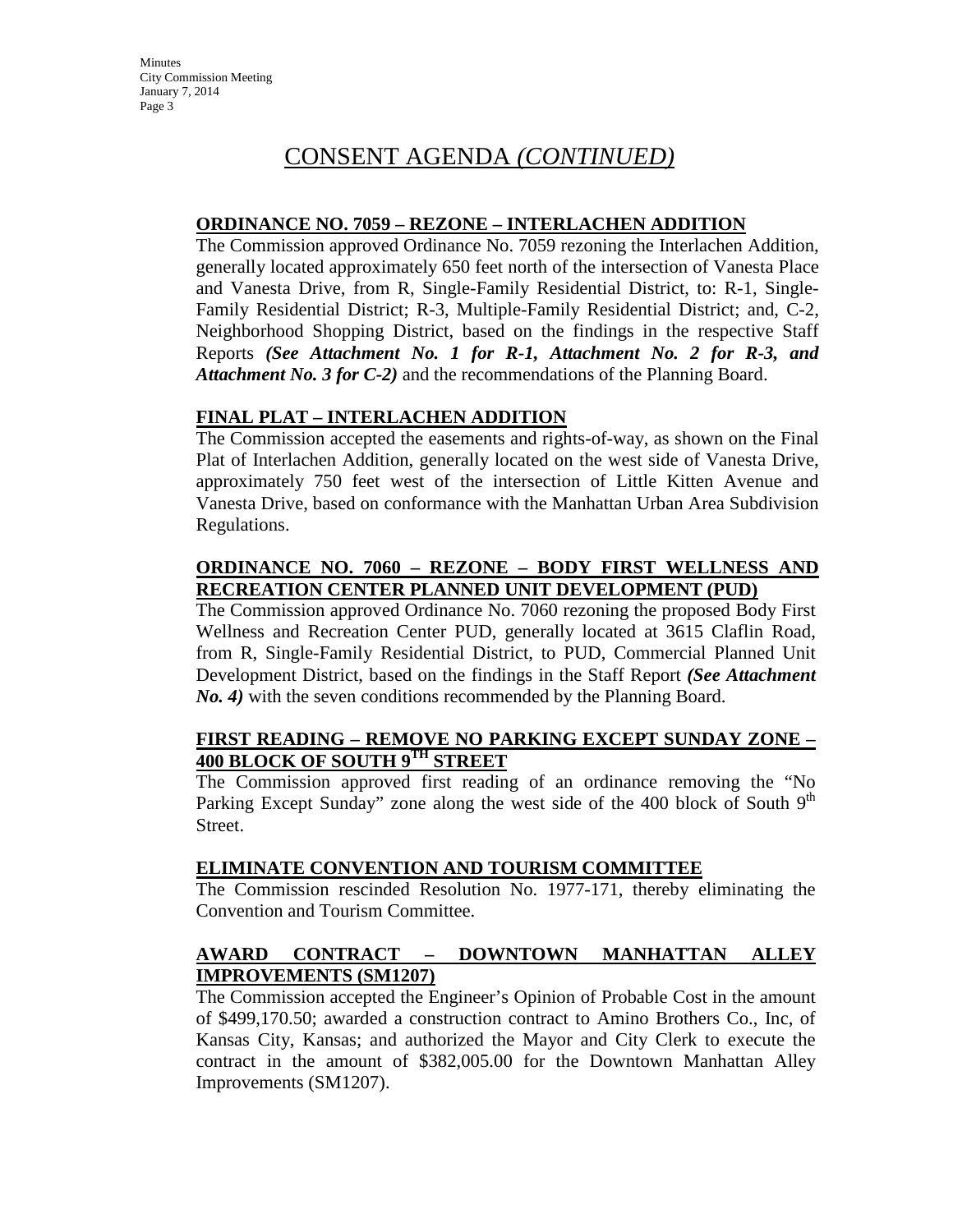# CONSENT AGENDA *(CONTINUED)*

## **RESOLUTION NO. 010714-A – BOND – DOWNTOWN MANHATTAN ALLEY IMPROVEMENTS (SM1207)**

The Commission approved Resolution No. 010714-A authorizing and providing for payment of costs for the Downtown Manhattan Alley Improvements (SM1207).

## **RESOLUTION NO. 010714-B – PETITION – LEDGE STONE ADDITION, PHASE 1 – STREET IMPROVEMENTS (ST1323)**

The Commission found the revised petition sufficient and approved Resolution No. 010714-B rescinding Resolution No. 120313-A and finding the project advisable and authorizing construction for the Ledge Stone Addition, Phase 1, Street (ST1323) Improvements.

## **RESOLUTION NO. 010714-C – PETITION – LEDGE STONE ADDITION, PHASE 1 – SANITARY SEWER IMPROVEMENTS (SS1317)**

The Commission found the revised petition sufficient and approved Resolution No. 010714-C rescinding Resolution No. 120313-B and finding the project advisable and authorizing construction for the Ledge Stone Addition, Phase 1, Sanitary Sewer (SS1317) Improvements.

## **AWARD CONTRACT - LEDGE STONE ADDITION, PHASE 1 – STREET (ST1323) AND SANITARY SEWER IMPROVEMENTS (SS1317)**

The Commission accepted the Engineer's Opinion of Probable Cost in the amount of \$201,000.00; awarded a construction contract in the amount of \$220,701.35 with Larson Construction, Inc., of Manhattan, Kansas; and authorized the Mayor and City Clerk to execute the contract for Ledge Stone Addition, Phase 1, Street (ST1323) and Sanitary Sewer (SS1317) Improvements.

## **AWARD CONTRACT – ELECTRICAL ON-CALL SERVICES (SP1401)**

The Commission awarded and authorized the execution of an Electrical On-Call Services (SP1401) contract for 2014 with Heineken Electric, of Manhattan, Kansas.

## **AGREEMENT – KDOT – SAFE ROUTES TO SCHOOL, PHASE ONE, GRANT (ST1402)**

The Commission authorized the Mayor and City Clerk to execute the City-State Agreement for the Safe Routes to School (SRTS), Phase One, Grant (ST1402).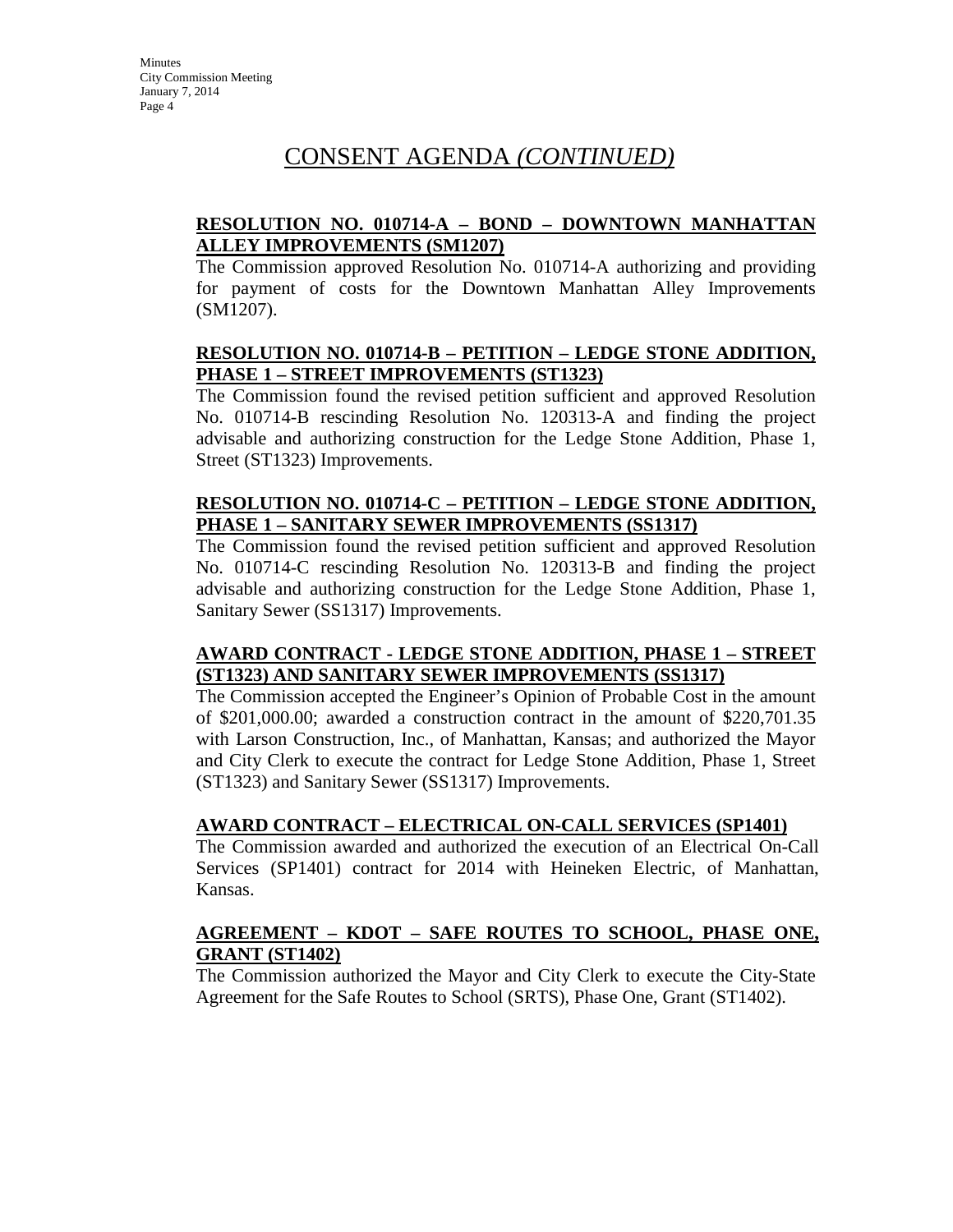# CONSENT AGENDA *(CONTINUED)*

## **AGREEMENT – ENGINEERING SERVICES - SAFE ROUTES TO SCHOOL, PHASE ONE, GRANT (ST1402)**

The Commission authorized the Mayor and City Clerk to execute an Agreement for professional engineering services in the amount of \$15,000.00 with Alfred Benesch and Company, of Manhattan, Kansas, for completion of the City-Wide SRTS, Phase One, Plan (ST1402).

### **CONTRACT – FLINT HILLS AREA TRANSPORTATION AGENCY**

The Commission approved the Flint Hills Area Transportation Agency contract as budgeted in the 2014 City Budget and authorized the Mayor and City Clerk to execute said contract.

### **MEMBERSHIP – FLINT HILLS REGIONAL COUNCIL**

The Commission authorized City Administration to finalize membership payment in the amount of \$26,140.50 to the Flint Hills Regional Council for the City's annual payment contribution.

## **BOARD APPOINTMENT – DOWNTOWN BUSINESS IMPROVEMENT DISTRICT ADVISORY BOARD**

The Commission approved the re-appointment of Diane Born, 1318 Lafayette Drive, to a two-year term. Ms. Born's term begins immediately, and will expire December 31, 2015.

Commissioner Jankovich moved to approve the consent agenda. Commissioner McCulloh seconded the motion. On a roll call vote, motion carried 5-0, with the exception of Item I, ELIMINATE CONVENTION AND TOURISM COMMITTEE, which carried 3-2, with Mayor Matta and Commissioner Butler voting against the item.

# GENERAL AGENDA

## **REQUEST FOR A PROJECT ENDORSEMENT LETTER - MANHATTAN LEVEE SYSTEM FEASIBILITY STUDY**

Dale Houdeshell, Director of Public Works, introduced the item.

Lamar McKissack, Project Manager, Water Resource Planner, Planning Branch, Kansas City District Corps of Engineers, introduced members of the Kansas City District in attendance. He presented an overview of the Manhattan Levee; Manhattan Levee Station 95+00; Manhattan Levee – Big Blue Segment and Kansas River Segment; 1993 flood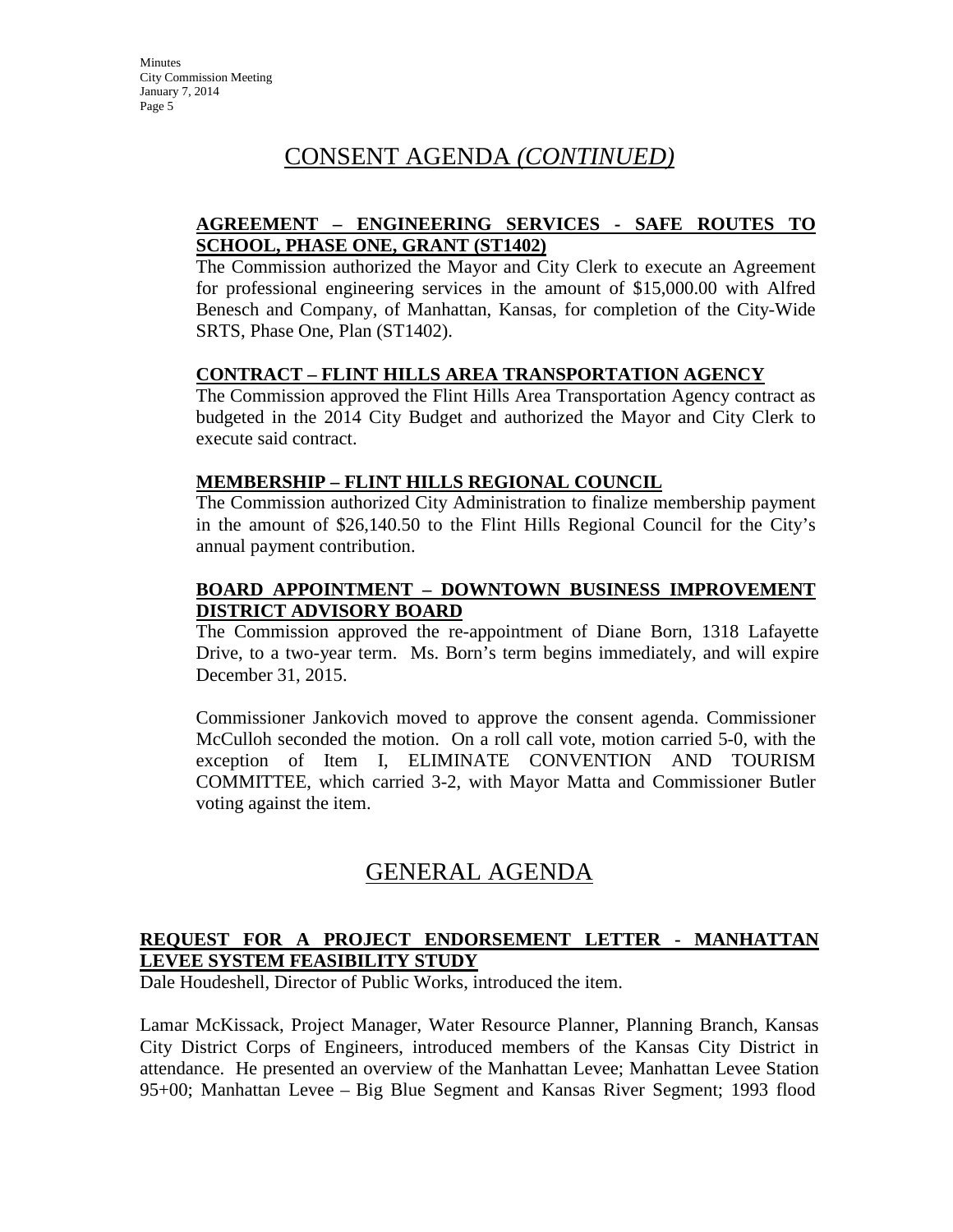# GENERAL AGENDA *(CONTINUED)*

## **REQUEST FOR A PROJECT ENDORSEMENT LETTER - MANHATTAN LEVEE SYSTEM FEASIBILITY STUDY** *(CONTINUED)*

triggered current event; view of the 1993 flood; feasibility study background; study objectives; recap of results for the existing levee; recommendation for the n300 Plan for improved Manhattan Levee Flood Risk Management and engineering characteristics; n300 Plan, Levee Raise Project, and map of the Levee Raise Segment; example of levee raise and relief well measures for Big Blue levee segment; diagram of n300 year flood event; n300 Plan preliminary cost estimate; economic characteristics of the n300 Plan; map of 300-year flood impact area; future feasibility report; project construction overview; and the implementation timeline for the n300 Plan for the Manhattan Levee Project.

John Grothaus, representing the Planning Branch, Kansas City District Corps of Engineers, informed the Commission on the availability of funds and the process.

Lamar McKissack, Project Manager, Water Resource Planner, Planning Branch, Kansas City District Corps of Engineers, discussed the project partnership and acquisition considerations; next steps with the Corps feasibility wrap-up actions; recommendations for the City of Manhattan in 2014 – 2015; and provided an overview of the cost share for the project design and construction phases.

Brian McNulty, Operations Project Manager, Tuttle Creek Lake, U.S. Army Corps of Engineers, provided information and history about the Tuttle Creek Lake.

Lamar McKissack, Project Manager, Water Resource Planner, Planning Branch, Kansas City District Corps of Engineers, responded to questions from the Commission and provided information on the operations manual for Tuttle Creek Lake.

Brian McNulty, Operations Project Manager, Tuttle Creek Lake, U.S. Army Corps of Engineers, provided additional information on the spillway, peak discharges, and talked about extreme events for draught and flood. He then responded to questions from the Commission regarding the emergency gates and maximum flows.

After discussion and comments from the Commission, Commissioner Jankovich moved to authorize the Mayor to sign and City Administration to submit the Letter of Project Endorsement to the Army Corps of Engineers. Commissioner McCulloh seconded the motion.

Ron Fehr, City Manager, responded to questions from the Commission regarding the potential funding sources to pay for the proposed levee system improvements.

After additional discussion and comments from the Commission, on a roll call vote, motion carried 5-0.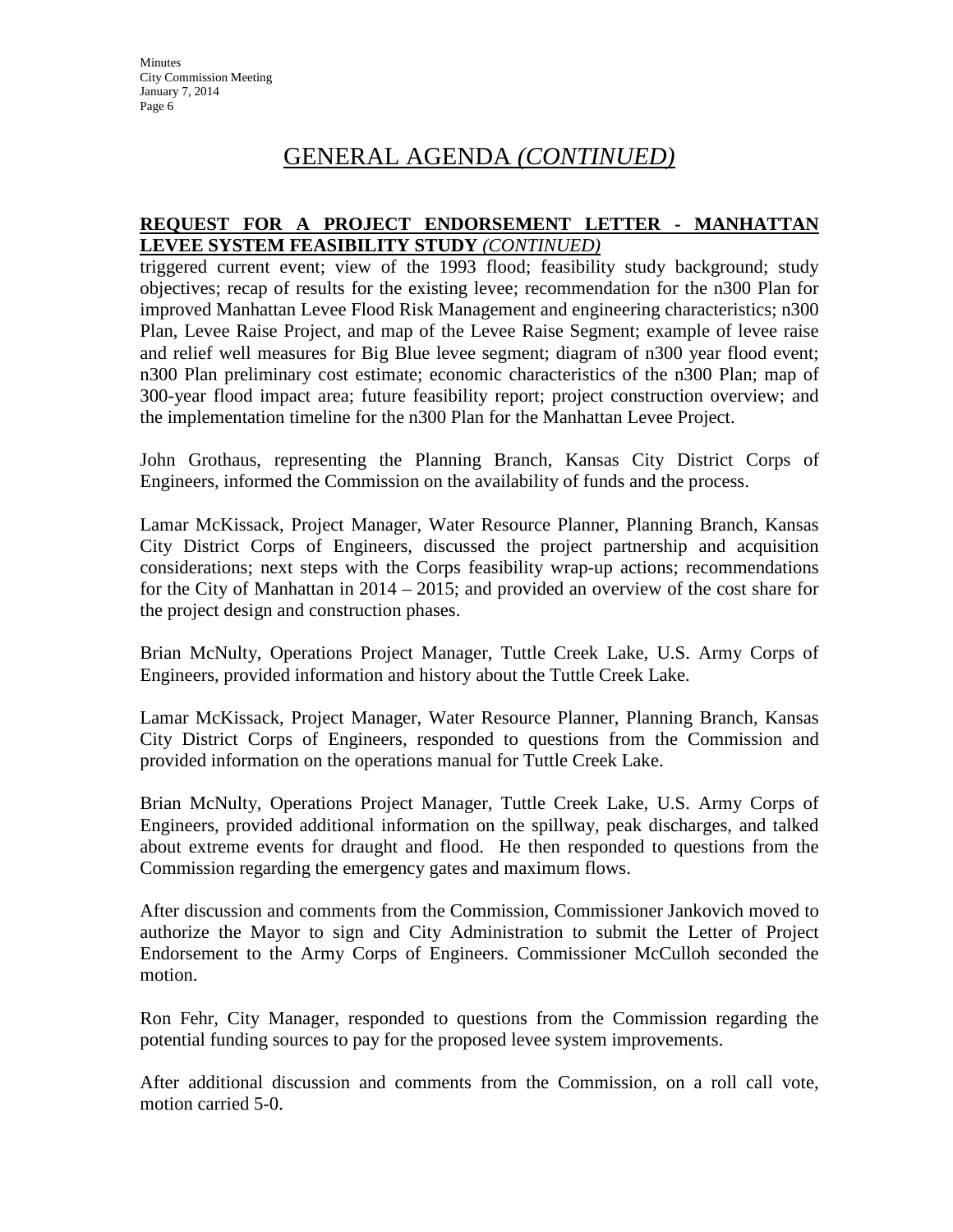Minutes<br>City Commission Meeting<br>January 7, 2014<br>Page 7

ADJOURNMENT<br>At 8:03 p.m., the Commission adjourned.

Gary S. Fees, MMC, City Clerk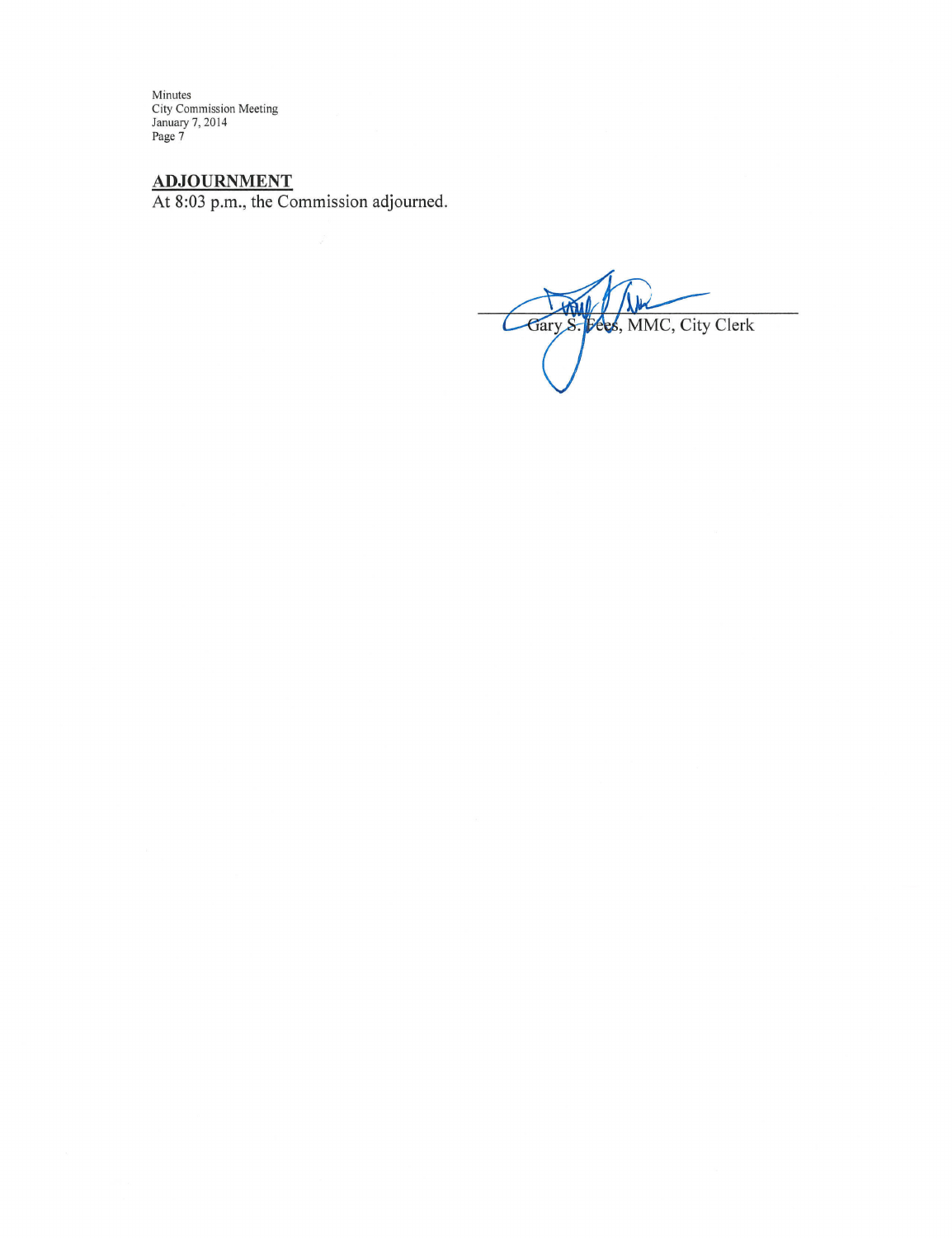#### **STAFF REPORT**

## **ON AN APPLICATION TO REZONE PROPERTY**

**FROM:** R, Single-Family Residential District

**TO:** R-1, Single-Family Residential District

**APPLICANT:** SMH Consultants – Jeff Hancock on behalf of the owners; Fieldhouse Development, Inc., Back 9 Development Inc. and PMG Properties, LLC

**ADDRESS:** 4201Suite B, Anderson Avenue, Manhattan, KS 66503;

**OWNERS/ ADDRESS:** Fieldhouse Development, Inc. – Zac Burton 3120 Seth Child Road, Manhattan, KS 66503

> Back 9 Development Inc. - Thomas L. Vilkanskas Jr. 1216 S. Mill Point Circle, Manhattan, Ks 66503

PMG Properties, LLC - Thomas L. Vilkanskas Jr. 1216 S. Mill Point Circle, Manhattan, Ks 66503

**LEGAL DESCRIPTION:** Generally a tract of land in Lots 55 thru 70, Grand Mere Addition, Unit Three and parts of the Colbert Hills Drive and Grand Crest Circle right-ofway (*see attached legal description for full details).* For the purposes of the request, the subject site shall be referred to as Tract 1. (Tract 2 will refer to a request to rezone an area to R-3, Multiple-Family Residential District. Tract 3 will refer to a rezoning request for an area to C-2, Neighborhood Shopping District).

**LOCATION:** Generally located on the west side of Vanesta Drive and are approximately 750 feet west of the intersection of Little Kitten Avenue and Vanesta Drive or approximately 650 feet north of the intersection of Vanesta Place and Vanesta Drive.

**AREA:** 14.70 acres

**DATE OF NEIGHBORHOOD MEETING:** October 3, 2013

DATE OF PUBLIC NOTICE PUBLICATION: October 28, 2013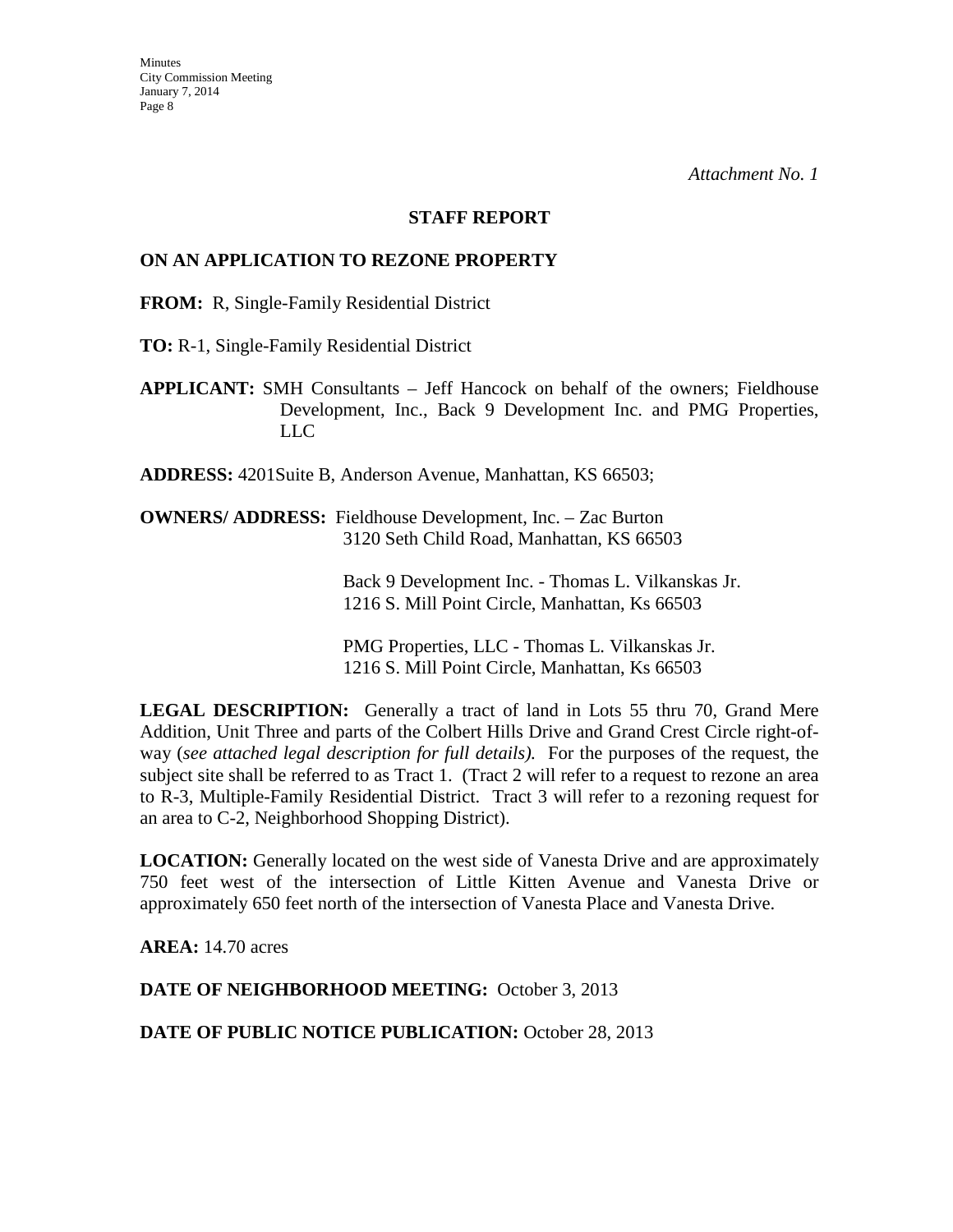## **DATE OF PUBLIC HEARING: PLANNING BOARD:** December 2, 2013 **CITY COMMISSION:** December 17, 2013

*(The item was tabled to the December 2, 2013 Manhattan Urban Area Planning Board meeting at the November 18th meeting)*

# **THIRTEEN MATTERS TO BE CONSIDERED WHEN REZONING**

**1. EXISTING USE:** Vacant, platted lots and road right-of-way in Grand Mere Addition, Unit Three. The applicant is also proposing to rezone other parts of Grand Mere Addition, Unit Three to R-3, Multiple-Family Residential District (Tract 2) and C-2, Neighborhood Shopping District (Tract 3) (*see staff reports for details)* and replat the entire area to be known as the Interlachen Addition (*see staff memorandum for details).*

**2. PHYSICAL AND ENVIRONMENTAL CHARACTERISTICS:** The subject site is an irregular shaped lot bound to the north, west and south by the Colbert Hills Golf Course and to the east by Vanesta Drive. The site is currently range land with native grass cover. The site drains towards the southeast.

## **3. SURROUNDING LAND USE AND ZONING:**

- **NORTH:** Colbert Hills Golf Course, and undeveloped land (future Grand Mere villas, single-family dwellings); R-S, Single-Family Residential Suburban District and County R-PUD, Residential Planned Unit Development
- **SOUTH:** Colbert Hills Golf Course; R-S District and County R-PUD
- **EAST:** Vanesta Drive, Homecare and Hospice House, vacant tract, single-family homes in various stages of development; R, Single-Family Residential District and R-2 Two-Family Residential District
- **WEST:** Colbert Hills Golf Course; R-S District and County R-PUD

**4. GENERAL NEIGHBORHOOD CHARACTER:** Currently, the general character of the neighborhood is a mix of low density residential and golf course uses under various stages of development. To the north, south and west are properties within the Grand Mere Master Planned Golf Course Community. To the east are single-family homes that are not associated with Grand Mere.

**5. SUITABILITY OF SITE FOR USES UNDER CURRENT ZONING:** The entire site (Tracts 1, 2  $\&$  3) were annexed and rezoned to R, Single-Family Residential District in November, 2000. The entire site was then preliminary platted in September, 2008 and a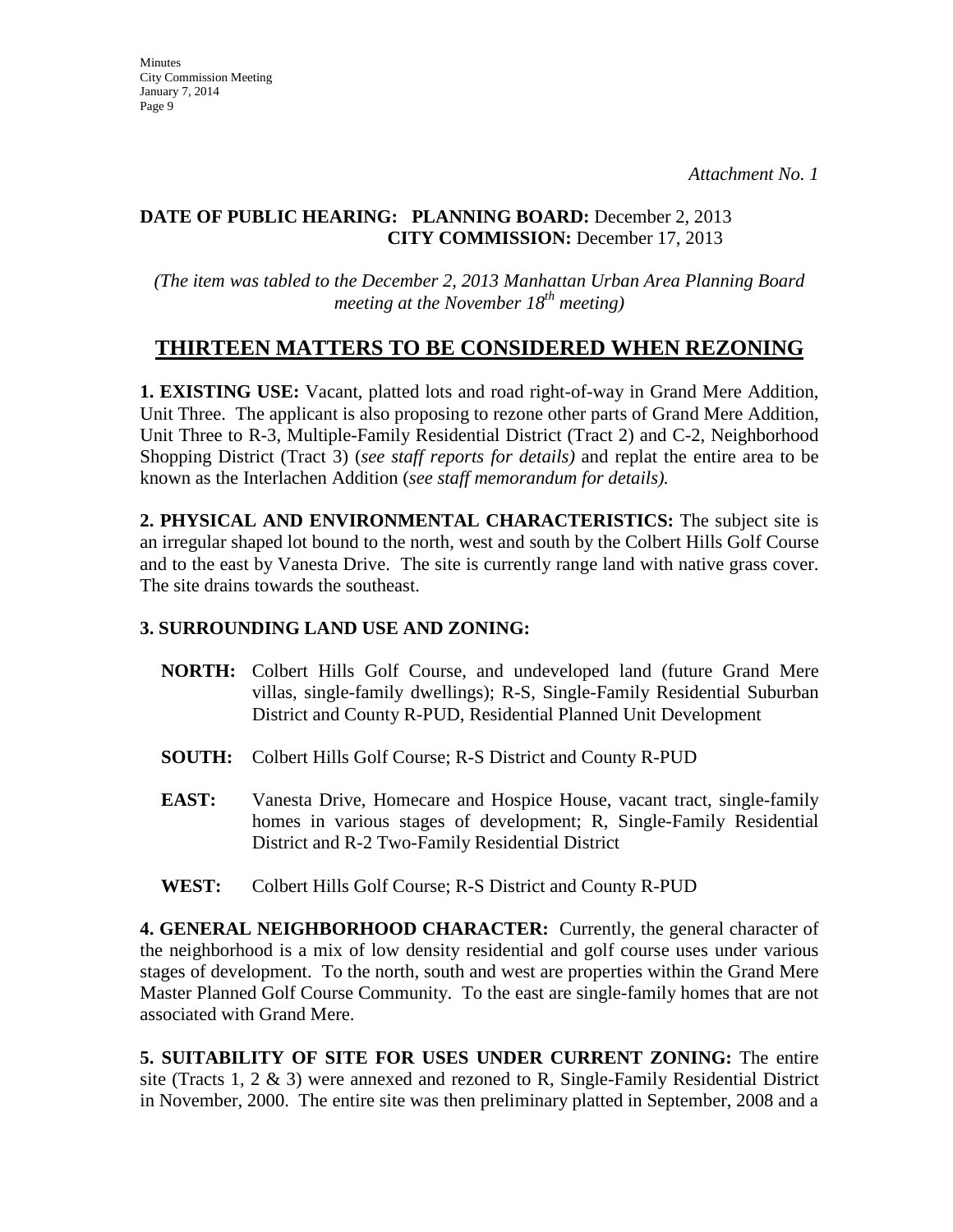**Minutes** City Commission Meeting January 7, 2014 Page 10

*Attachment No. 1*

Final Plat for twenty-three (23) single-family lots and one (1) tract was approved in November, 2008. Tract 1 is suitable under its current zoning district of R, Single-Family Residential District.

**6. COMPATIBILITY OF PROPOSED DISTRICT WITH NEARBY PROPERTIES AND EXTENT TO WHICH IT MAY HAVE DETRIMENTAL AFFECTS:** The current zoning district is R, Single-Family Residential District, which allows for singlefamily detached dwelling on a minimum lot area of 10,000 square feet. The proposed rezoning to R-1, Single-Family Residential District generally has the same permitted and conditional uses as the R District on a lot with a minimum area of 6,500 square feet *(The 2 zoning districts are attached for a comparison of the permitted and conditional uses).* The proposed lots of the Interlachen Addition Final Plat that are to be rezoned to R-1 District range in lot area from 10,611 square feet to 56,923 square feet.

The area will also be required to conform to the Grand Mere architectural guidelines and design standards. A private design review committee is responsible for enforcement of the Grande Mere guidelines and standards *(see policy statement below under Comprehensive Plan, part III.)* The guidelines and standards are private and are not part of the rezoning. The policy statements are mentioned because they are part of the Grand Mere Master Community Master Plan policies.**,** which was adopted as a part of the Manhattan Urban Area Comprehensive Plan.

As required by the rezoning application process, a neighborhood meeting was conducted by the applicant on October 3, 2013. The meeting summary stated that one (1) person was in attendance and "did not have any specific questions and was more interested in the general layout of the area."

The proposed rezoning for the area from R District to R-1 District will be compatible with nearby properties and should not have any detrimental effects on these nearby properties.

### **7. CONFORMANCE WITH COMPREHENSIVE PLAN:**

**THE ENTIRE SITE IS SHOWN ON THE FUTURE LAND USE MAP IN THE NORTHWEST PLANNING AREA AS A COMBINATION OF RESIDENTIAL LOW/ MEDIUM (RLM) AND RESIDENTIAL MEDIUM/HIGH (RMH). THE APPROXIMATE SOUTHERN 2/3 (APPROXIMATELY 17 ACRES) OF THE PROPOSED PRELIMINARY PLAT IS DESIGNATED RLM, WITH THE NORTHERN 1/3 (APPROXIMATELY 10 ACRES) DESIGNATED AS RMH. THE LAND USE POLICIES FOUND IN THE COMPREHENSIVE PLAN ARE BELOW.**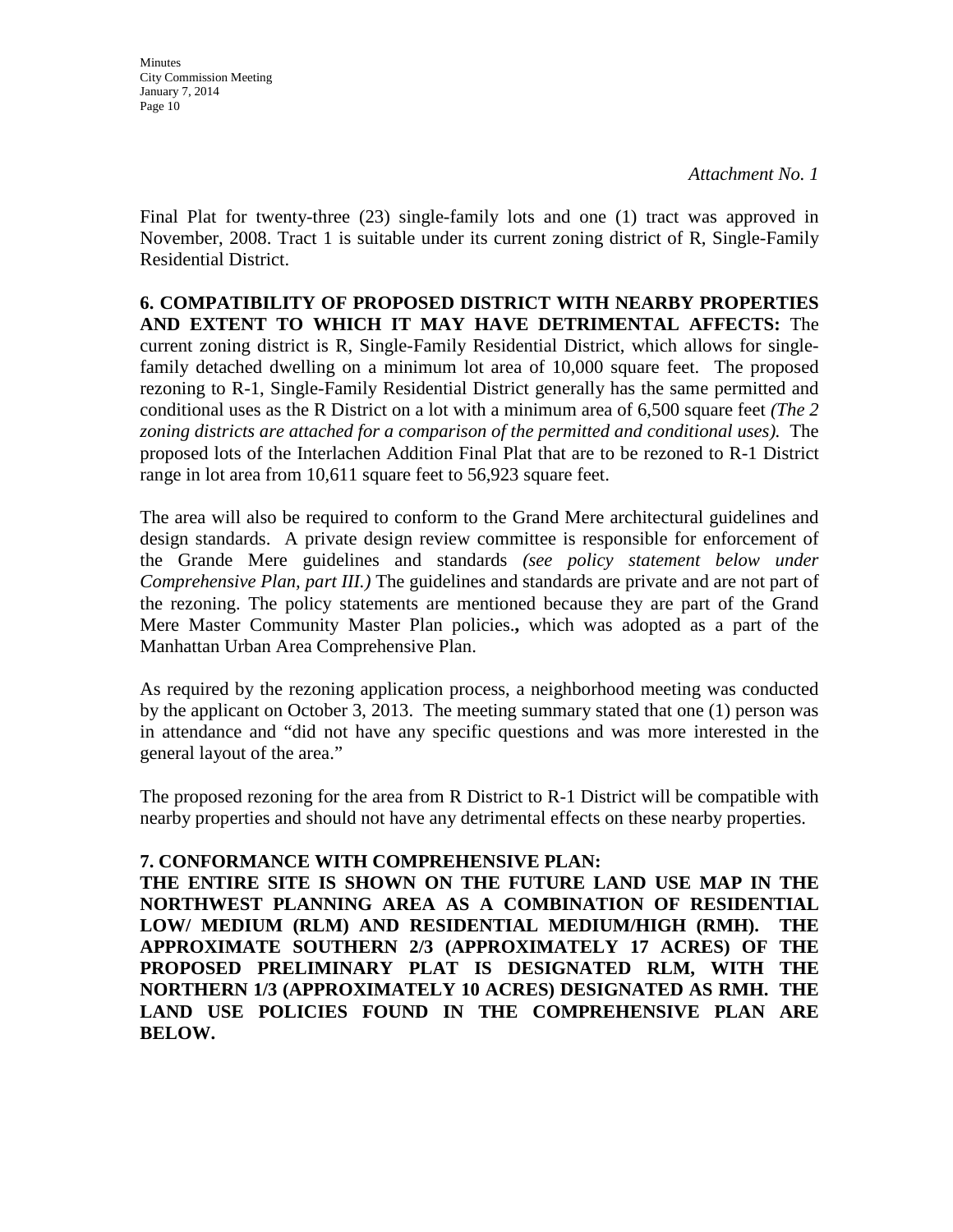#### RLM policies include:

## **RLM 1: Characteristics**

*The Residential Low/Medium Density designation incorporates a range of single-family, single-family attached, duplex, and town homes, and in appropriate cases include complementary neighborhood-scale supporting land uses, such as retail, service commercial, and office uses in a planned neighborhood setting, provided they conform*  with the policies on Neighborhood Commercial Centers. Small-scale multiple-family *buildings and condominiums may be permissible as part of a planned unit development, or special mixed-use district, provided open space requirements are adequate to stay within desired densities.* 

## **RLM 2: Appropriate Density Range**

*Densities in the Residential Low/Medium designation range between less than one dwelling unit/acre up to 11 dwelling units per net acre.* 

## **RLM 3: Location**

*Residential Low/Medium Density neighborhoods typically should be located where they have convenient access and are within walking distance to community facilities and services that will be needed by residents of the neighborhood, including schools, shopping areas, and other community facilities. Where topographically feasible, neighborhoods should be bounded by major streets (arterials and/or collectors) with a direct connection to work, shopping and leisure activities.*

## **RLM 4: Variety of Housing Styles**

*To avoid monotonous streetscapes, the incorporation of a variety of housing models and sizes is strongly encouraged in all new development.* 

### RMH policies include:

## **RMH 1: Characteristics**

*The Residential Medium/High Density designation shall incorporate a mix of housing types in a neighborhood setting in combination with compatible non-residential land uses, such as retail, service commercial, and office uses, developed at a neighborhood scale that is in harmony with the area's residential characteristics and in conformance with the policies for Neighborhood Commercial Centers. Appropriate housing types may* include a combination of small lot single-family, duplexes, townhomes, or fourplexes on individual lots. However, under a planned unit development concept, or when subject to design and site plan standards (design review process), larger apartment or condominium buildings may be permissible as well, provided the density range is complied with.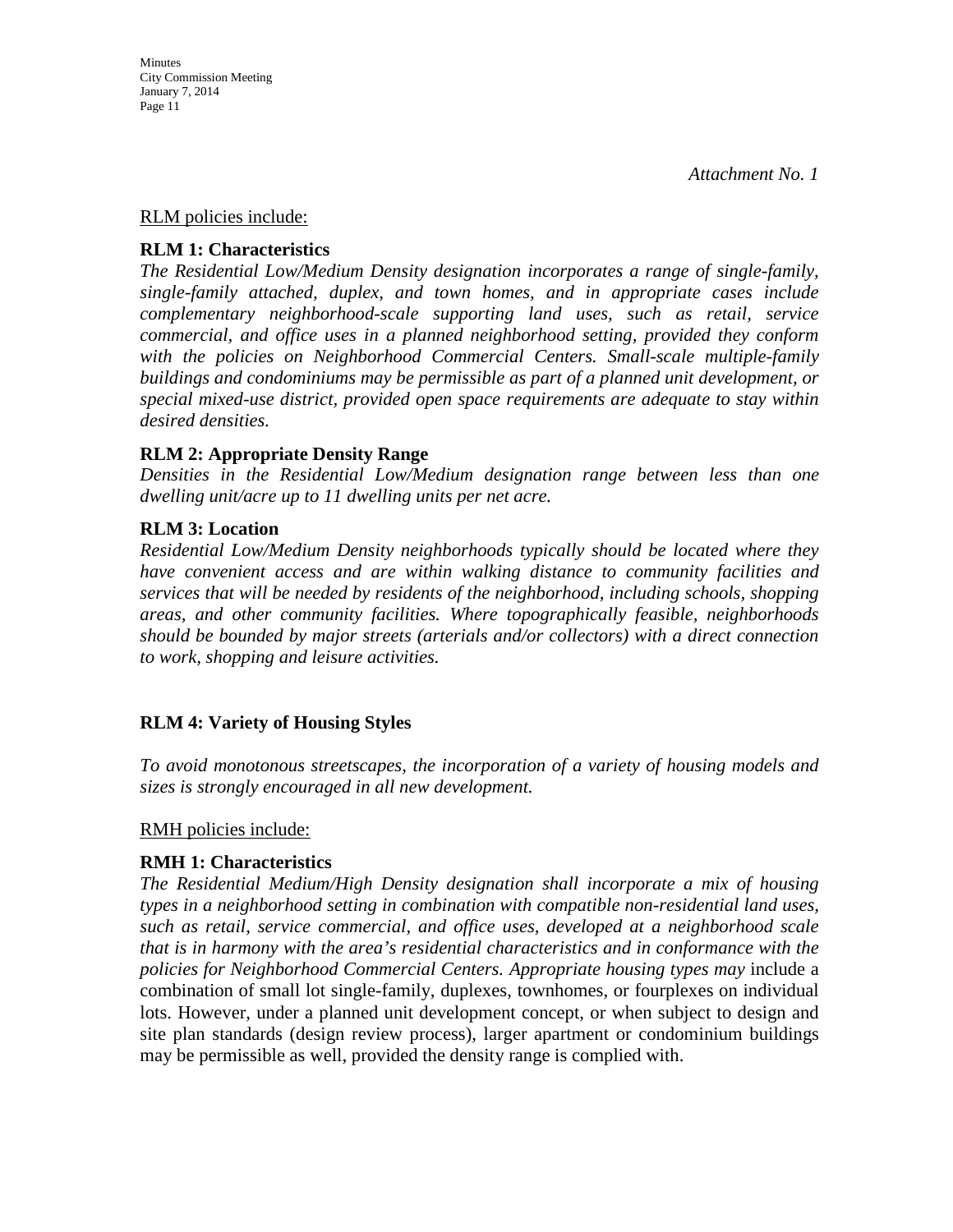## **RMH 2: Appropriate Density Range**

*Densities within a Residential Medium/High neighborhood range from 11 to 19 dwelling units per net acre.* 

## **RMH 3: Location**

*Residential Medium/High Density neighborhoods should be located close to arterial streets and be bounded by collector streets where possible, with a direct connection to work, shopping, and leisure activities.* 

## **RMH 4: Variety of Housing Styles**

*To avoid monotonous streetscapes, the incorporation of a variety of housing models and sizes is strongly encouraged*.

The Grand Mere Community Master Plan was originally adopted in April 2000, and is included as a specific Land Use Element of the current Comprehensive Plan adopted in 2003. The Grand Mere Plan is a more detailed level neighborhood plan for the site. The Grand Mere Master Plan map designates the southern portion of the entire site as Single-Family #13 (RLM) and the northern portion as Townhome #4 (RMH) on the site. The Master Plan map shows the Single Family #13 (RLM) location has an area of twelve (12) acres. The area to be rezoned to R-1 District is roughly the same size. The applicable policies of the Grand Mere Community Master Plan are as followed:

## **Grand Mere, a Master Planned Golf Course Community**

## *B. PROJECT INTENT*

*The overall Land Use Amendment is intended to create a community designed within a park. By responding to the natural terrain, preserving natural corridors, protecting the slopes and riparian environment, a harmonious relationship with the land can be created for the community.*

*Grand Mere is envisioned as an upscale residential community, with the University's Colbert Hills Golf Course and preserved open space interwoven throughout the development. The community is made up of individual neighborhoods defined by open space features, topography, connection to the Grand Mere Parkway, and the golf course. A strong joint effort has integrated the golf course design (Colbert Hills) and the overall community design (Grand Mere Development). The interconnectivity of automobile circulation, pedestrian/bicycles, and open space, as well as residential neighborhood placement and overall community utility location, has created a well integrated community with both future residences and community recreation as the main focus. Flexibility is built into the land use plan to allow the development to respond to market demand.*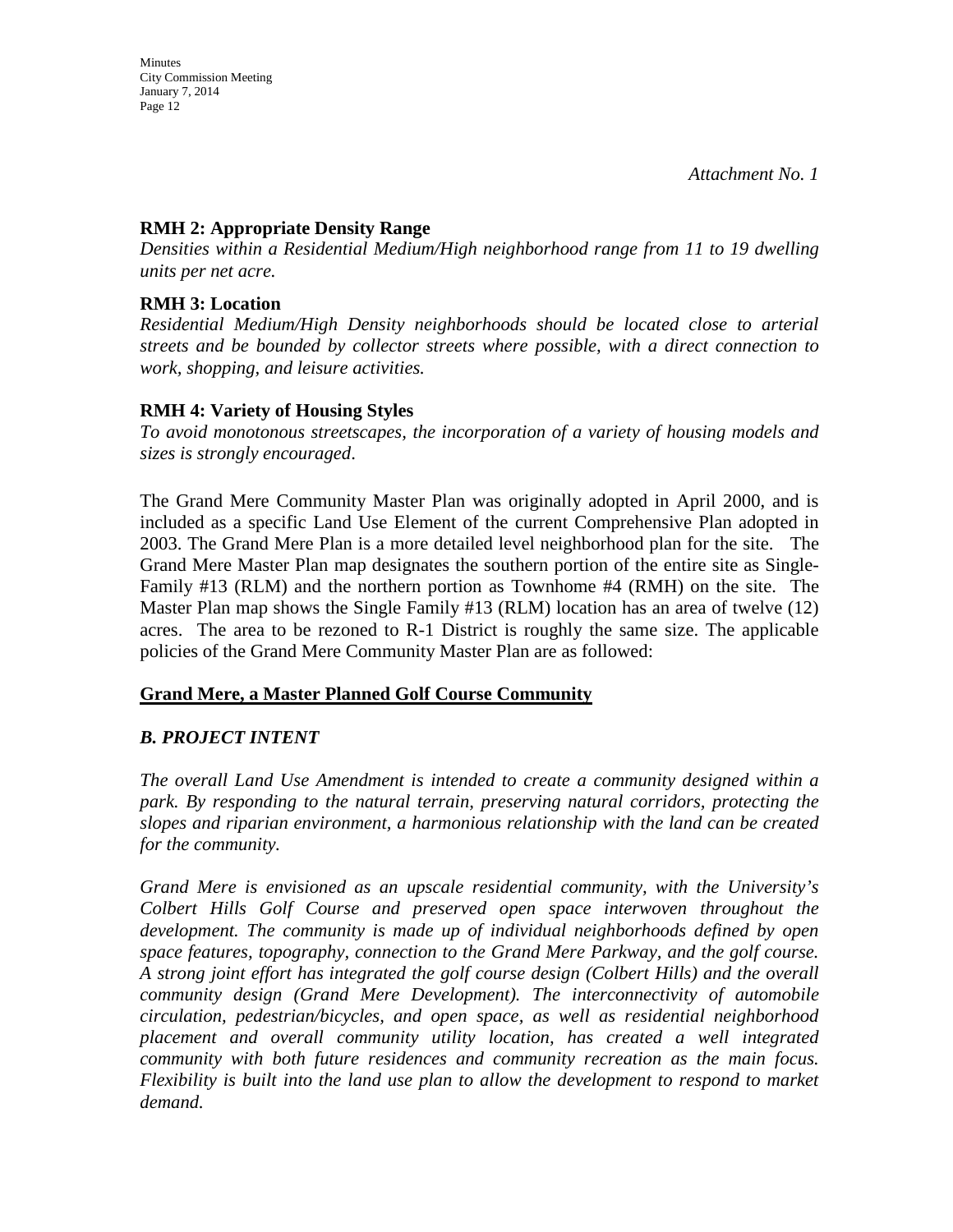*Specific types of residential product may subtly change in the future due to market demand as the development pattern becomes clearer and as the community matures. The community will offer a high level of design quality, architectural variety, and a wide range of housing types to address the potential markets appropriate for an upscale development.*

## *5 KEY DESIGN CONCEPTS*

## *1. Create a high quality residential community*

*Create a community of villages, residential neighborhoods, and neighborhood commercial areas centered along the projects' spine, Grand Mere Parkway. Through the use of architectural design guidelines and development reviews the quality of building construction will be maintained at the highest level.*

## *2. Integrate the Natural Environment*

*Preserve the natural slopes and open space features. Provide a visual connection to the natural beauty of the development: the golf course in the valleys, the long vistas/views, and the prairie environment.*

## *3. Offer a Variety of Residential Living*

*Offer a wide range of residential products and lot types to address the market demands of the well informed and upscale consumer. An integrated community of many housing types will help to provide an interesting streetscape, a quality neighborhood texture, and a sustainable development.*

## *4. Create a Pedestrian/Bicycle System*

*Provide pedestrian/bicycle connections throughout the development, following the Grand Mere Parkway, open space corridors and the linear park connections provided as part of the Master Plan along Little Kitten Creek and the continuation of the Hudson trail. Grand Mere Community Overall Development Plan* 

### *5. Establish a 'heart' to the community*

*Provide a central community feature for the residents of Grand Mere. Utilizing the golf clubhouse access as a link between the east and west parts of the property, a private community recreation complex would be provided at the intersection of Grand Mere Parkway and Colbert Hills Drive. This central location along the bike trail and pedestrian sidewalk connections to all the neighborhoods would provide an accessible 'recreational heart' for the community.*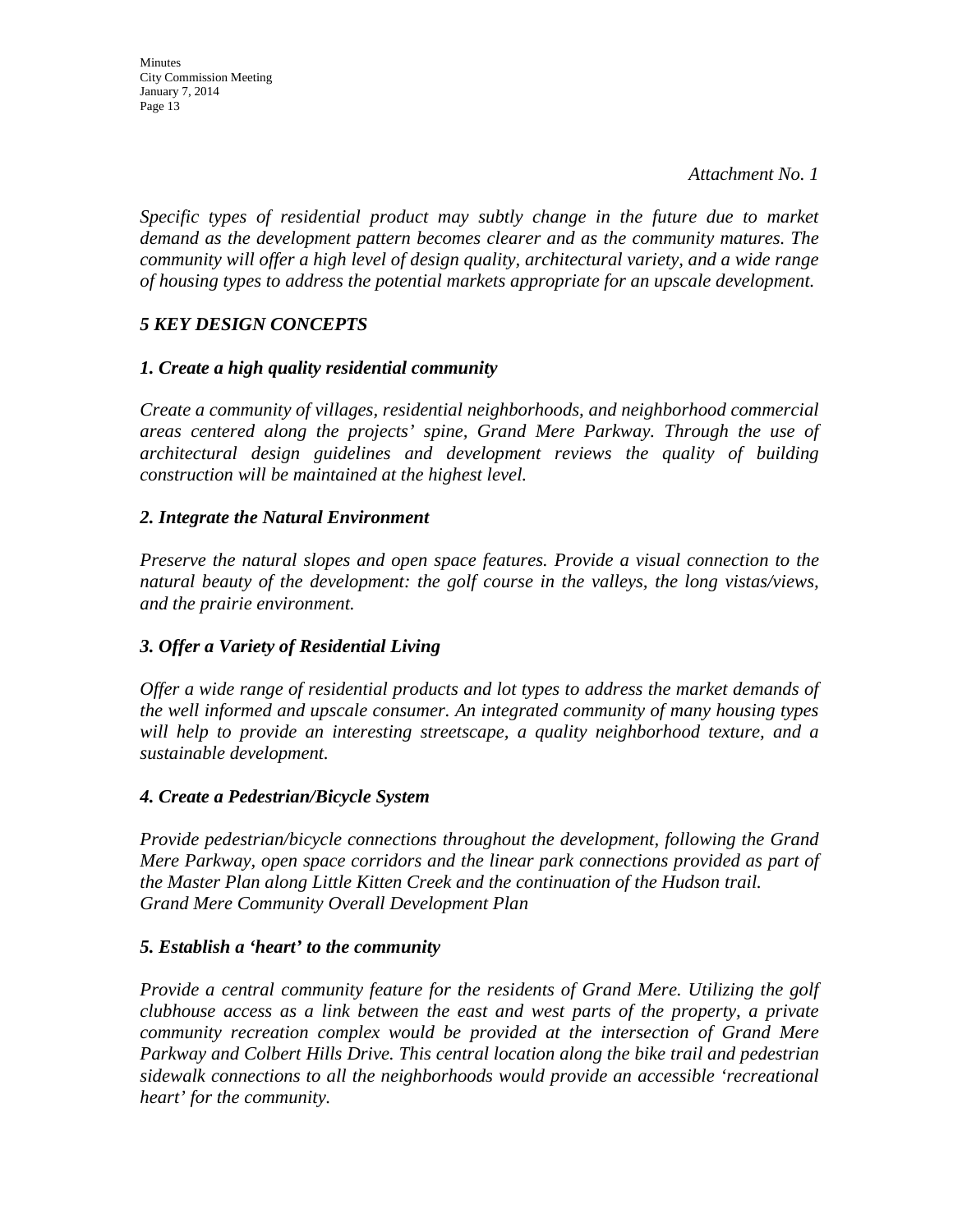## *III. COMMUNITY CONCEPTS AND DEVELOPMENT STRATEGY*

*Grand Mere is proposed as a Master Planned Community consisting of a wide range of residential housing types and densities and will be utilizing both Planned Unit Development and Conventional Zoning Development standards based on specific sites and development types.*

*The overall Grand Mere Project consists of 1,054 (estimated) acres, including the Colbert Hills Golf Course. Rather than dispersing development throughout the entire property, the project purposes to "concentrate" neighborhood development within residential and commercial villages on approximately 543 acres preserving almost 50% of the land as natural open space or golf course. This concept, while proposing a variety of home types and densities, provides large natural open spaces, golf course amenity for the general public, and peripheral residential villages as large lot or low density residential products that create an overall density (1.5 du/ac) for the site, consistent with the surrounding neighborhoods. All housing types shall belong to the Master Homes Association, which will be responsible for enforcing the covenants and restrictions, and maintaining the common grounds.*

*Within the community, residential neighborhoods are supported by neighborhood commercial services, which provide a focus and entry element for the development. These neighborhood office and retail villages are envisioned as community services located at the development entries along the Little Kitten Creek entry and Kimball Ave. and the future northern entry on Marlatt.*

*Throughout the plan, connecting open space systems, sidewalks and bike trails provide pedestrian connections between residential neighborhoods, public amenities and the neighborhood services. These are planned connections to occur in a variety of types and locations. As each phase of development is planned in detail, the specific pedestrian connections will be part of each village plat and relate back to the overall Circulation Parks & Open Space Plan.*

*Grand Mere Community Architectural Guidelines and Design Standards will provide for the review and approval of all site and building plans for the Grand Mere property. The Design Review Committee of Grand Mere will be responsible for enforcement of these guidelines and standards. The Developer believes that careful planning and enforcement of design and development standards will ensure orderly, attractive, and lasting development, all of which will preserve and enhance the value of the community.*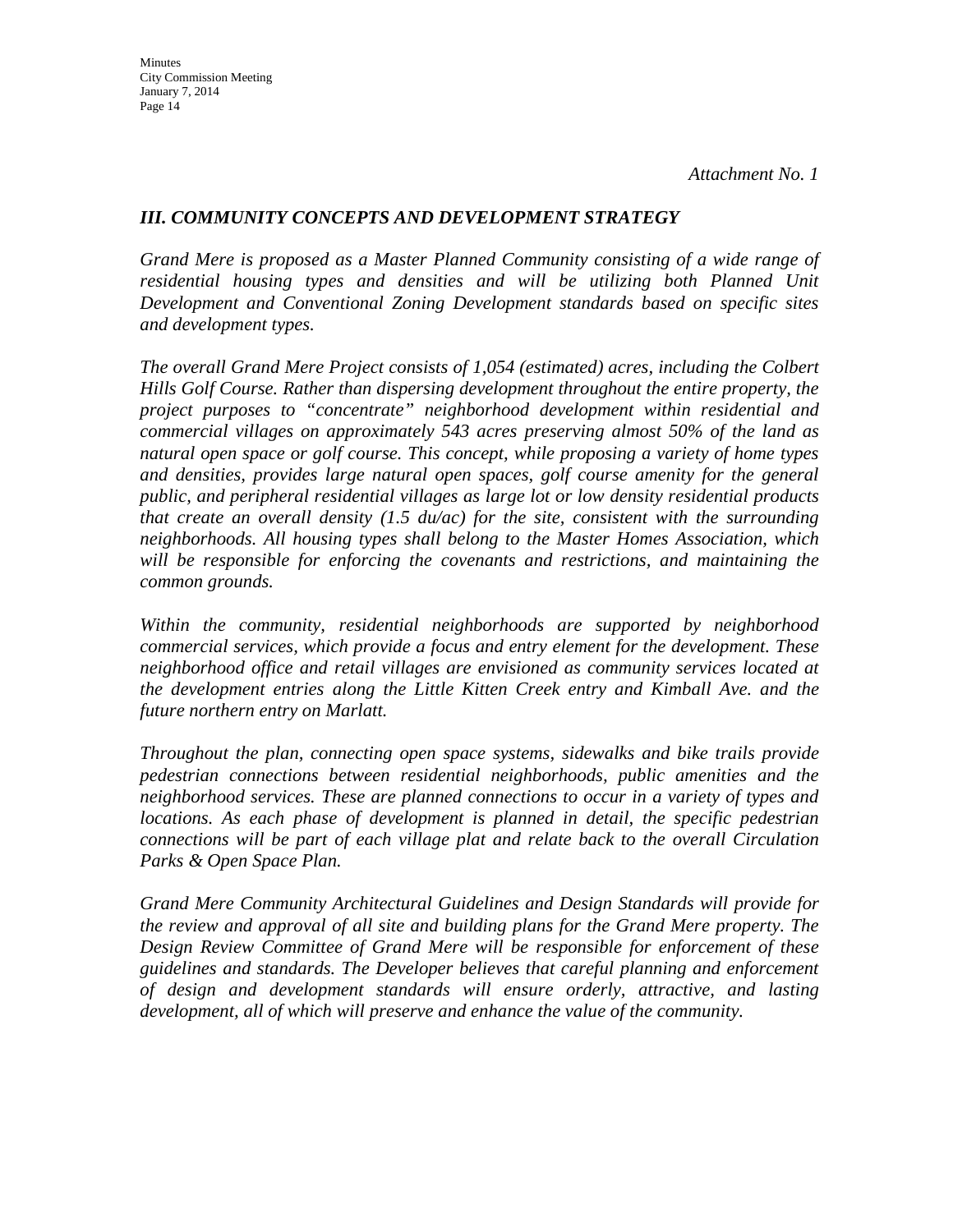## *A. Residential Neighborhoods*

*The planning concept proposes a wide range of residential uses, with densities ranging from 1 to 20 dwelling units per acre (du/ac) within individual parcels. Generally, individual neighborhoods are envisioned as small enclaves in order to promote a mix of different product types, create intimate neighborhoods, and to build a strong community image from the project's onset. The key to a sustainable successful development is quality design and construction, and a variety of housing price points to attract a wide spectrum of residential consumers. Higher density residential, as well as small lot single-family opportunities are integrated into the community along Grand Mere Parkway, rather than isolated or located along the site's edges. While building a stronger new community, this concept also reduces impact on existing adjacent neighborhoods by focusing the traffic and circulation internally.*

## *Residential Types:*

## *Single Family (RLM)*

*The 273.4 acres of single family proposed for Grand Mere represents 50% of the total proposed residential acreage. The detached single family products will range in size and density. The villages of single family will be developed as parcels and each will be controlled to maximize views, walkouts, and architectural design quality. The Grand Mere Architectural Review Committee will provide design review of the homes and general site development guidance. Each single family village will be signed and themed as a unique part to the overall Grand Mere development and developed as the market demands. Each parcel will provide internal open space, storm drainage controls, and pedestrian linkages between the villages in addition to the designated Grand Mere Circulation Park & Open Space Plan.*

## *Townhomes (RMH)*

*The townhomes proposed for Grand Mere are located along the parkway or the golf course for direct access to the recreation center, open space, and bike trail systems. These homes would offer a two and three bedroom configuration in groups of two to six homes per buildings, depending on site conditions and planning. The homes association would provide maintenance for the common areas within the neighborhood. The architecture would be designed to provide an overall theme and consistent material quality throughout the neighborhood. Attached garages and individual entries for each home would be provided. Depending on the market demands an amenity center might be planned for the various townhome parcels.*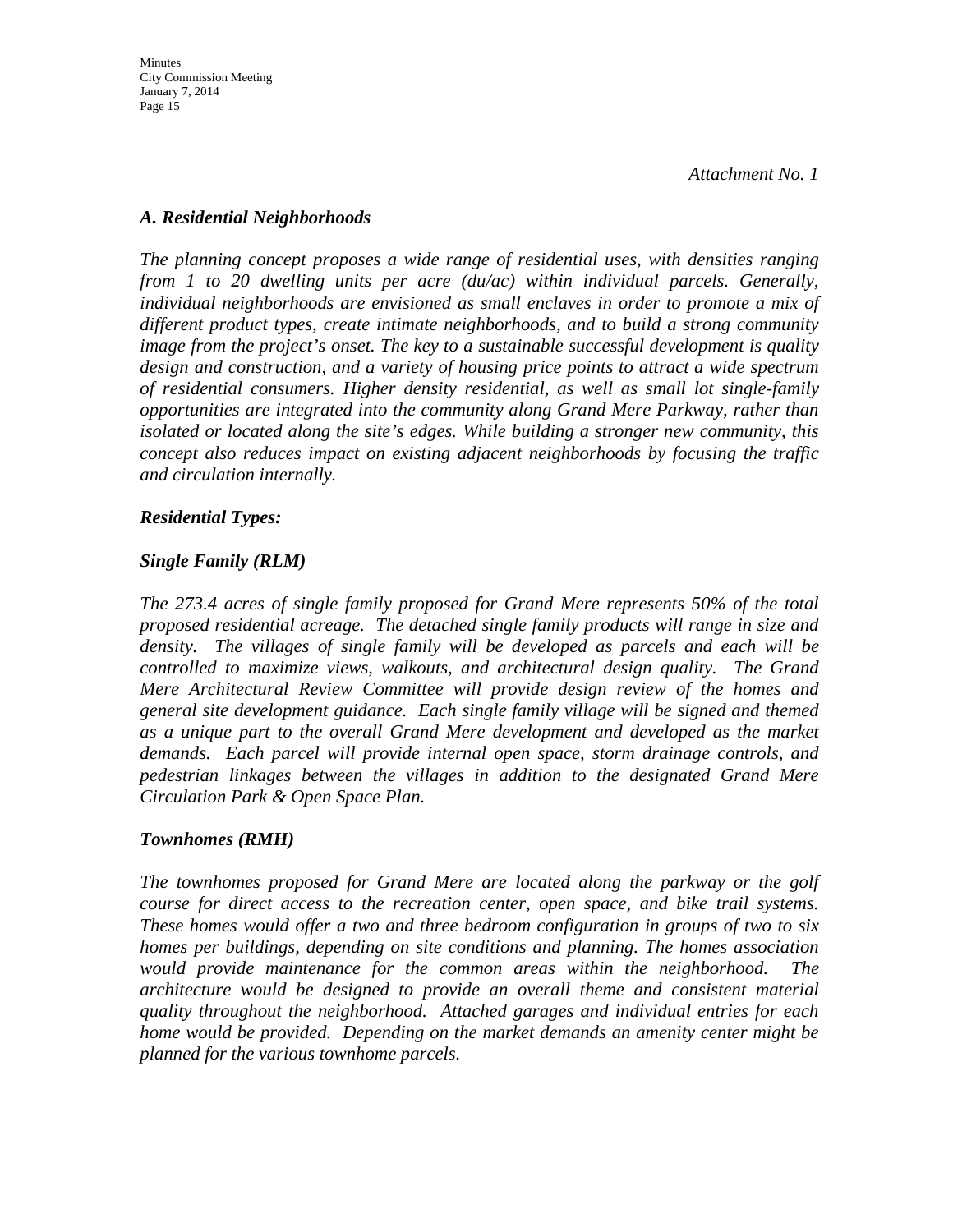## *C. Streets and Circulation System*

*Residential streets within Grand Mere are envisioned as a key element of "neighborhood quality," offering a place to walk and play, as well as to drive and park. The streetscape in and along the roads will reflect the quality of the community through the use of signage monumentation and landscaping depending on the location and natural conditions of the space providing strong visual "cues" to better orient drivers to their locations and destinations.*

*When utilizing the approved Manhattan street system standards the hierarchy, streetwidths, design speeds, and travel/parking lanes are consistent and will not compromise*  auto on-street parking, or bike and pedestrian access. The street layout will frame *important views and vistas, including buildings, golf course, and natural features. Onstreet parking is available on all local streets.*

*The Master Planned Community will be accessed from Kimball Avenue and Marlatt Avenue. Additional access points into the Community from surrounding residential streets are shown on the Master Plan.*

## *D. Pedestrian and Bicycle Circulation System*

*Connectivity with the City of Manhattan Linear Park Master Plan is our main focus for the overall trails system. A comprehensive pedestrian and bicycle system is proposed for the community to provide access to individual neighborhoods, the Club Facility and Hotel site, commercial services, and open space amenities~ Elements include both off-street and on street bike paths, natural unimproved trails, and a 17.2 acre linear park along Little Kitten Creek. An easement shall be provided for the extension of the Hudson trail northward, along the east property line to northeast corner section 3-10-7. All trail/path systems will be site- specifically designed at the time of construction. Each will be reviewed on a site-by-site basis to ensure sensitive placement and minimum disturbance. This will be coordinated with the Park & Recreation Board and the Parks and Recreation Department.*

## *G. Golf Course Development*

*The Grand Mere development drainage and detention system shall be designed to work in concert with the golf course drainage and detention system. The course was designed to meet the environmental goals of the Audubon International Signature Status Program.*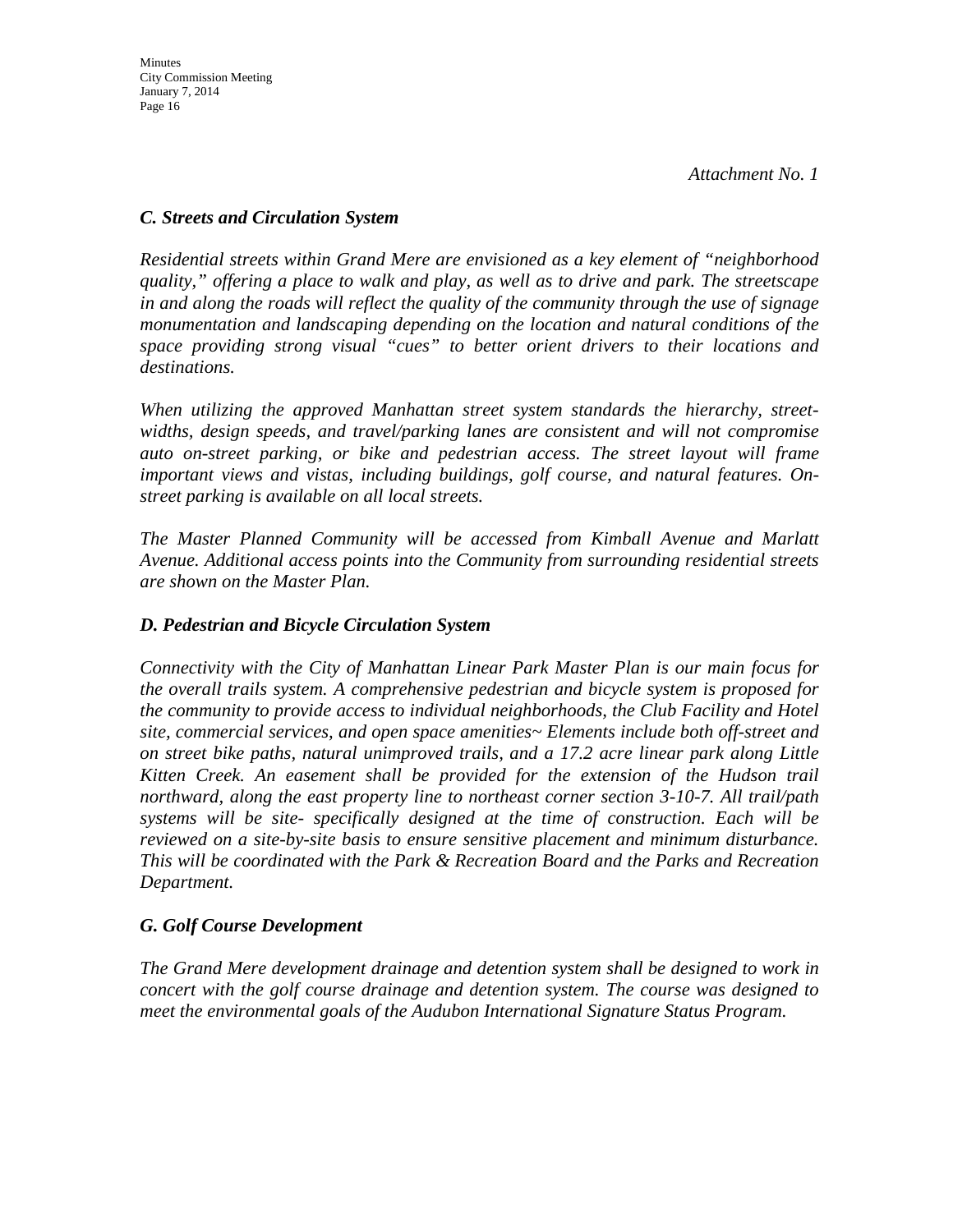## *Bike Paths, Trails and Sidewalks*

*Bike paths, trails and sidewalks are provided along the internal streets and open spaces to provide internal connections between the villages where possible. See the Circulation Parks & Open Space Plan*

**THE DESIGNATION OF THE SITE ON THE FUTURE LAND USE MAP OF THE COMPREHENSIVE PLAN IS SIMILAR TO THE GRAND MERE MASTER PLAN, CREATED IN 2000. THE MASTER PLAN SHOWS THE NORTHERN 1/3 OF THE ENTIRE SITE TO BE DEVELOPED AS TOWNHOMES AND THE REMAINING PORTION TO BE DEVELOPED AS SINGLE-FAMILY HOUSES. HOWEVER, WHEN THE AREA WAS ANNEXED INTO THE CITY, IT WAS ZONED R, SINGLE-FAMILY RESIDENTIAL DISTRICT.** 

**TRACT 1 OF THE PROPOSED FINAL PLAT OF INTERLACHEN ADDITION, THAT IS TO BE REZONED TO R-1 DISTRICT, HAS A DENSITY OF 1.89 DWELLING UNITS PER NET ACRE.** The entire residential portion of the proposed subdivision (Tract 1 & 2) has a combine net density of 2.86 dwelling units per net acre (*See R-3 District Rezoning Staff Report for details of that request).* The Tract 3 has an area that totals of 4.02 acres of land (*See C-2 District Rezoning Staff Report for details of that request).* 

**THE PROPOSED REZONING OF TRACT 1 FROM R DISTRICT TO R-1 DISTRICT CONFORMS TO THE COMPREHENSIVE PLAN. THE AREA WAS ZONED R DISTRICT WITH THE INTENT TO REZONE PORTIONS OF THE TRACT OF LAND APPROPRIATELY IN RESPONSE TO MARKET DEMAND FOR RESIDENTIAL USES.**

## **8. ZONING HISTORY AND LENGTH OF TIME VACANT AS ZONED:**

| August 7, 1997  | Board of County Commissioners approved Preliminary Development<br>Plan of The Wildcat (Grand Mere) and Colbert Hills R-PUD. |  |  |
|-----------------|-----------------------------------------------------------------------------------------------------------------------------|--|--|
| August 14, 1997 | Board of County Commissioners approved Final Development Plan.                                                              |  |  |
| April 6, 1998   | Manhattan Urban Area Planning Board recommended approval of<br>annexation.                                                  |  |  |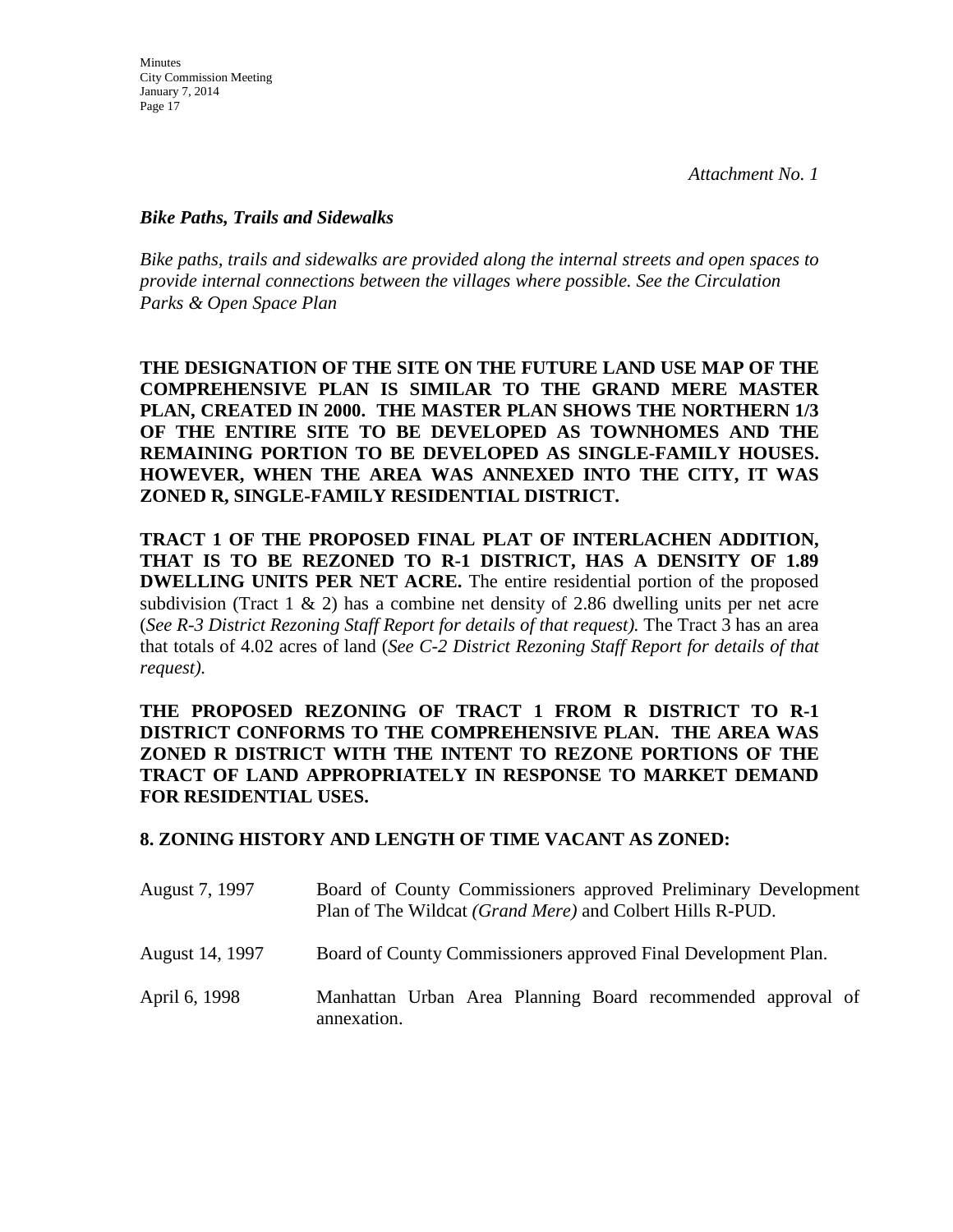**Minutes** City Commission Meeting January 7, 2014 Page 18

*Attachment No. 1*

| April 21, 1998    | City Commission approved first reading of annexation.                                                                  |
|-------------------|------------------------------------------------------------------------------------------------------------------------|
| June 1, 1998      | Manhattan Urban Area Planning Board recommended approval of<br>rezoning to R District.                                 |
| June 16, 1998     | City Commission approved first reading of rezoning Tract II of Grand<br>Mere to R District.                            |
| September 3, 2008 | Manhattan Urban Area Planning Board approves Preliminary Plat of<br>Grand Mere Addition Unit Three.                    |
| November 17, 2008 | Manhattan Urban Area Planning Board approves Final Plat of Grand<br>Mere Addition Unit Three.                          |
| December 2, 2008  | City Commission accepts rights-of-ways and easements as shown on the<br>Final Plat of Grand Mere Addition, Unit Three. |

**9. CONSISTENCY WITH INTENT AND PURPOSE OF THE ZONING ORDINANCE:** The intent and purpose of the Manhattan Zoning Regulations is to protect the public health, safety, and general welfare; regulate the use of land and buildings within zoning districts to assure compatibility; and to protect property values.

The proposed rezoning is consistent with the intent and purpose of the Manhattan Zoning Regulations because proposed lot sizes conform to the minimum requirements of the R-1 District. In addition, the proposed Final Plat of the Interlachen Addition, which is a replat of Grand Mere Addition, Unit Three, dedicates easements and rights-of-way to serve the subdivision consistent with the requirements of the Manhattan Urban Area Subdivision Regulations.

The R-1, Single-Family Residential District is designed to provide a single-family dwelling zone at a density no greater than one dwelling unit per 6,500 square feet. The minimum lot area for a single-family detached dwelling is 6,500 square feet in area. Tract 1 of the Interlachen Addition consists of lots, which range from approximately 10,611 square feet to 56,923 square feet. All lots conform to the requirements of the R-1 District.

**10. RELATIVE GAIN TO THE PUBLIC HEALTH, SAFETY AND WELFARE THAT DENIAL OF THE REQUEST WOULD ACCOMPLISH, COMPARED WITH THE HARDSHIP IMPOSED UPON THE APPLICANT:** There appears to be no gain to the public that denial of the rezoning of the subject site would accomplish. No expected adverse affects on the public health, safety and welfare as a result of the rezoning. A separate application was submitted for approval of a Final Plat of Interlachen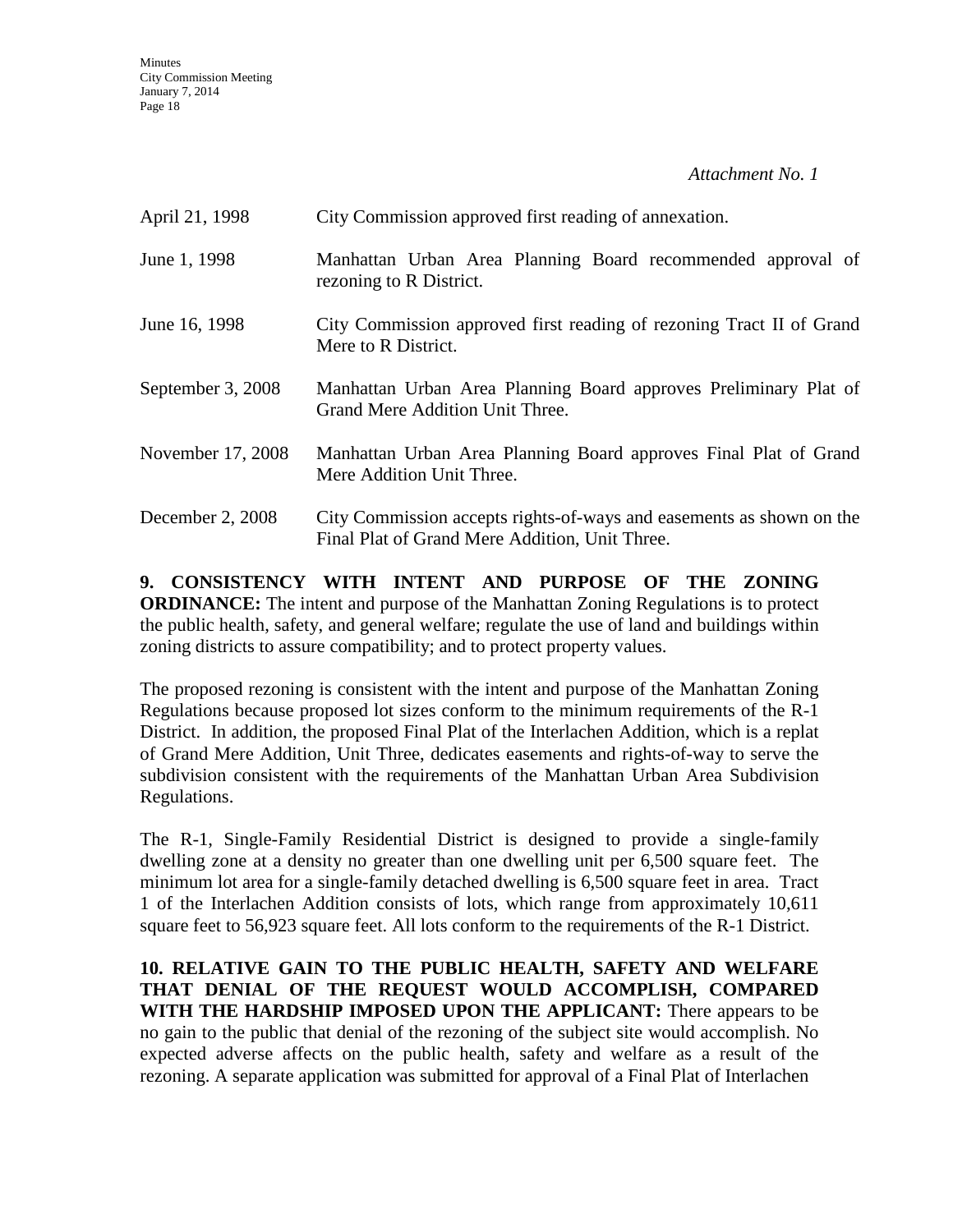**Minutes** City Commission Meeting January 7, 2014 Page 19

Addition, which is a replat of Grand Mere Addition, Unit Three. The replat will conform to the proposed rezoning request. It may be a hardship upon the owner if the rezoning is denied.

**11. ADEQUACY OF PUBLIC FACILITIES AND SERVICES:** Adequate street, sanitary sewer and water services are available to serve Tract 1.

## **12. OTHER APPLICABLE FACTORS:** None

**13. STAFF COMMENTS:** City Administration recommends approval of the proposed rezoning of Tract 1 from R, Single-Family Residential District to R-1, Single-Family Residential District, based on the findings in the Staff Report.

## **ALTERNATIVES:**

- 1. Recommend approval of the proposed rezoning of Tract 1 from R, Single-Family Residential District to R-1, Single-Family Residential District, stating the basis for such recommendation.
- 2. Recommend denial of the proposed rezoning, stating the specific reasons for denial.
- 3. Table the proposed rezoning to a specific date, for specifically stated reasons.

## **POSSIBLE MOTION:**

The Manhattan Urban Area Planning Board recommends approval of the proposed rezoning of Tract 1 from R, Single-Family Residential District to R-1, Single-Family Residential District, based on the findings in the Staff Report, based on the findings in the Staff Report.

## **PREPARED BY:** Chad Bunger, AICP, CFM, Planner II

**DATE:** November 18, 2013

CB/vr 13090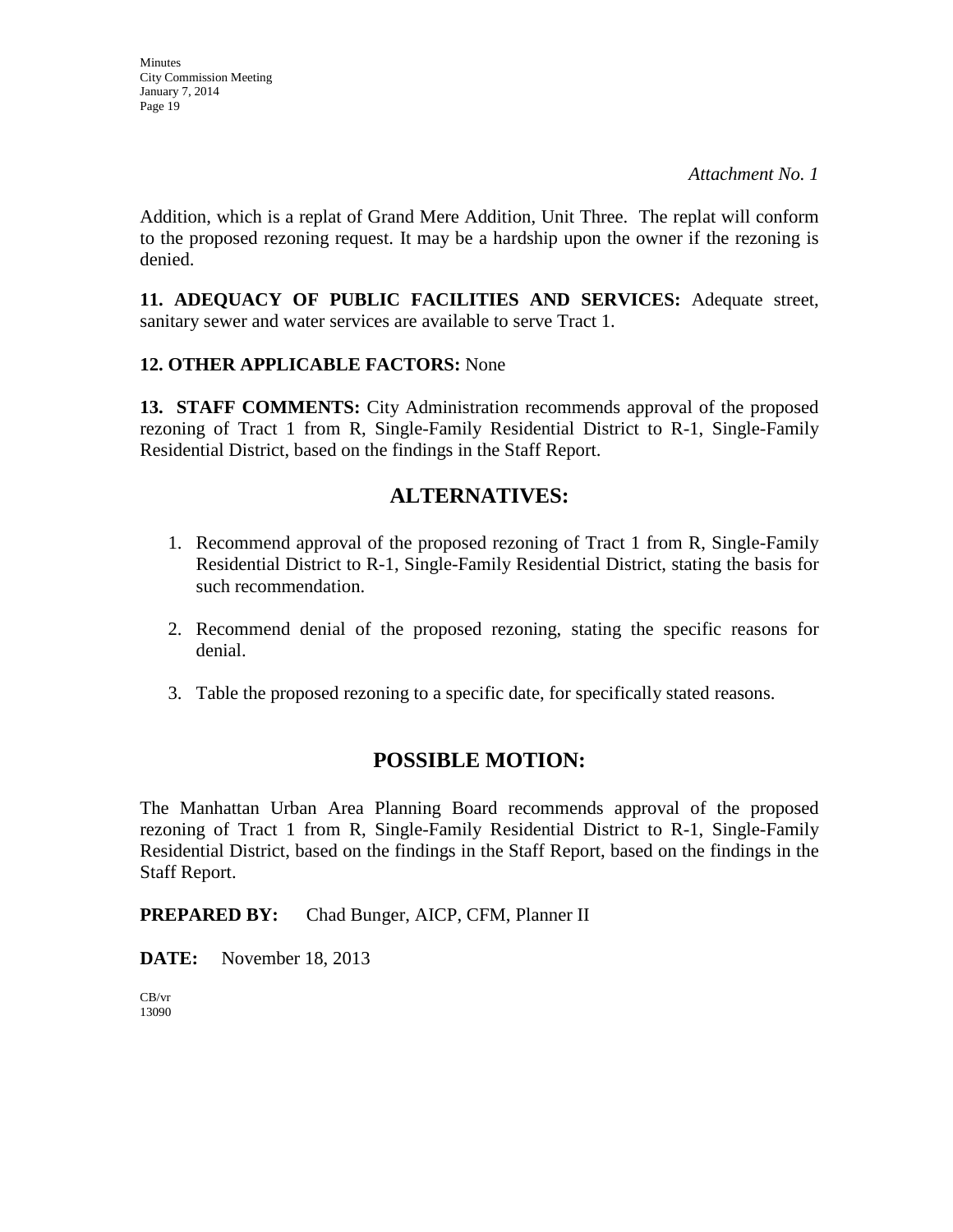#### **STAFF REPORT**

## **ON AN APPLICATION TO REZONE PROPERTY**

**FROM:** R, Single-Family Residential District

**TO:** R-3, Multiple-Family Residential District

**APPLICANT:** SMH Consultants – Jeff Hancock on behalf of the owners; Fieldhouse Development, Inc., Back 9 Development Inc. and PMG Properties, LLC

**ADDRESS:** 4201Suite B, Anderson Avenue, Manhattan, KS 66503;

**OWNERS/ ADDRESS:** Fieldhouse Development, Inc. – Zac Burton 3120 Seth Child Road, Manhattan, KS 66503

> Back 9 Development Inc. - Thomas L. Vilkanskas Jr. 1216 S. Mill Point Circle, Manhattan, KS 66503

PMG Properties, LLC - Thomas L. Vilkanskas Jr. 1216 S. Mill Point Circle, Manhattan, KS 66503

**LEGAL DESCRIPTION:** Generally a tract of land in Lots 63 thru 68 and Lots 70 - 76, Grand Mere Addition, Unit Three and parts of the Colbert Hills Drive and Grand Crest Circle right-of-way (*see attached legal description for full details).* For the purposes of the request, the subject site shall be referred to as Tract 2. (Tract 1 will refer to a request to rezone an area to R-1, Single-Family Residential District. Tract 3 will refer to a rezoning request for an area to C-2, Neighborhood Shopping District).

**LOCATION:** Generally located on the west side of Vanesta Drive and approximately 750 feet west of the intersection of Little Kitten Avenue and Vanesta Drive or approximately 650 feet north of the intersection of Vanesta Place and Vanesta Drive.

**AREA:** 8.75 acres

**DATE OF NEIGHBORHOOD MEETING:** October 3, 2013

DATE OF PUBLIC NOTICE PUBLICATION: October 28, 2013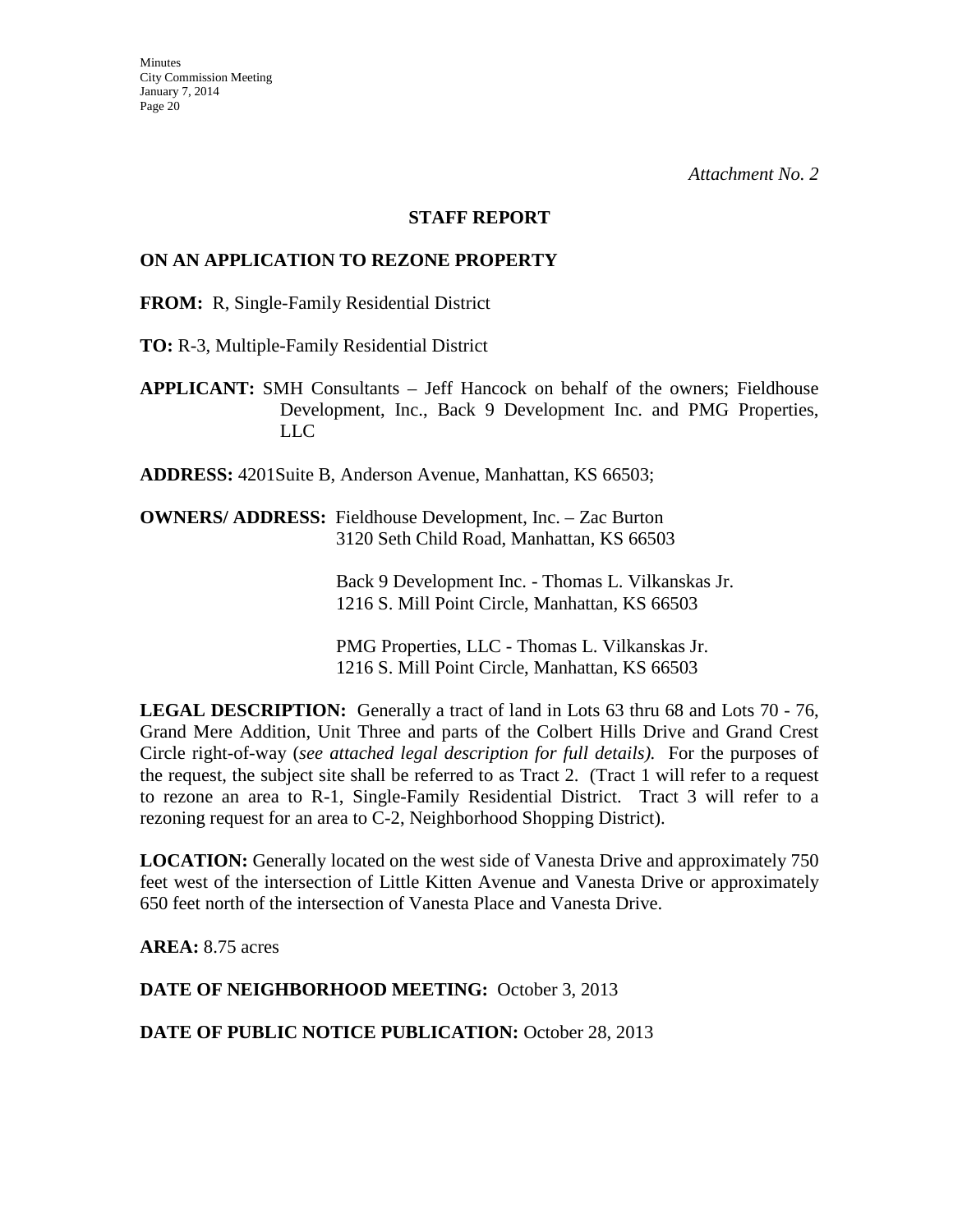## **DATE OF PUBLIC HEARING: PLANNING BOARD:** December 2, 2013 **CITY COMMISSION:** December 17, 2013

*(The item was tabled to the December 2, 2013 Manhattan Urban Area Planning Board meeting at the November 18th meeting)*

# **THIRTEEN MATTERS TO BE CONSIDERED WHEN REZONING**

**1. EXISTING USE:** Vacant, platted lots and road right-of-way in Grand Mere Addition, Unit Three. The applicant is also proposing to rezone other parts of Grand Mere Addition, Unit Three to R-1, Single-Family Residential District (Tract 1) and C-2, Neighborhood Shopping District (Tract 3) (*see staff reports for details)* and replat the entire area to be known as the Interlachen Addition (*see staff memorandum for details).*

**2. PHYSICAL AND ENVIRONMENTAL CHARACTERISTICS:** The subject site is an irregular shaped lot bound to the north, west and south by the Colbert Hills Golf Course and to the east by Vanesta Drive. The site is currently range land with native grass cover. The site drains towards the southeast.

## **3. SURROUNDING LAND USE AND ZONING:**

- **NORTH:** Colbert Hills Golf Course, and undeveloped land (future Grand Mere villas, single-family dwellings); R-S, Single-Family Residential Suburban District and County R-PUD, Residential Planned Unit Development
- **SOUTH:** Colbert Hills Golf Course; R-S District and County R-PUD
- **EAST:** Vanesta Drive, Homecare and Hospice House, vacant tract, single-family homes in various stages of development; R, Single-Family Residential District and R-2 Two-Family Residential District
- **WEST:** Colbert Hills Golf Course; R-S District and County R-PUD

**4. GENERAL NEIGHBORHOOD CHARACTER:** Currently, the general character of the neighborhood is a mix of low density residential and golf course uses under various stages of development. To the north, south and west are properties within the Grand Mere Master Planned Golf Course Community. To the east are single-family homes that are not associated with Grand Mere.

**5. SUITABILITY OF SITE FOR USES UNDER CURRENT ZONING:** The entire site (Tracts 1, 2  $\&$  3) were annexed and rezoned to R, Single-Family Residential District in November, 2000. The entire site was then preliminary platted in September, 2008 and a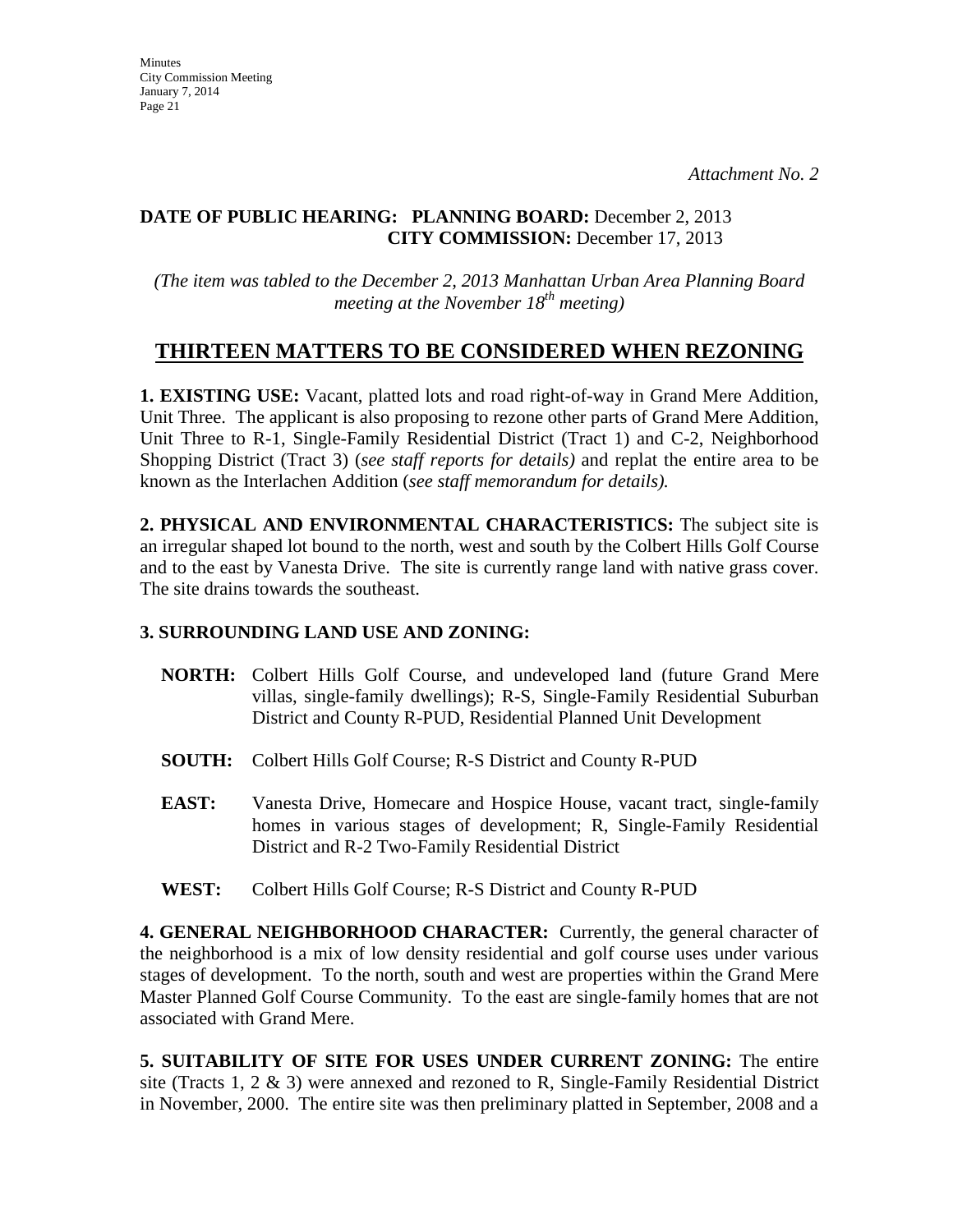**Minutes** City Commission Meeting January 7, 2014 Page 22

*Attachment No. 2*

Final Plat for twenty-three (23) single-family lots and one (1) tract was approved in November, 2008. The Tract 2 is suitable under its current zoning district of R, Single-Family Residential District.

**6. COMPATIBILITY OF PROPOSED DISTRICT WITH NEARBY PROPERTIES AND EXTENT TO WHICH IT MAY HAVE DETRIMENTAL AFFECTS:** The current zoning district is R, Single-Family Residential District, which allows for singlefamily detached dwelling on a minimum lot area of 10,000 square feet.

The applicant has proposed to replat Grand Mere Addition, Unit Three to be known as Interlachen Addition. The replat will redesign the layout of the lots and street rights away. The proposed rezoning to R-3, Multiple-Family Residential District will occur in the center of the replatted subdivision on Lots 9-11 and Lots 19-23. The perimeter of the subdivision will be R-1, Single-Family Residential (Lots 1-7, Lots 12- 18, and Lots 24 - 31) and C-2 Commercial Shopping District (Lot 8).

The proposed rezoning to R-3 District permits single-family detached, single-family attached and multiple-family residential uses and other types of residential uses. The minimum lot area for multiple-family dwelling is 1,000 square feet per family, but not less than 6,000 square feet in area. Details of the District's requirements can be found in the attached Zoning Regulations *(See attached)*.The proposed lots of the Final Plat of Interlachen Addition that are to be rezoned to R-3 District range in lot area from 23,890 square feet to 62,748 square feet. The application documents states that this area will be developed with multiple-family attached dwelling, designed as 3-5 unit single-family townhomes with attached garages

The R-3 District area will be surrounded by single-family detached housing. This development pattern will create a reduction in density as it approaches the Colbert Hills Golf Course and existing residential uses to the west. In addition, the multiple-family townhomes will be on the east side of a significant ridgeline. The existing single-family uses in the area are to the west of the ridge. The proposed uses of the rezoning site generally will be naturally screened and unseen by the Grand Mere Development to the west. The properties to the east of the rezoning area are separated by over 500 feet of distance and naturally screened by heavily wooded areas along Little Kitten Creek.

The area will also be required to conform to the Grand Mere architectural guidelines and design standards. A private design review committee is responsible for enforcement of the Grande Mere guidelines and standards *(see policy statement below under Comprehensive Plan, part III.)* The guidelines and standards are private and are not part of the rezoning. The policy statements are mentioned because they are part of the Grand Mere Community Master Plan policies, which was adopted as a part of the Manhattan Urban Area Comprehensive Plan.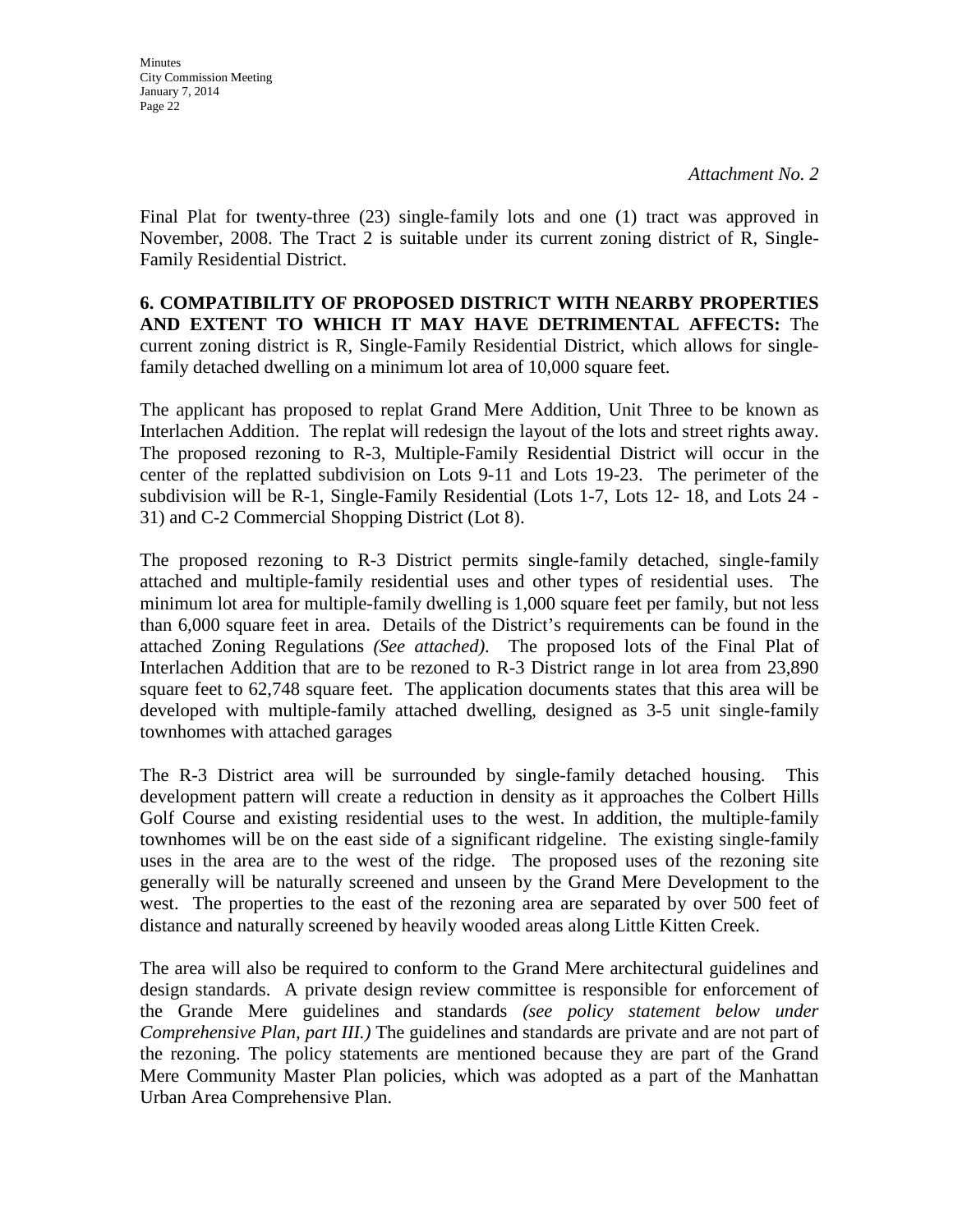**Minutes** City Commission Meeting January 7, 2014 Page 23

As required by the rezoning application process, a neighborhood meeting was conducted by the applicant on October 3, 2013. The meeting summary stated that one (1) person was in attendance and "did not have any specific questions and was more interested in the general layout of the area."

The proposed rezoning for the area from R District to R-3 District will be compatible with nearby properties and should not have any detrimental effects on these nearby properties.

## **7. CONFORMANCE WITH COMPREHENSIVE PLAN:**

**THE ENTIRE SITE IS SHOWN ON THE FUTURE LAND USE MAP AS A COMBINATION OF RESIDENTIAL LOW/ MEDIUM (RLM) AND RESIDENTIAL MEDIUM/HIGH (RMH). THE APPROXIMATE SOUTHERN 2/3 (APPROXIMATELY 17 ACRES) OF THE PROPOSED PRELIMINARY PLAT IS DESIGNATED RLM, WITH THE NORTHERN 1/3 (APPROXIMATELY 10 ACRES) DESIGNATED AS RMH. THE APPLICABLE LAND USE POLICIES FOUND IN THE COMPREHENSIVE PLAN ARE BELOW.**

RLM policies include:

## **RLM 1: Characteristics**

*The Residential Low/Medium Density designation incorporates a range of single-family, single-family attached, duplex, and town homes, and in appropriate cases include complementary neighborhood-scale supporting land uses, such as retail, service commercial, and office uses in a planned neighborhood setting, provided they conform*  with the policies on Neighborhood Commercial Centers. Small-scale multiple-family *buildings and condominiums may be permissible as part of a planned unit development, or special mixed-use district, provided open space requirements are adequate to stay within desired densities.* 

### **RLM 2: Appropriate Density Range**

*Densities in the Residential Low/Medium designation range between less than one dwelling unit/acre up to 11 dwelling units per net acre.* 

### **RLM 3: Location**

*Residential Low/Medium Density neighborhoods typically should be located where they have convenient access and are within walking distance to community facilities and services that will be needed by residents of the neighborhood, including schools, shopping areas, and other community facilities. Where topographically feasible, neighborhoods should be bounded by major streets (arterials and/or collectors) with a direct connection to work, shopping and leisure activities.* 

## **RLM 4: Variety of Housing Styles**

*To avoid monotonous streetscapes, the incorporation of a variety of housing models and sizes is strongly encouraged in all new development.*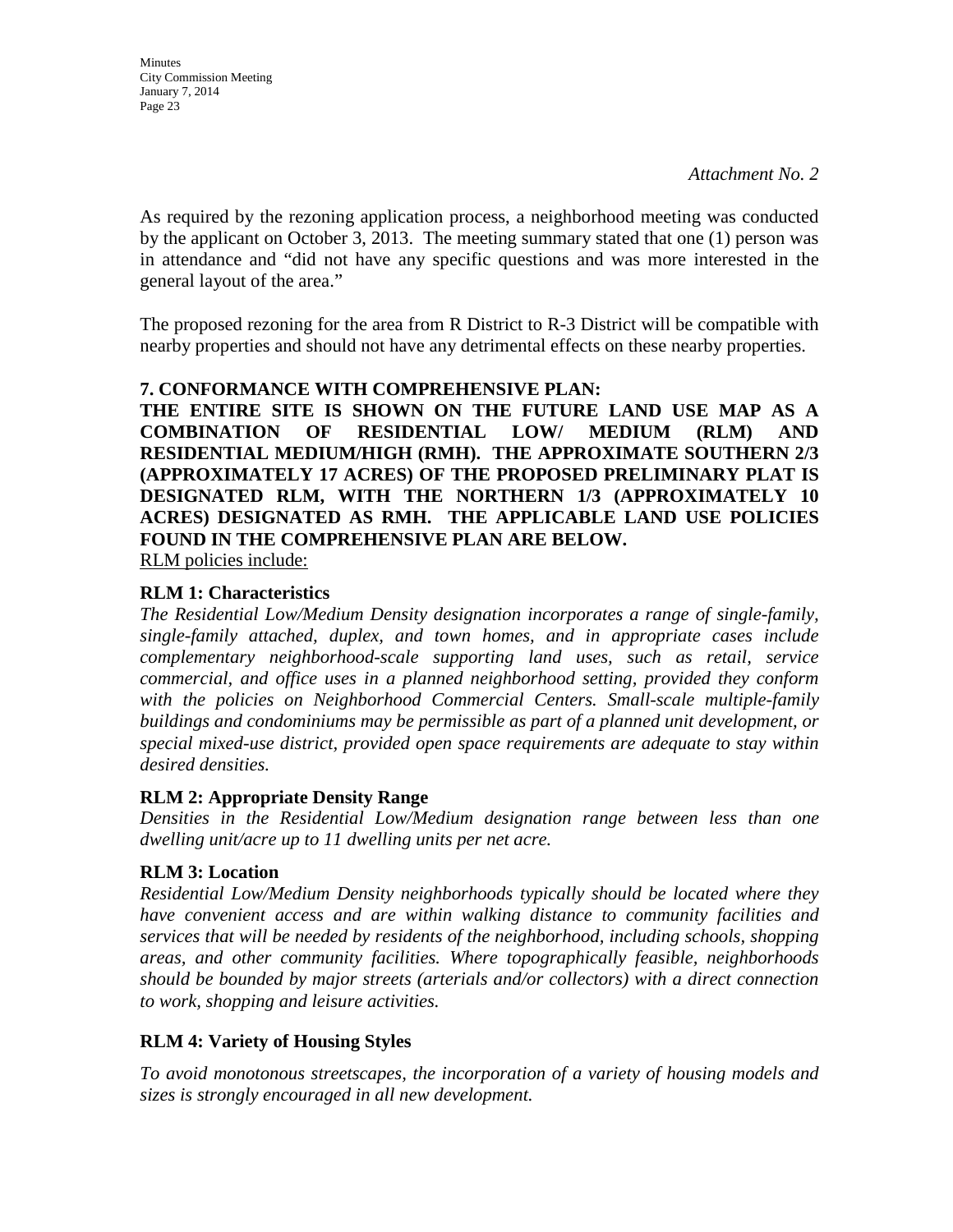### RMH policies include:

## **RMH 1: Characteristics**

*The Residential Medium/High Density designation shall incorporate a mix of housing types in a neighborhood setting in combination with compatible non-residential land uses, such as retail, service commercial, and office uses, developed at a neighborhood scale that is in harmony with the area's residential characteristics and in conformance with the policies for Neighborhood Commercial Centers. Appropriate housing types may include a combination of small lot single-family, duplexes, townhomes, or fourplexes on individual*  lots. However, under a planned unit development concept, or when subject to design and *site plan standards (design review process), larger apartment or condominium buildings may be permissible as well, provided the density range is complied with.*

## **RMH 2: Appropriate Density Range**

*Densities within a Residential Medium/High neighborhood range from 11 to 19 dwelling units per net acre.* 

## **RMH 3: Location**

*Residential Medium/High Density neighborhoods should be located close to arterial streets and be bounded by collector streets where possible, with a direct connection to work, shopping, and leisure activities.* 

### **RMH 4: Variety of Housing Styles**

*To avoid monotonous streetscapes, the incorporation of a variety of housing models and sizes is strongly encouraged*.

The Grand Mere Community Master Plan was originally adopted in April 2000, and is included as a specific Land Use Element of the current Comprehensive Plan adopted in 2003. The Grand Mere Plan is a more detailed level neighborhood plan for the site. The Grand Mere Master Plan map designates the southern portion of the entire site as Single-Family #13 (RLM) and the northern portion as Townhome #4 (RMH) on the site. The Master Plan map shows the Townhome location has an area of nine (9.0) acres. The area to be rezoned to R-3 District is roughly the same size. The applicable policies of the Grand Mere Community Master Plan are as followed:

## **Grand Mere, a Master Planned Golf Course Community**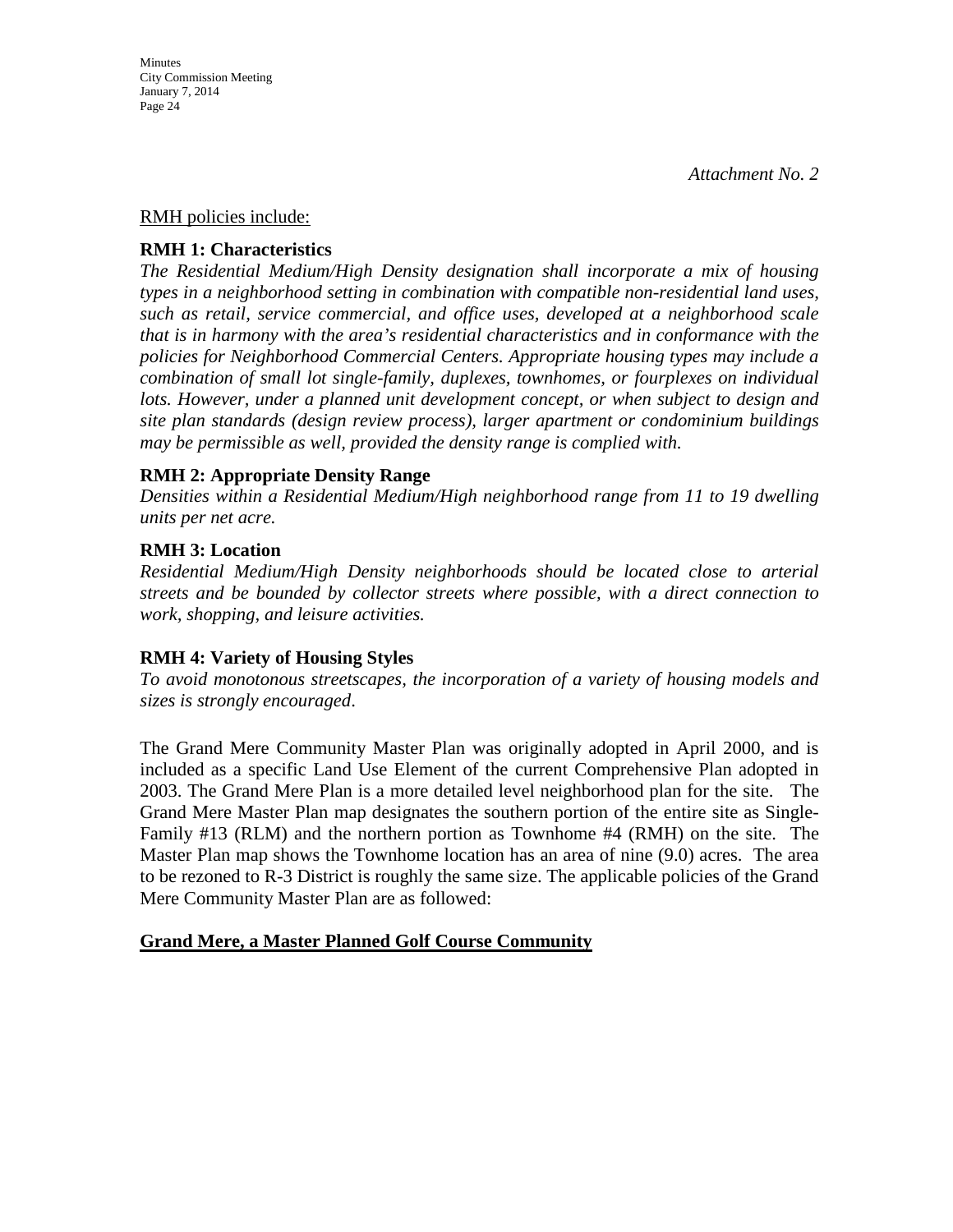## *B. PROJECT INTENT*

*The overall Land Use Amendment is intended to create a community designed within a park. By responding to the natural terrain, preserving natural corridors, protecting the slopes and riparian environment, a harmonious relationship with the land can be created for the community.*

*Grand Mere is envisioned as an upscale residential community, with the University's Colbert Hills Golf Course and preserved open space interwoven throughout the development. The community is made up of individual neighborhoods defined by open space features, topography, connection to the Grand Mere Parkway, and the golf course. A strong joint effort has integrated the golf course design (Colbert Hills) and the overall community design (Grand Mere Development). The interconnectivity of automobile circulation, pedestrian/bicycles, and open space, as well as residential neighborhood placement and overall community utility location, has created a well integrated community with both future residences and community recreation as the main focus. Flexibility is built into the land use plan to allow the development to respond to market demand.*

*Specific types of residential product may subtly change in the future due to market demand as the development pattern becomes clearer and as the community matures. The community will offer a high level of design quality, architectural variety, and a wide range of housing types to address the potential markets appropriate for an upscale development.*

## *5 KEY DESIGN CONCEPTS*

## *1. Create a high quality residential community*

*Create a community of villages, residential neighborhoods, and neighborhood commercial areas centered along the projects' spine, Grand Mere Parkway. Through the use of architectural design guidelines and development reviews the quality of building construction will be maintained at the highest level.*

## *2. Integrate the Natural Environment*

*Preserve the natural slopes and open space features. Provide a visual connection to the natural beauty of the development: the golf course in the valleys, the long vistas/views, and the prairie environment.*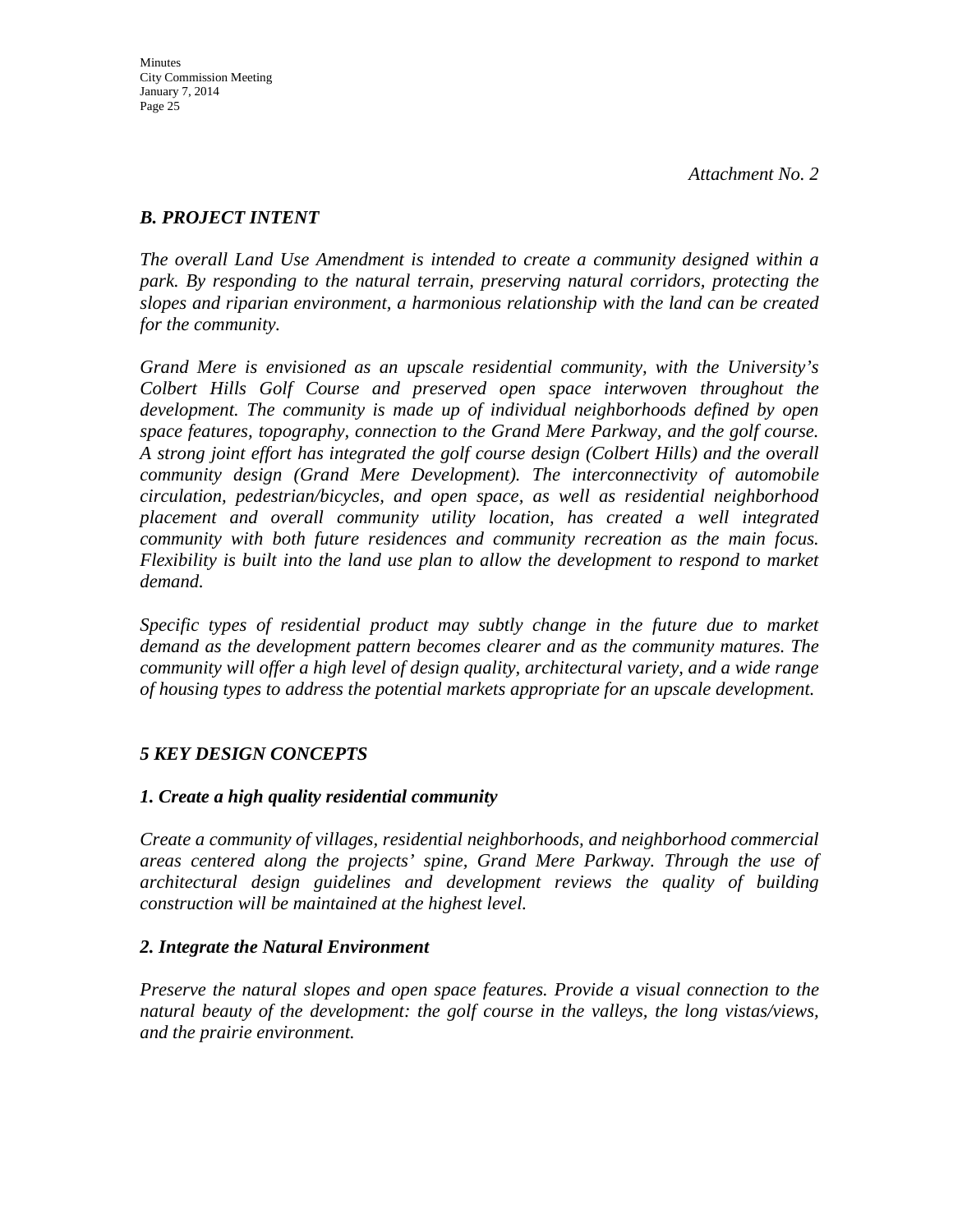## *3. Offer a Variety of Residential Living*

*Offer a wide range of residential products and lot types to address the market demands of the well informed and upscale consumer. An integrated community of many housing types will help to provide an interesting streetscape, a quality neighborhood texture, and a sustainable development.*

## *4. Create a Pedestrian/Bicycle System*

*Provide pedestrian/bicycle connections throughout the development, following the Grand Mere Parkway, open space corridors and the linear park connections provided as part of the Master Plan along Little Kitten Creek and the continuation of the Hudson trail. Grand Mere Community Overall Development Plan* 

## *5. Establish a 'heart' to the community*

*Provide a central community feature for the residents of Grand Mere. Utilizing the golf clubhouse access as a link between the east and west parts of the property, a private community recreation complex would be provided at the intersection of Grand Mere Parkway and Colbert Hills Drive. This central location along the bike trail and pedestrian sidewalk connections to all the neighborhoods would provide an accessible 'recreational heart' for the community.*

## *III. COMMUNITY CONCEPTS AND DEVELOPMENT STRATEGY*

*Grand Mere is proposed as a Master Planned Community consisting of a wide range of residential housing types and densities and will be utilizing both Planned Unit Development and Conventional Zoning Development standards based on specific sites and development types.*

*The overall Grand Mere Project consists of 1,054 (estimated) acres, including the Colbert Hills Golf Course. Rather than dispersing development throughout the entire property, the project purposes to "concentrate" neighborhood development within residential and commercial villages on approximately 543 acres preserving almost 50% of the land as natural open space or golf course. This concept, while proposing a variety of home types and densities, provides large natural open spaces, golf course amenity for the general public, and peripheral residential villages as large lot or low density residential products that create an overall density (1.5 du/ac) for the site, consistent with the surrounding neighborhoods. All housing types shall belong to the Master Homes Association, which will be responsible for enforcing the covenants and restrictions, and maintaining the common grounds.*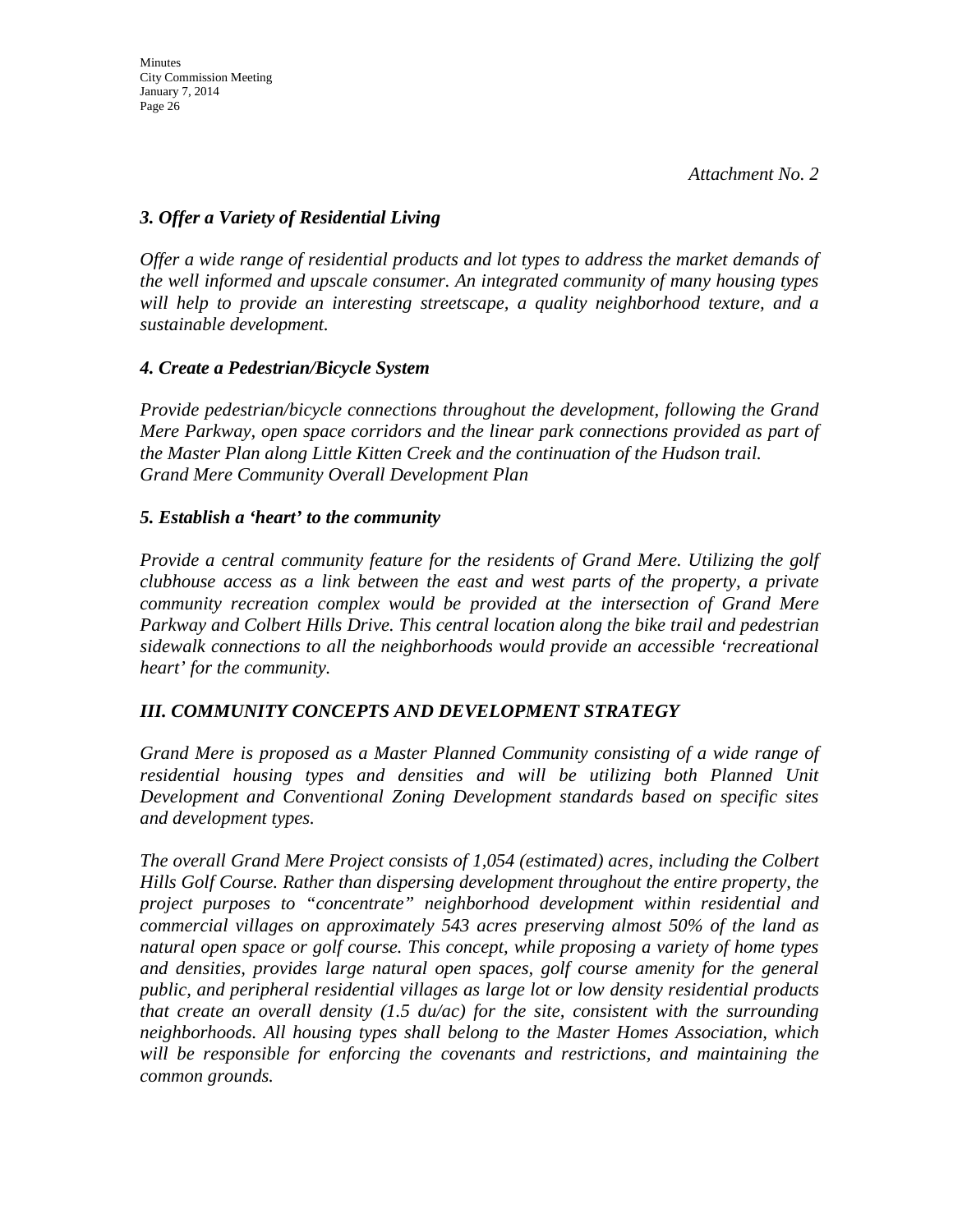**Minutes** City Commission Meeting January 7, 2014 Page 27

*Within the community, residential neighborhoods are supported by neighborhood commercial services, which provide a focus and entry element for the development. These neighborhood office and retail villages are envisioned as community services located at the development entries along the Little Kitten Creek entry and Kimball Ave. and the future northern entry on Marlatt.*

*Throughout the plan, connecting open space systems, sidewalks and bike trails provide pedestrian connections between residential neighborhoods, public amenities and the neighborhood services. These are planned connections to occur in a variety of types and locations. As each phase of development is planned in detail, the specific pedestrian connections will be part of each village plat and relate back to the overall Circulation Parks & Open Space Plan.*

*Grand Mere Community Architectural Guidelines and Design Standards will provide for the review and approval of all site and building plans for the Grand Mere property. The Design Review Committee of Grand Mere will be responsible for enforcement of these guidelines and standards. The Developer believes that careful planning and enforcement of design and development standards will ensure orderly, attractive, and lasting development, all of which will preserve and enhance the value of the community.*

## *A. Residential Neighborhoods*

*The planning concept proposes a wide range of residential uses, with densities ranging from 1 to 20 dwelling units per acre (du/ac) within individual parcels. Generally, individual neighborhoods are envisioned as small enclaves in order to promote a mix of different product types, create intimate neighborhoods, and to build a strong community image from the project's onset. The key to a sustainable successful development is quality design and construction, and a variety of housing price points to attract a wide spectrum of residential consumers. Higher density residential, as well as small lot single-family opportunities are integrated into the community along Grand Mere Parkway, rather than isolated or located along the site's edges. While building a stronger new community, this concept also reduces impact on existing adjacent neighborhoods by focusing the traffic and circulation internally.*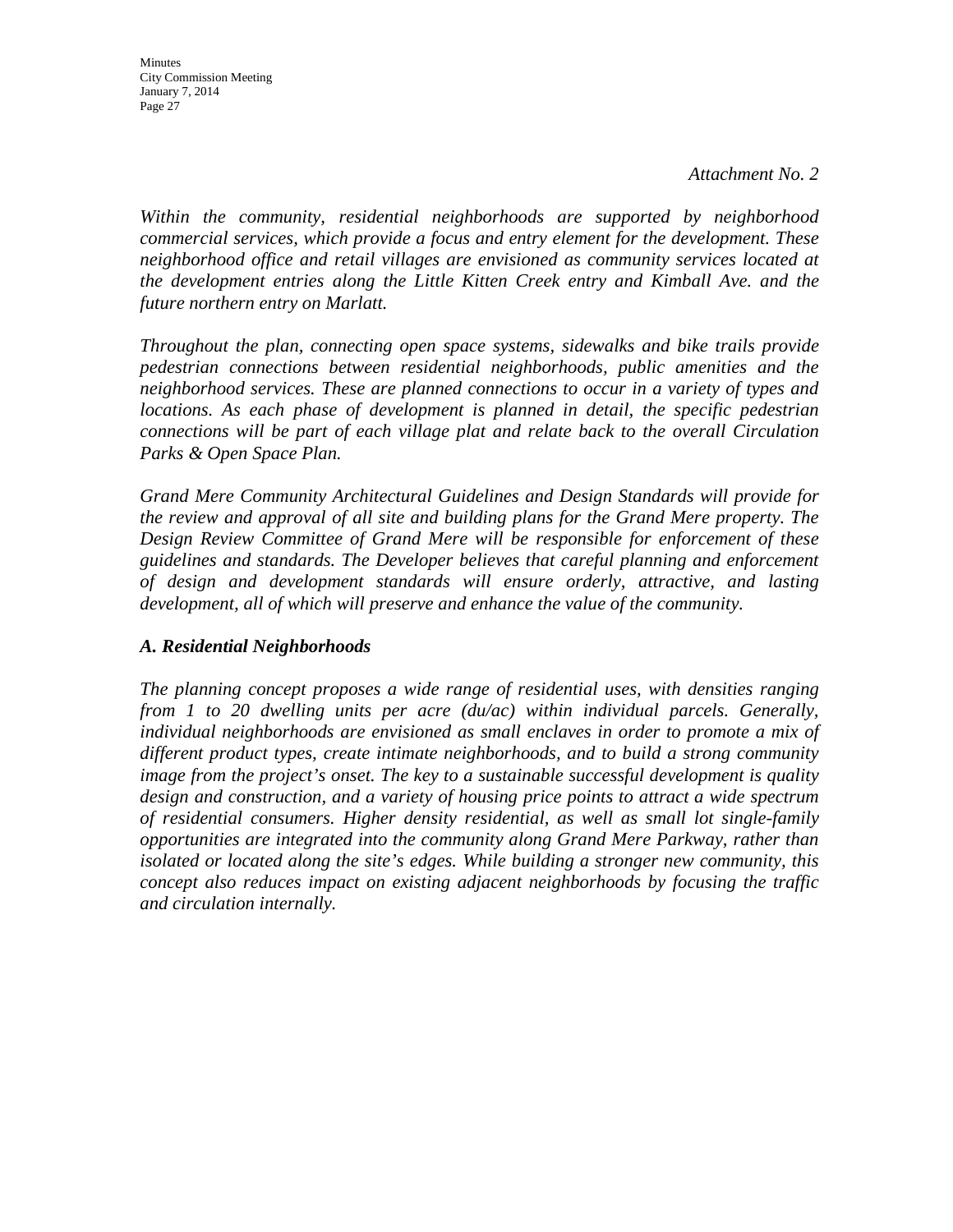## *Residential Types:*

## *Single Family (RLM)*

*The 273.4 acres of single family proposed for Grand Mere represents 50% of the total proposed residential acreage. The detached single family products will range in size and density. The villages of single family will be developed as parcels and each will be controlled to maximize views, walkouts, and architectural design quality. The Grand Mere Architectural Review Committee will provide design review of the homes and general site development guidance. Each single family village will be signed and themed as a unique part to the overall Grand Mere development and developed as the market demands. Each parcel will provide internal open space, storm drainage controls, and pedestrian linkages between the villages in addition to the designated Grand Mere Circulation Park & Open Space Plan.*

## *Townhomes (RMH)*

*The townhomes proposed for Grand Mere are located along the parkway or the golf course for direct access to the recreation center, open space, and bike trail systems. These homes would offer a two and three bedroom configuration in groups of two to six homes per buildings, depending on site conditions and planning. The homes association would provide maintenance for the common areas within the neighborhood. The architecture would be designed to provide an overall theme and consistent material quality throughout the neighborhood. Attached garages and individual entries for each home would be provided. Depending on the market demands an amenity center might be planned for the various townhome parcels.* 

## *C. Streets and Circulation System*

*Residential streets within Grand Mere are envisioned as a key element of "neighborhood quality," offering a place to walk and play, as well as to drive and park. The streetscape in and along the roads will reflect the quality of the community through the use of signage monumentation and landscaping depending on the location and natural conditions of the space providing strong visual "cues" to better orient drivers to their locations and destinations.*

*When utilizing the approved Manhattan street system standards the hierarchy, streetwidths, design speeds, and travel/parking lanes are consistent and will not compromise auto on-street parking, or bike and pedestrian access. The street layout will frame important views and vistas, including buildings, golf course, and natural features. Onstreet parking is available on all local streets.*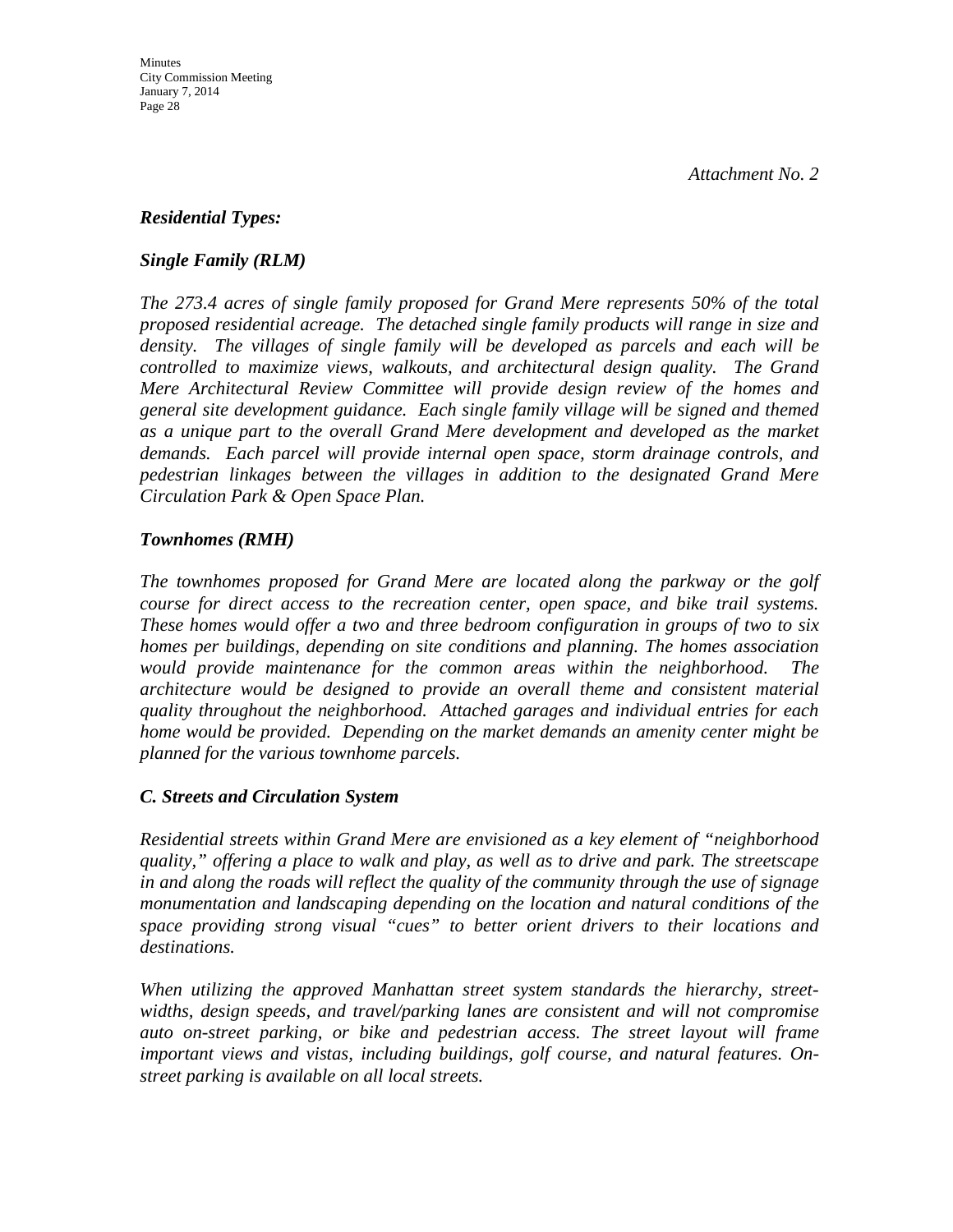Minutes City Commission Meeting January 7, 2014 Page 29

*The Master Planned Community will be accessed from Kimball Avenue and Marlatt Avenue. Additional access points into the Community from surrounding residential streets are shown on the Master Plan.*

## *D. Pedestrian and Bicycle Circulation System*

*Connectivity with the City of Manhattan Linear Park Master Plan is our main focus for the overall trails system. A comprehensive pedestrian and bicycle system is proposed for the community to provide access to individual neighborhoods, the Club Facility and Hotel site, commercial services, and open space amenities~ Elements include both off-street and on street bike paths, natural unimproved trails, and a 17.2 acre linear park along Little Kitten Creek. An easement shall be provided for the extension of the Hudson trail northward, along the east property line to northeast corner section 3-10-7. All trail/path systems will be site- specifically designed at the time of construction. Each will be reviewed on a site-by-site basis to ensure sensitive placement and minimum disturbance. This will be coordinated with the Park & Recreation Board and the Parks and Recreation Department.*

### *G. Golf Course Development*

*The Grand Mere development drainage and detention system shall be designed to work in concert with the golf course drainage and detention system. The course was designed to meet the environmental goals of the Audubon International Signature Status Program.*

### *Bike Paths, Trails and Sidewalks*

*Bike paths, trails and sidewalks are provided along the internal streets and open spaces to provide internal connections between the villages where possible. See the Circulation Parks & Open Space Plan*

**THE DESIGNATION OF THE SITE ON THE FUTURE LAND USE MAP OF THE COMPREHENSIVE PLAN IS SIMILAR TO THE GRAND MERE COMMUNITY MASTER PLAN, CREATED IN 2000. THE MASTER PLAN SHOWS THE NORTHERN 1/3 OF THE ENTIRE SITE TO BE DEVELOPED AS TOWNHOMES AND THE REMAINING PORTION TO BE DEVELOPED AS SINGLE-FAMILY HOUSES. HOWEVER, WHEN THE AREA WAS ANNEXED INTO THE CITY, IT WAS ZONED R, SINGLE-FAMILY RESIDENTIAL DISTRICT.**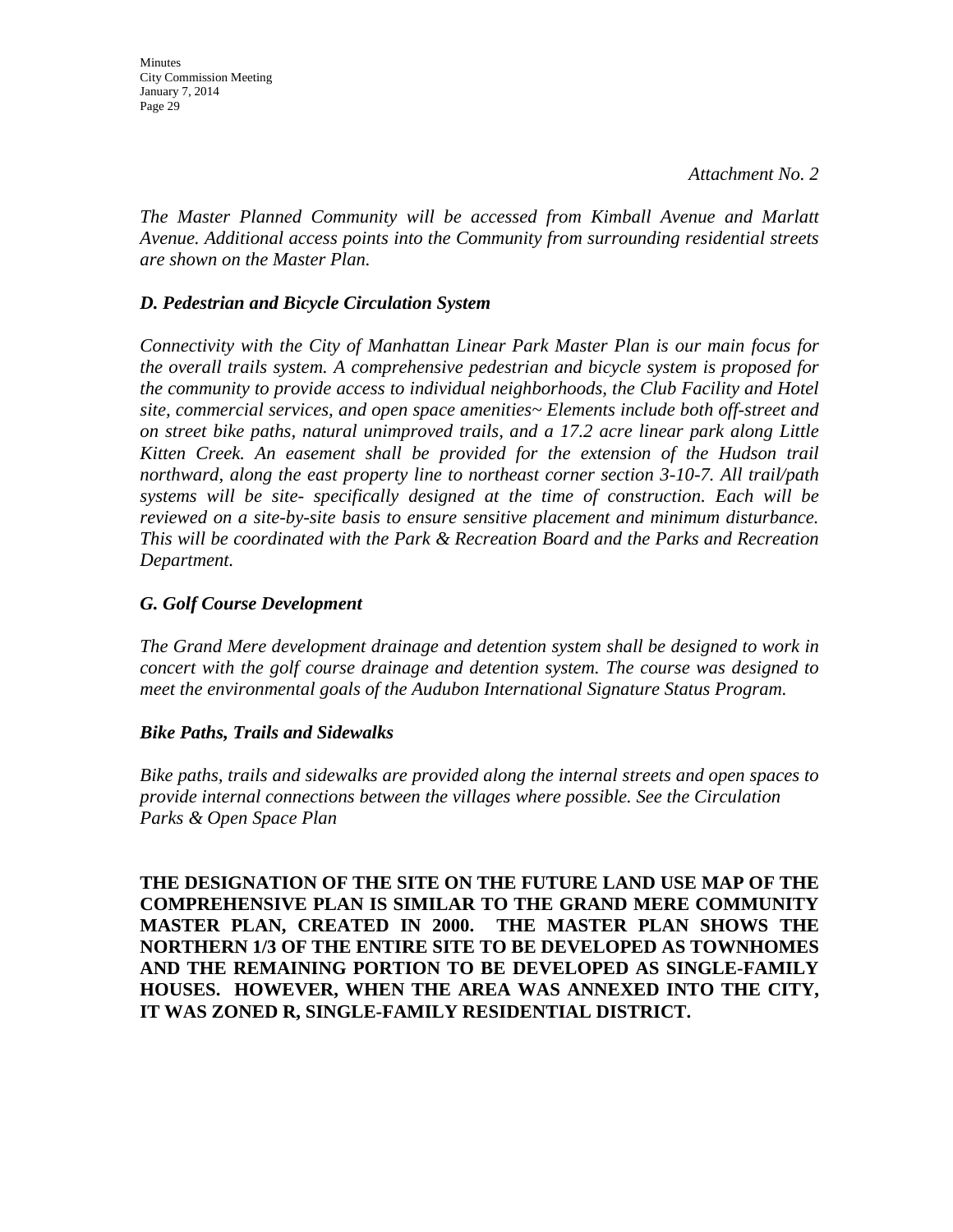**Minutes** City Commission Meeting January 7, 2014 Page 30

*Attachment No. 2*

**TRACT 2 OF THE PROPOSED FINAL PLAT OF INTERLACHEN ADDITION, THAT IS TO BE REZONED TO R-3 DISTRICT, HAS A NET DENSITY OF 4.42 DWELLING UNITS PER NET ACRE.** The entire residential portion of the proposed subdivision (Tracts 1  $\&$  2) has a combineds net density of 2.86 dwelling units per net acre (*See R-3 District Rezoning Staff Report for details of that request).* Tract 3 has an area that totals of 4.02 acres of land (*See C-2 District Rezoning Staff Report for details of that request).* 

**THE PROPOSED REZONING OF TRACT 2 FROM R DISTRICT TO R-3 DISTRICT CONFORMS TO THE COMPREHENSIVE PLAN. THE AREA WAS ZONED R DISTRICT WITH THE INTENT TO REZONE PORTIONS OF THE TRACT OF LAND APPROPRIATELY IN RESPONSE TO MARKET DEMAND FOR RESIDENTIAL USES.**

## **8. ZONING HISTORY AND LENGTH OF TIME VACANT AS ZONED:**

| August 7, 1997    | Board of County Commissioners approved Preliminary Development<br>Plan of The Wildcat (Grand Mere) and Colbert Hills R-PUD. |  |  |
|-------------------|-----------------------------------------------------------------------------------------------------------------------------|--|--|
| August 14, 1997   | Board of County Commissioners approved Final Development Plan.                                                              |  |  |
| April 6, 1998     | Manhattan Urban Area Planning Board recommended approval of<br>annexation.                                                  |  |  |
| April 21, 1998    | City Commission approved first reading of annexation.                                                                       |  |  |
| June 1, 1998      | Manhattan Urban Area Planning Board recommended approval of<br>rezoning to R District.                                      |  |  |
| June 16, 1998     | City Commission approved first reading of rezoning Tract II of Grand<br>Mere to R District.                                 |  |  |
| September 3, 2008 | Manhattan Urban Area Planning Board approves Preliminary Plat of<br>Grand Mere Addition Unit Three.                         |  |  |
| November 17, 2008 | Manhattan Urban Area Planning Board approves Final Plat of Grand<br>Mere Addition Unit Three.                               |  |  |
| December 2, 2008  | City Commission accepts rights-of-ways and easements as shown on the<br>Final Plat of Grand Mere Addition, Unit Three.      |  |  |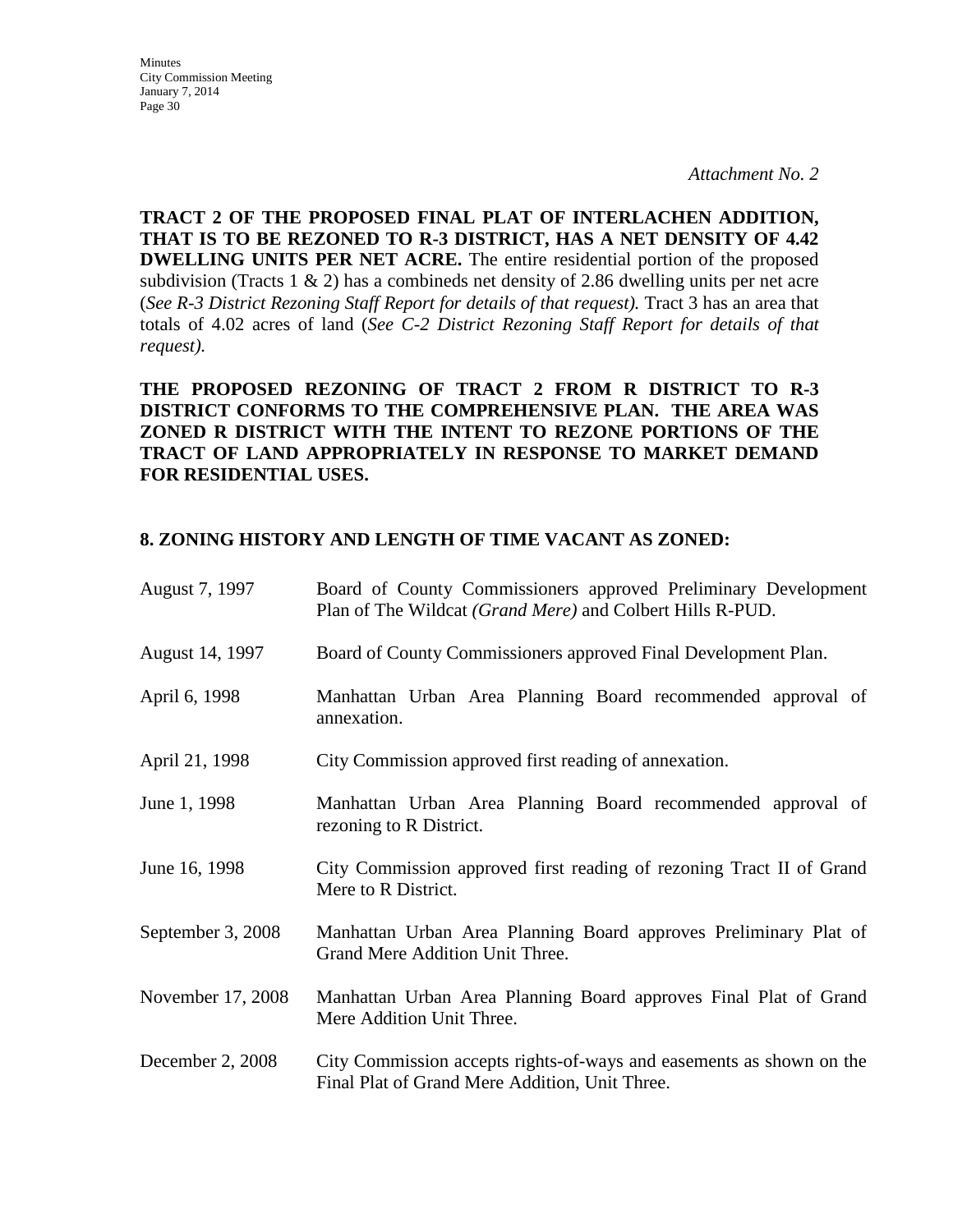**9. CONSISTENCY WITH INTENT AND PURPOSE OF THE ZONING ORDINANCE:** The intent and purpose of the Manhattan Zoning Regulations is to protect the public health, safety, and general welfare; regulate the use of land and buildings within zoning districts to assure compatibility; and to protect property values.

The proposed rezoning is consistent with the intent and purpose of the Manhattan Zoning Regulations because the proposed lot sizes conform to the minimum requirements of the R-3 District. The R-3 District is designed to provide for multiple-family development at a density no greater than one (1) dwelling unit per 1,000 square feet. Tract 3 of the Interlachen Addition consists of lots, which range from approximately 23,890 square feet to 62,748 square feet. Seven of the eight (8) lots are to have 5-unit townhomes are proposed for each lot. The eighth lot will have a 3-unit townhome on it. The density range for the lots is approximately 7,900 square feet to 12,500 square feet per dwelling unit.

In addition, the proposed Final Plat of the Interlachen Addition, which is a replat of Grand Mere Addition, Unit Three, dedicates easements and rights-of-way to serve the subdivision consistent with the requirements of the Manhattan Urban Area Subdivision Regulations.

**10. RELATIVE GAIN TO THE PUBLIC HEALTH, SAFETY AND WELFARE THAT DENIAL OF THE REQUEST WOULD ACCOMPLISH, COMPARED WITH THE HARDSHIP IMPOSED UPON THE APPLICANT:** There appears to be no gain to the public that denial of the rezoning of the subject site would accomplish. No expected adverse affects on the public health, safety and welfare as a result of the rezoning. A separate application was submitted for approval of a Final Plat of Interlachen Addition, which is a replat of Grand Mere Addition, Unit Three. The replat will conform to the proposed rezoning request. It may be a hardship upon the owner if the rezoning is denied.

**11. ADEQUACY OF PUBLIC FACILITIES AND SERVICES:** Adequate street, sanitary sewer and water services are available to serve Tract 2.

## **12. OTHER APPLICABLE FACTORS:** None

**13. STAFF COMMENTS:** City Administration recommends approval of the proposed rezoning of Tract 2 from R, Single-Family Residential District to R-3, Multiple-Family Residential District, based on the findings in the Staff Report.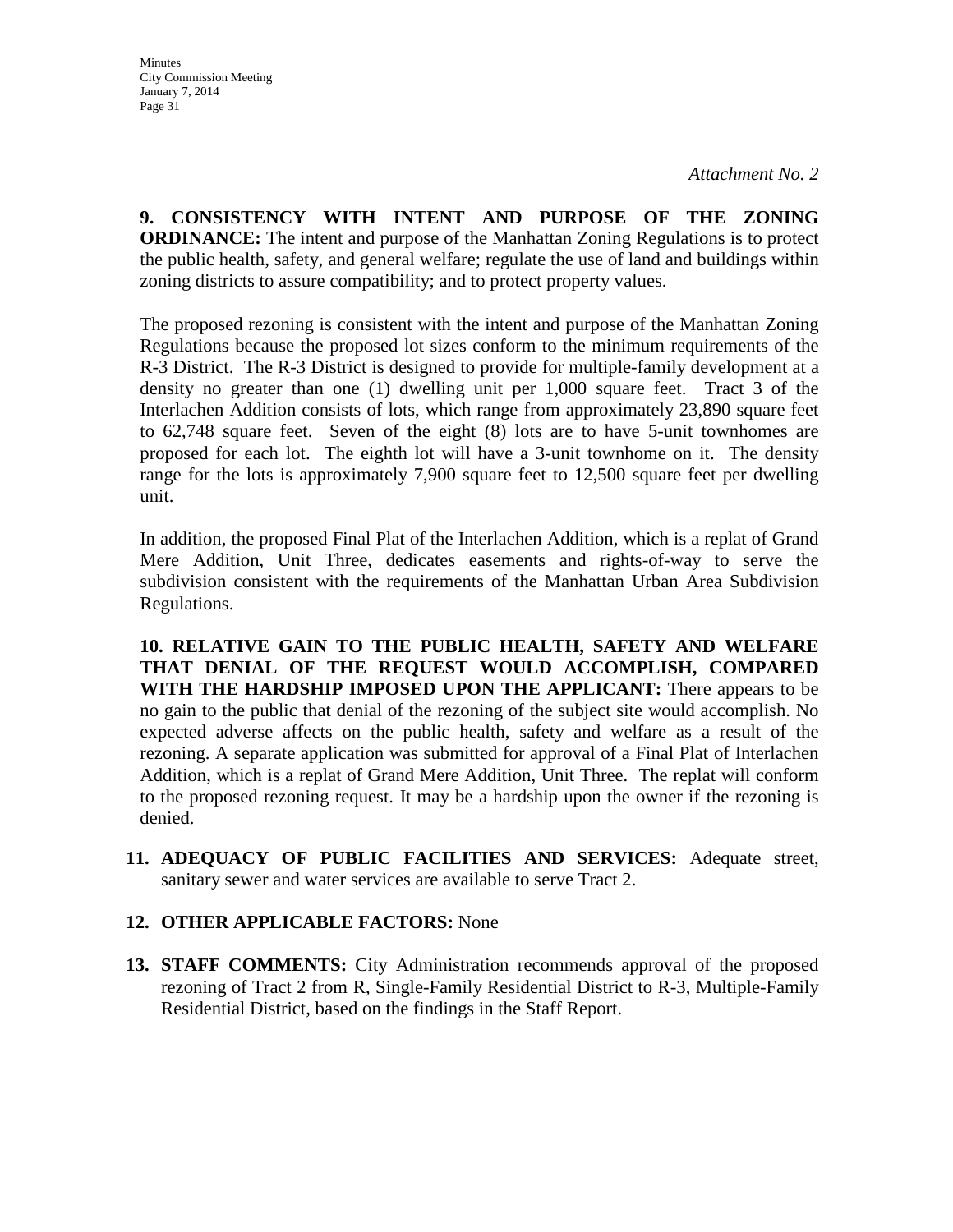## **ALTERNATIVES:**

- 1. Recommend approval of the proposed rezoning of Tract 2 from R, Single-Family Residential District to R-3, Multiple-Family Residential District, stating the basis for such recommendation.
- 2. Recommend denial of the proposed rezoning, stating the specific reasons for denial.
- 3. Table the proposed rezoning to a specific date, for specifically stated reasons.

## **POSSIBLE MOTION:**

The Manhattan Urban Area Planning Board recommends approval of the proposed rezoning of Tract 2 from R, Single-Family Residential District to R-3, Multiple-Family Residential District, based on the findings in the Staff Report, based on the findings in the Staff Report.

## **PREPARED BY:** Chad Bunger, AICP, CFM, Planner II

**DATE:** November 19, 2013

CB/vr 13093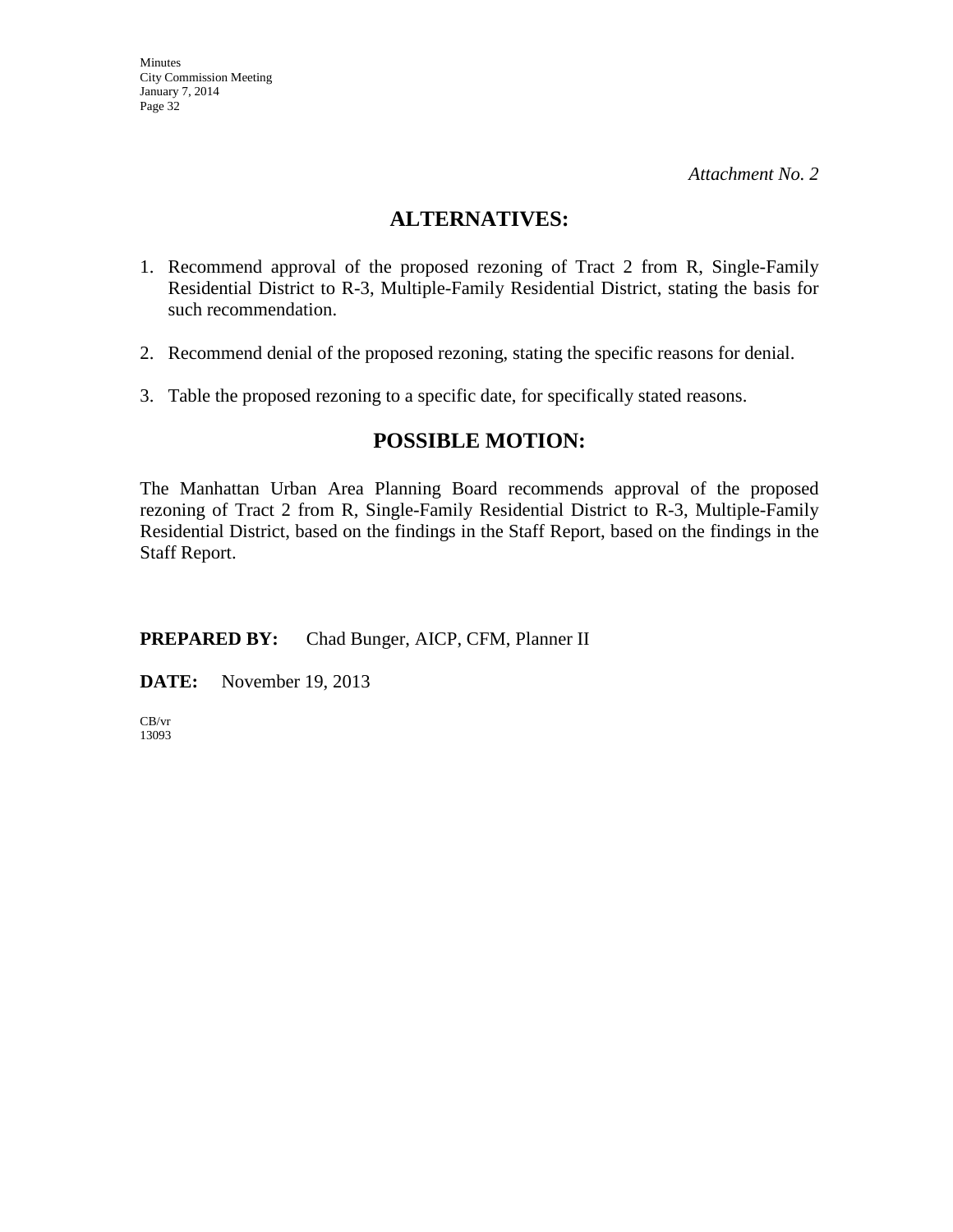#### **STAFF REPORT**

## **ON AN APPLICATION TO REZONE PROPERTY**

**FROM:** R, Single-Family Residential District

**TO:** C-2, Neighborhood Shopping District

**APPLICANT:** SMH Consultants – Jeff Hancock on behalf of the owners; Fieldhouse Development, Inc., Back 9 Development Inc. and PMG Properties, LLC

**ADDRESS:** 4201Suite B, Anderson Avenue, Manhattan, KS 66503;

**OWNERS/ ADDRESS:** Fieldhouse Development, Inc. – Zac Burton 3120 Seth Child Road, Manhattan, KS 66503

> Back 9 Development Inc. - Thomas L. Vilkanskas Jr. 1216 S. Mill Point Circle, Manhattan, KS 66503

PMG Properties, LLC - Thomas L. Vilkanskas Jr. 1216 S. Mill Point Circle, Manhattan, KS 66503

**LEGAL DESCRIPTION:** Generally a tract of land in Lots 55, and Lots 75-77, Grand Mere Addition, Unit Three and parts of the Grand Crest Circle right-of-way (*see attached legal description for full details).* For the purposes of the request, the subject site shall be referred to as Tract 3. (Tract 1 will refer to a request to rezone an area to R-1, Single-Family Residential District. Tract 2 will refer to a rezoning request for an area to R-3, Multiple-Family Residential District).

**LOCATION:** Generally located on the west side of Vanesta Drive and approximately 750 feet west of the intersection of Little Kitten Avenue and Vanesta Drive or approximately 650 feet north of the intersection of Vanesta Place and Vanesta Drive.

**AREA:** 4.02 acres

**DATE OF NEIGHBORHOOD MEETING:** October 3, 2013

DATE OF PUBLIC NOTICE PUBLICATION: October 28, 2013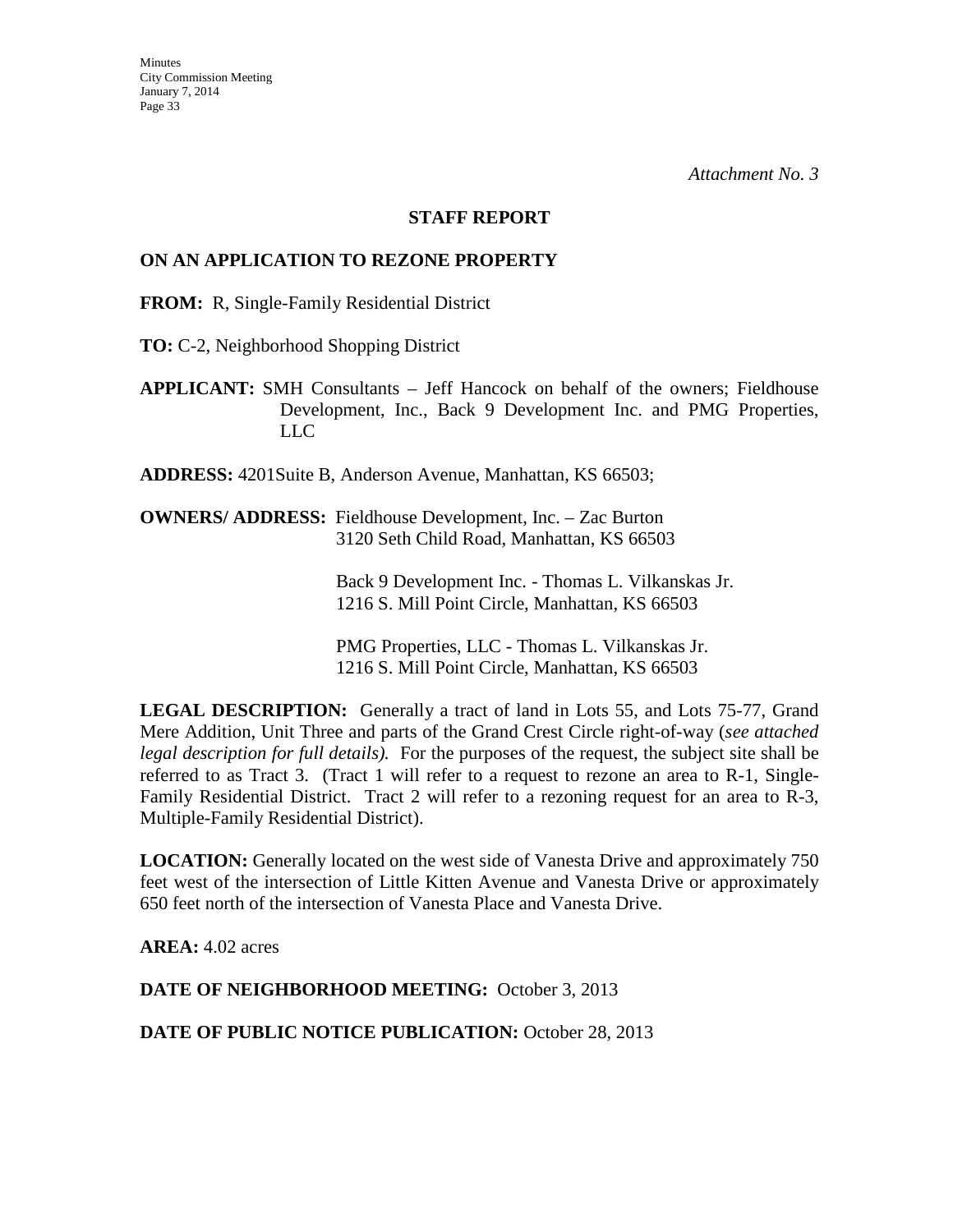## **DATE OF PUBLIC HEARING: PLANNING BOARD:** December 2, 2013 **CITY COMMISSION:** December 17, 2013

*(The item was tabled to the December 2, 2013 Manhattan Urban Area Planning Board meeting at the November 18th meeting)*

# **THIRTEEN MATTERS TO BE CONSIDERED WHEN REZONING**

**1. EXISTING USE:** Vacant, platted lots and road right-of-way in Grand Mere Addition, Unit Three. The applicant is also proposing to rezone other parts of Grand Mere Addition, Unit Three to R-1, Single-Family Residential District (Tract 1) and R-3, Multiple-Family Residential District (Tract 2) (*see staff reports for details)* and replat the entire area to be known as the Interlachen Addition (*see staff memorandum for details).*

**2. PHYSICAL AND ENVIRONMENTAL CHARACTERISTICS:** The subject site is an irregular shaped lot bound to the north, west and south by the Colbert Hills Golf Course and to the east by Vanesta Drive. The site is currently range land with native grass cover. The site drains towards the southeast.

## **3. SURROUNDING LAND USE AND ZONING:**

- **NORTH:** Colbert Hills Golf Course, and undeveloped land (future Grand Mere villas, single-family dwellings); R-S, Single-Family Residential Suburban District and County R-PUD, Residential Planned Unit Development
- **SOUTH:** Colbert Hills Golf Course; R-S District and County R-PUD
- **EAST:** Vanesta Drive, Homecare and Hospice House, vacant tract, single-family homes in various stages of development; R, Single-Family Residential District and R-2 Two-Family Residential District
- **WEST:** Colbert Hills Golf Course; R-S District and County R-PUD

**4. GENERAL NEIGHBORHOOD CHARACTER:** Currently, the general character of the neighborhood is a mix of low density residential and golf course uses under various stages of development. To the north, south and west are properties within the Grand Mere Master Planned Golf Course Community. To the east are single-family homes that are not associated with Grand Mere.

**5. SUITABILITY OF SITE FOR USES UNDER CURRENT ZONING:** The entire site (Tracts 1, 2  $\&$  3) were annexed and rezoned to R, Single-Family Residential District in November, 2000. The entire site was then preliminary platted in September, 2008 and a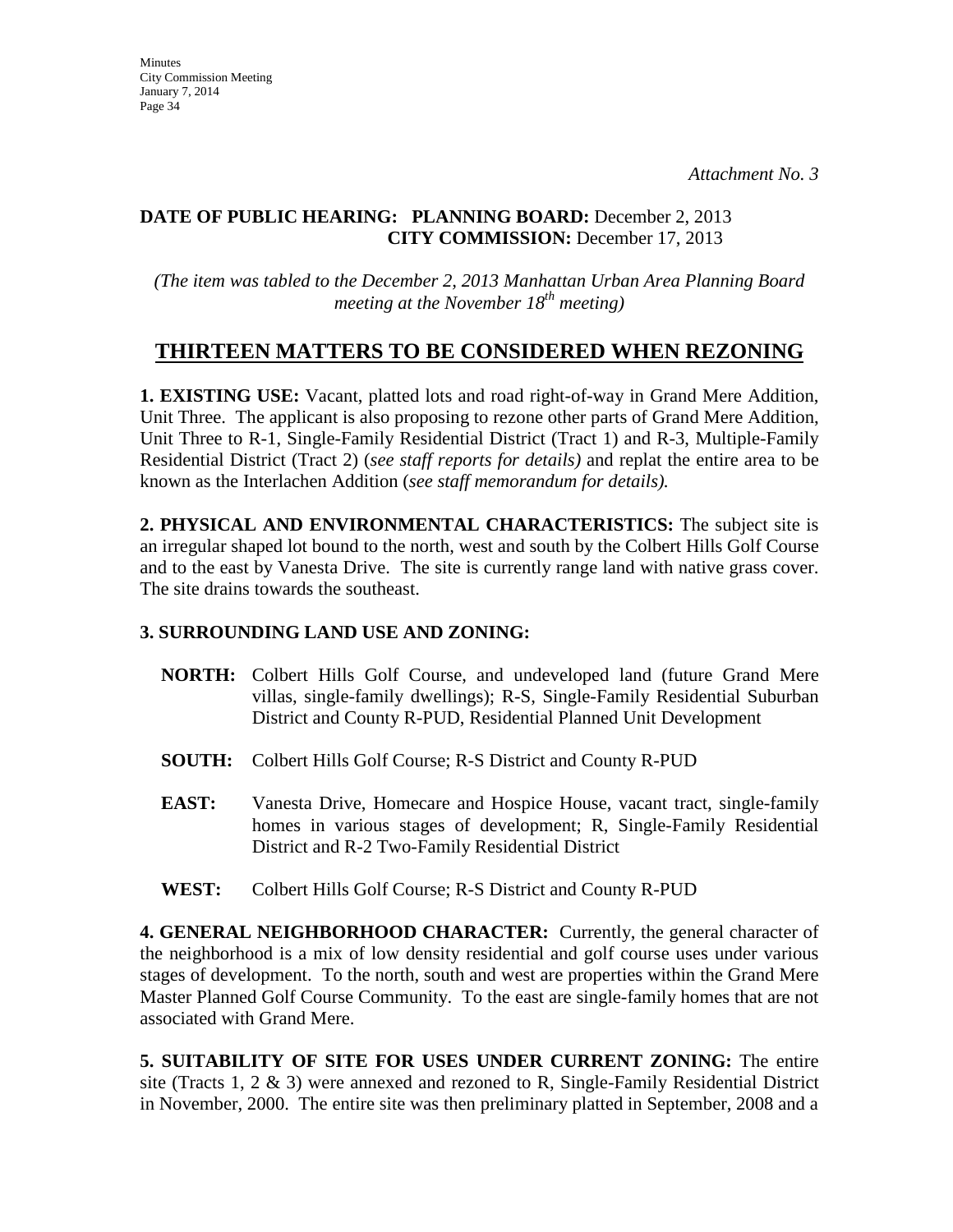**Minutes** City Commission Meeting January 7, 2014 Page 35

Final Plat for twenty-three (23) single-family lots and one (1) tract was approved in November, 2008. Tract 3 is suitable under its current zoning district of R, Single-Family Residential District.

**6. COMPATIBILITY OF PROPOSED DISTRICT WITH NEARBY PROPERTIES AND EXTENT TO WHICH IT MAY HAVE DETRIMENTAL AFFECTS:** The current zoning district is R, Single-Family Residential District, which allows for singlefamily detached dwelling on a minimum lot area of 10,000 square feet.

The applicant has proposed to replat Grand Mere Addition, Unit Three to be known as Interlachen Addition. The replat will redesign the layout of the lots and street rights-ofway . The proposed rezoning to C-2, Neighborhood Shopping District will occur on the east side of the replatted subdivision along the west side of Vanesta Drive on Lot 8. The perimeter of the subdivision on the west and north sides will be R-1, Single-Family Residential (Lots 1-7, 12 - 18 and Lots 24- 31). The center of the proposed subdivision will be R-3, Multiple-Family Residential District (Lots  $9 - 11$  and Lots  $19 - 23$ ).

The C-2 District is designed to provide for a wide range of neighborhood commercial uses, including retail, restaurant and drinking establishments, and business and professional offices to serve one (1) or more residential neighborhoods.

The proposed rezoning of Tract 3 from R District, to C-2 District will increase noise, light and traffic. However, the proposed district should have minimal adverse impacts on existing and proposed developments on nearby properties. Tract 3 is to the east of a significant ridge that separates the proposed R-1 District area to the west from Tract 3. Proposed Society Circle is to be generally placed on the ridge line and the single-family homes accessed off of that new street will be below and west of the ridge that separates the two (2) areas. The ridge will effectively separate and screen the two (2) areas from each other. The single-family homes along proposed Fieldhouse Circle to the north will be separated by over 400 feet of distance as well as from a similar ridgeline on the northern portion of the subject site.

The properties to farther to the east along Vanesta Drive and Little Kitten Drive are effectively screened from the development by distance and dense trees along Little Kitten Creek. These properties are also over 400 feet from Tract 3. The property to the immediate east of the subject site is Tract B of the Grand Mere Village PUD. This is a platted tract reserved for the trail system in the development and open space along Little Kitten Creek.

The properties most likely to be impacted by the proposed commercial area will be the proposed townhomes immediately to the north that are to be along Colbert Hills Drive. The C-2 District requires that sight obscuring screening of no less than six (6) feet in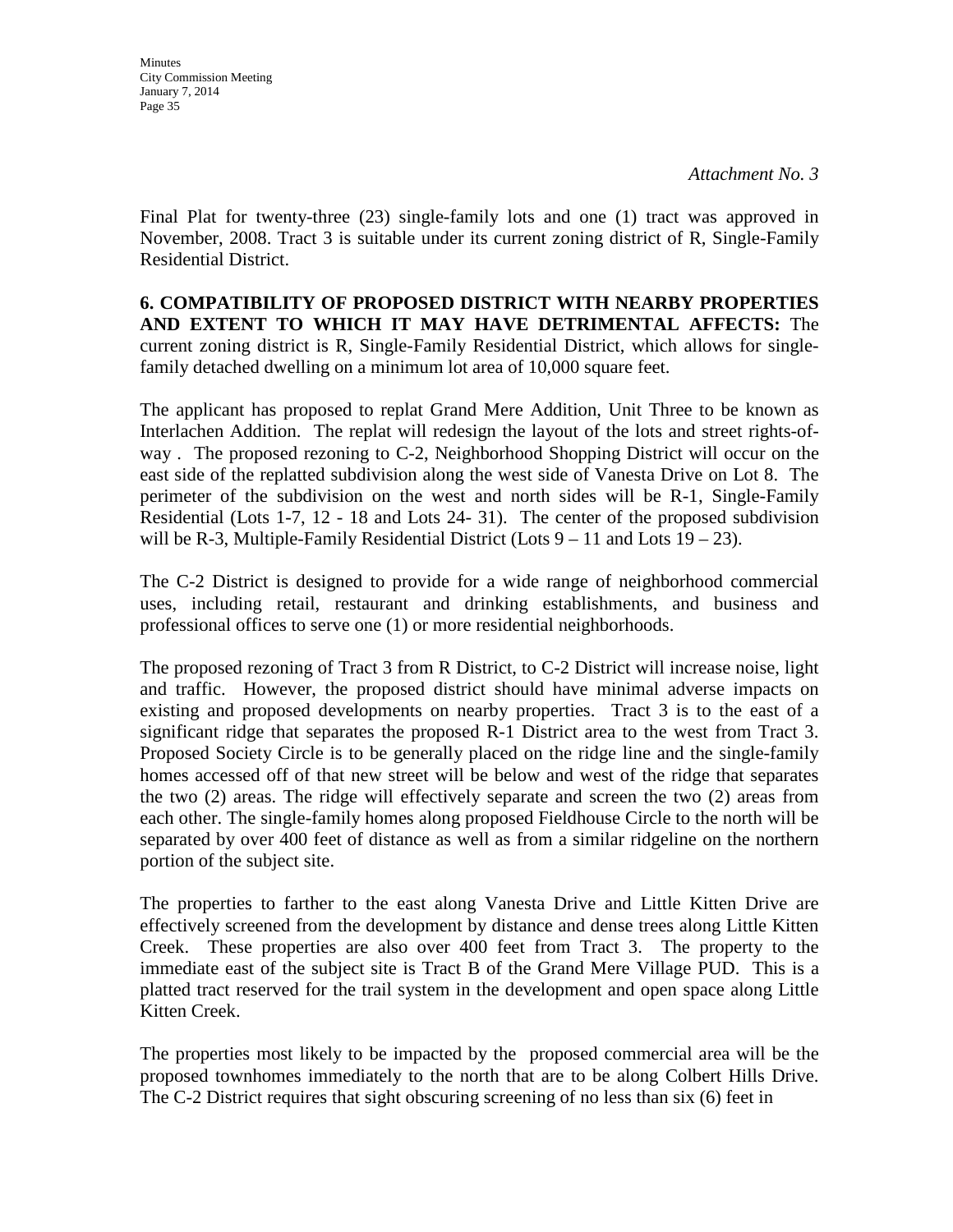**Minutes** City Commission Meeting January 7, 2014 Page 36

height be installed along the entire length of all property lines that abut a residential district. Screening of the Commercial District will be required on the north and west side of proposed Lot 8.

The area will also be required to conform to the Grand Mere architectural guidelines and design standards. A private design review committee is responsible for enforcement of the Grande Mere guidelines and standards *(see policy statement below under Comprehensive Plan, part III.)* The guidelines and standards are private and are not part of the rezoning. The policy statements are mentioned because they are part of the Grand Mere Master Community Master Plan policies, which was adopted as a part of the Manhattan Urban Area Comprehensive Plan.

As required by the rezoning application process, a neighborhood meeting was conducted by the applicant on October 3, 2013. The meeting summary stated that one (1) person was in attendance and "did not have any specific questions and was more interested in the general layout of the area."

Due to the general terrain of the subject site and surrounding area, distance between the commercial area and existing residential developments, and the design and screening requirements, the proposed rezoning for Tract 3 from R District to C-2 District will be compatible with nearby properties and should not have any detrimental effects on these nearby properties.

### **7. CONFORMANCE WITH COMPREHENSIVE PLAN:**

**THE ENTIRE SITE IS SHOWN ON THE FUTURE LAND USE MAP AS A COMBINATION OF RESIDENTIAL LOW/ MEDIUM (RLM) AND RESIDENTIAL MEDIUM/HIGH (RMH). THE APPROXIMATE SOUTHERN 2/3 (APPROXIMATELY 17 ACRES) OF THE PROPOSED PRELIMINARY PLAT IS DESIGNATED RLM, WITH THE NORTHERN 1/3 (APPROXIMATELY 10 ACRES) DESIGNATED AS RMH. IN ADDITION, THE AREA DIRECTLY EAST OF THE TRACT 3 PORTION OF THE PROPOSED REZONING IS IDENTIFIED AS OFFICE/RESEARCH PARK (OFF/RP) IN THE COMPREHENSIVE PLAN AND AS OFFICE IN THE GRAND MERE COMMUNITY MASTER PLAN. THE APPLICABLE LAND USE POLICIES FOUND IN THE COMPREHENSIVE PLAN ARE BELOW.**

### RLM policies include:

### **RLM 1: Characteristics**

*The Residential Low/Medium Density designation incorporates a range of single-family, single-family attached, duplex, and town homes, and in appropriate cases include complementary neighborhood-scale supporting land uses, such as retail, service commercial, and office uses in a planned neighborhood setting, provided they conform*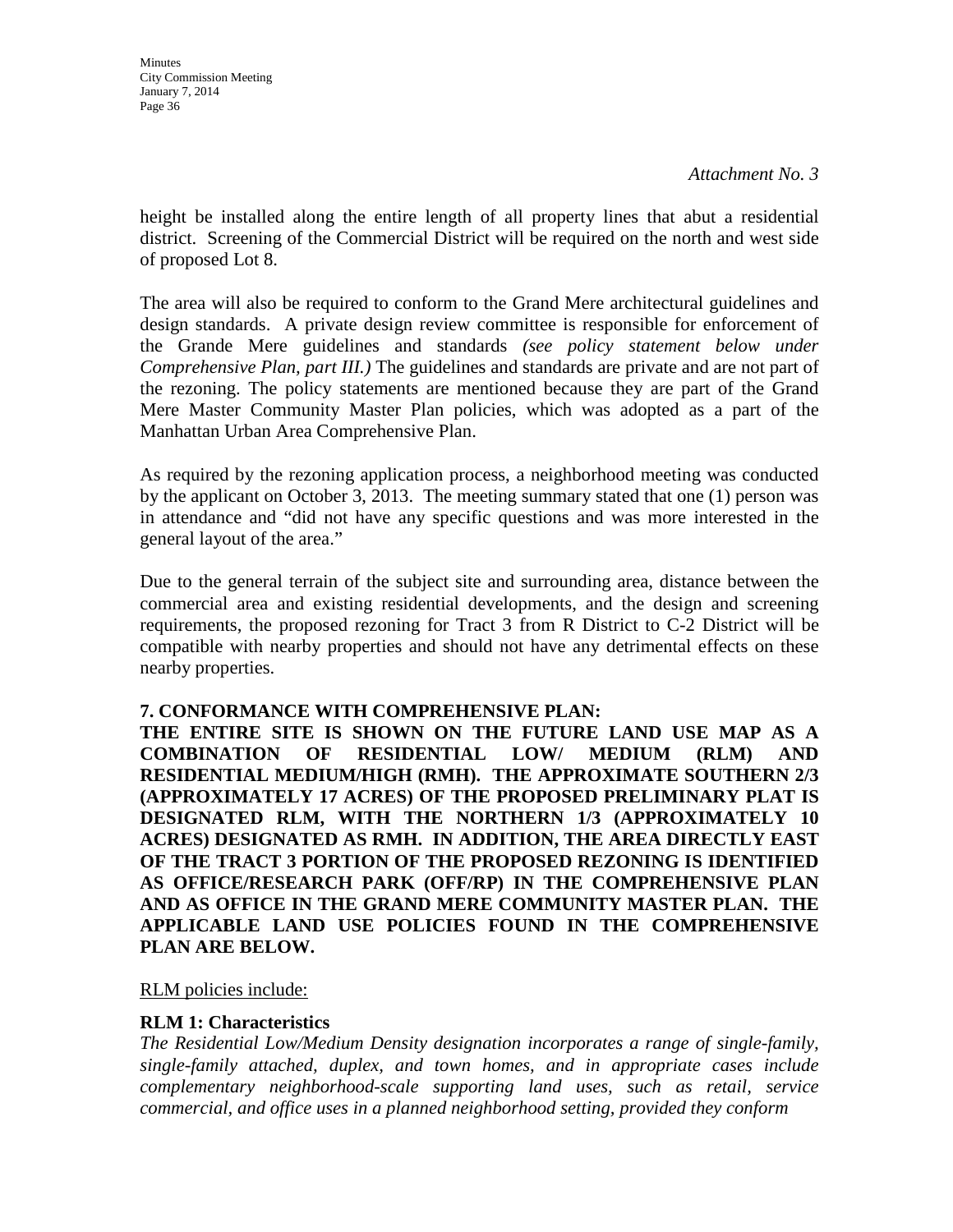Minutes City Commission Meeting January 7, 2014 Page 37

*with the policies on Neighborhood Commercial Centers. Small-scale multiple-family buildings and condominiums may be permissible as part of a planned unit development, or special mixed-use district, provided open space requirements are adequate to stay within desired densities.* 

## **RLM 2: Appropriate Density Range**

*Densities in the Residential Low/Medium designation range between less than one dwelling unit/acre up to 11 dwelling units per net acre.* 

## **RLM 3: Location**

*Residential Low/Medium Density neighborhoods typically should be located where they have convenient access and are within walking distance to community facilities and services that will be needed by residents of the neighborhood, including schools, shopping areas, and other community facilities. Where topographically feasible, neighborhoods should be bounded by major streets (arterials and/or collectors) with a direct connection to work, shopping and leisure activities.* 

## **RLM 4: Variety of Housing Styles**

*To avoid monotonous streetscapes, the incorporation of a variety of housing models and sizes is strongly encouraged in all new development.* 

## RMH policies include:

## **RMH 1: Characteristics**

*The Residential Medium/High Density designation shall incorporate a mix of housing types in a neighborhood setting in combination with compatible non-residential land uses, such as retail, service commercial, and office uses, developed at a neighborhood scale that is in harmony with the area's residential characteristics and in conformance with the policies for Neighborhood Commercial Centers. Appropriate housing types may include a combination of small lot single-family, duplexes, townhomes, or fourplexes on individual*  lots. However, under a planned unit development concept, or when subject to design and *site plan standards (design review process), larger apartment or condominium buildings may be permissible as well, provided the density range is complied with.*

## **RMH 2: Appropriate Density Range**

*Densities within a Residential Medium/High neighborhood range from 11 to 19 dwelling units per net acre.* 

## **RMH 3: Location**

*Residential Medium/High Density neighborhoods should be located close to arterial streets and be bounded by collector streets where possible, with a direct connection to work, shopping, and leisure activities.*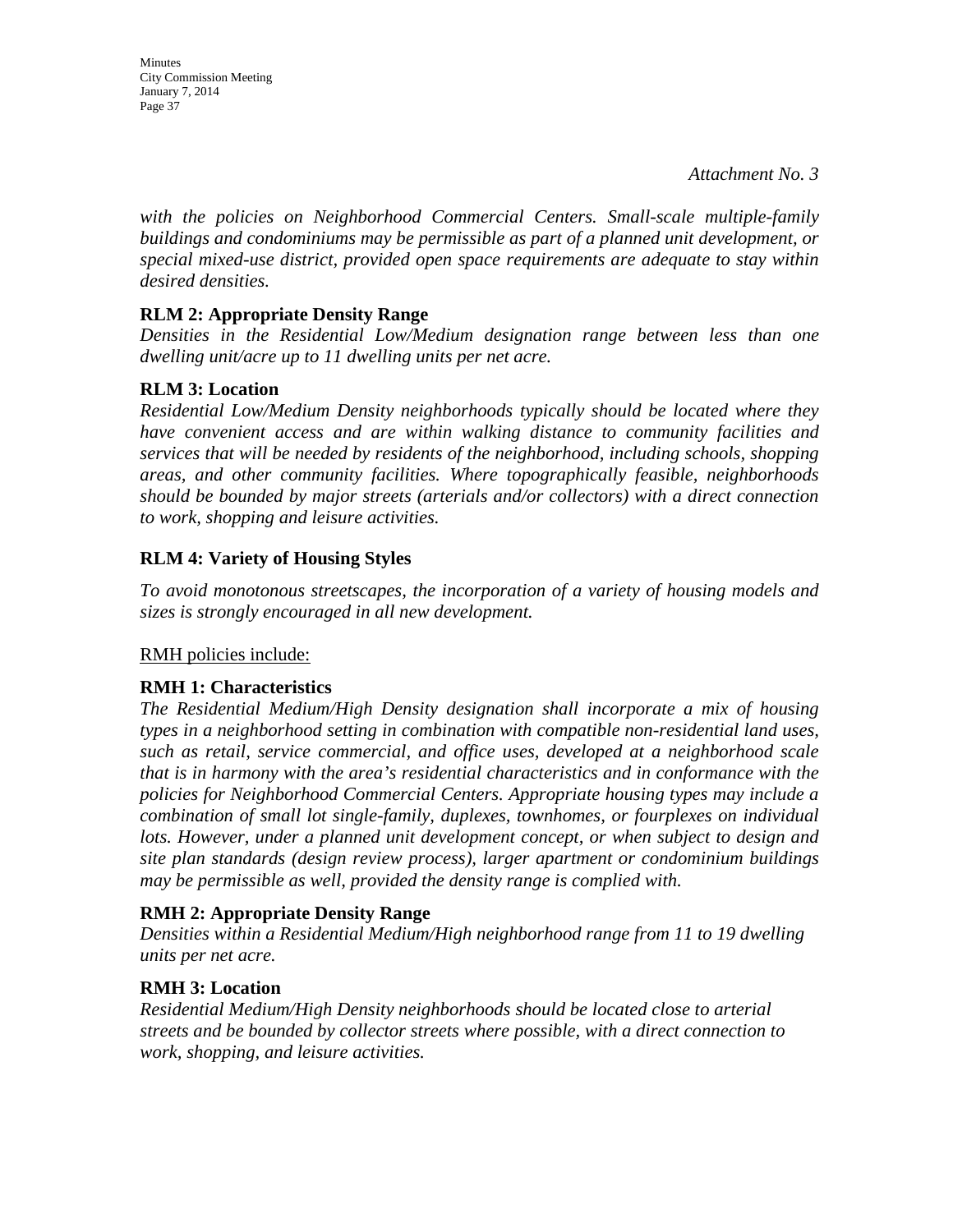### **RMH 4: Variety of Housing Styles**

*To avoid monotonous streetscapes, the incorporation of a variety of housing models and sizes is strongly encouraged*.

**THE PROPOSED REZONING WOULD BE SIMILAR TO THE NEIGHBORHOOD COMMERCIAL CENTER (NCC) CATEGORY. THE LAND USE POLICIES FOR THIS DESIGNATION INCLUDE:** 

### **NCC 1: CHARACTERISTICS**

*NEIGHBORHOOD COMMERCIAL CENTERS ARE INTENDED TO PROVIDE A RANGE OF SERVICES, INCLUDING SUPERMARKETS, RESTAURANTS, MOVIE RENTALS, DRYCLEANERS, DRUGSTORES, FILLING STATIONS, SMALLER SPECIALTY SHOPS, RETAIL AND HEALTH SERVICES AND BUSINESS AND PROFESSIONAL OFFICES, FOR RESIDENTIAL AREAS. NEIGHBORHOOD CENTERS WILL VARY IN SCALE AND CHARACTER. SMALLER, LIMITED USE CENTERS MAY BE FULLY INTEGRATED INTO THE SURROUNDING NEIGHBORHOOD AND BE ACCESSED PRIMARILY BY PEDESTRIAN OR BICYCLE; WHILE LARGER CENTERS WILL FUNCTION MORE INDEPENDENTLY, PROVIDING AMPLE PARKING AND NUMEROUS STORES. MIXED-USE NEIGHBORHOOD CENTERS THAT ALSO INCORPORATE RESIDENTIAL USES ARE APPROPRIATE IN A MASTER PLANNED SETTING. NEIGHBORHOOD CENTERS OFTEN SERVE MORE THAN ONE NEARBY NEIGHBORHOOD IN ORDER TO MAINTAIN SUFFICIENT ECONOMY OF SCALE.* 

### **NCC 2: LOCATION**

*NEIGHBORHOOD CENTERS SHOULD GENERALLY BE LOCATED AT THE INTERSECTION OF ARTERIAL AND COLLECTOR STREETS. HOWEVER, SMALLER CENTERS WITH LIMITED USES MAY BE APPROPRIATE WITHIN A RESIDENTIAL AREA AT THE INTERSECTION OF TWO COLLECTOR STREETS, OR AT THE INTERSECTION OF A COLLECTOR AND A LOCAL STREET, PROVIDED THEY ARE DESIGNED TO BE COMPATIBLE WITH THE SURROUNDING NEIGHBORHOOD AND MEET A MINIMUM LEVEL OF DESIGN CRITERIA.* 

#### **NCC 3: SIZE**

*NEIGHBORHOOD CENTERS TYPICALLY REQUIRE A SITE OF APPROXIMATELY 10 ACRES, BUT MAY VARY, RANGING FROM AS SMALL AS 1-3 ACRES TO AS LARGE AS15-20 ACRES DEPENDING ON THE SIZE OF ITS SERVICE AREA AND THE EXTENT OF ITS MIXED-USE CHARACTERISTICS.*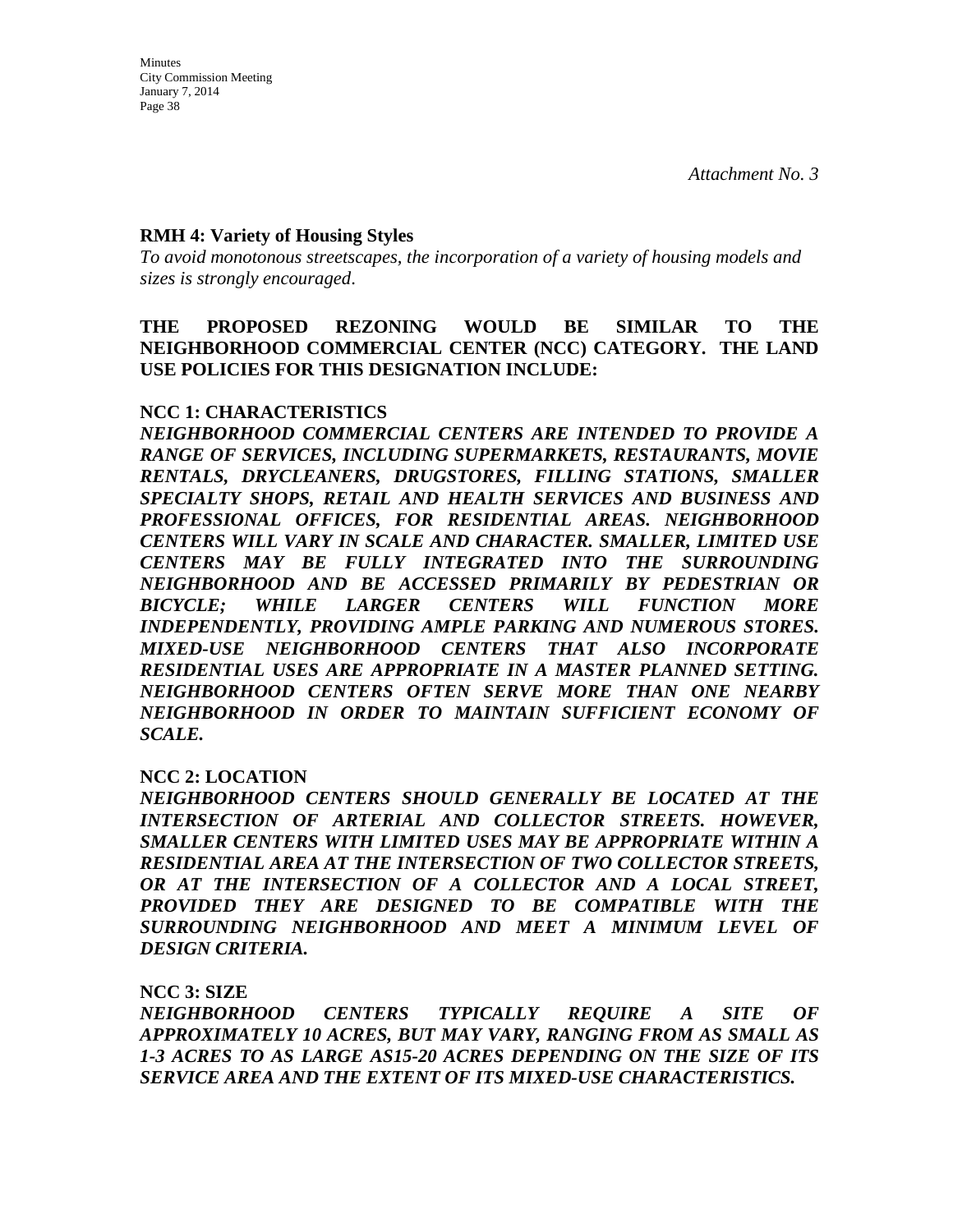Minutes City Commission Meeting January 7, 2014 Page 39

*Attachment No. 3*

#### **NCC 4: ARCHITECTURAL CHARACTER**

*NEIGHBORHOOD CENTERS SHALL BE DESIGNED TO BE COMPATIBLE WITH AND SENSITIVE TO SURROUNDING RESIDENCES. BUILDING MATERIALS AND ARCHITECTURAL DETAILING SHOULD BE COMPATIBLE WITH AND REFLECT THE CHARACTER OF THE SURROUNDING NEIGHBORHOOD. BUILDING HEIGHTS AND SCALE SHOULD BE SIMILAR TO SURROUNDING RESIDENCES.* 

#### **NCC 5: CIRCULATION AND ACCESS**

*MAIN ENTRANCES AND DRIVEWAYS SHOULD BE INTEGRATED WITH THE SURROUNDING STREET NETWORK TO PROVIDE CLEAR CONNECTIONS BETWEEN USES FOR VEHICLES, PEDESTRIANS, AND BICYCLES. CLEAR, DIRECT PEDESTRIAN CONNECTIONS SHALL BE PROVIDED BETWEEN USES WITHIN THE CENTER AND TO THE SURROUNDING NEIGHBORHOOD.* 

#### **NCC 6: PARKING LOCATION AND DESIGN**

*LARGE, UNINTERRUPTED EXPANSES OF PARKING SHOULD BE AVOIDED. PARKING AREAS SHALL BE DIVIDED INTO SMALLER "BLOCKS" BY LANDSCAPING AND WALKWAYS. TO THE EXTENT POSSIBLE, PARKING BLOCKS SHALL BE DISTRIBUTED BETWEEN THE FRONT AND SIDES OF BUILDINGS, OR THE FRONT AND REAR, RATHER THAN PLACED SOLELY IN FRONT OF BUILDING.*

#### **NCC 7: TRANSITIONS BETWEEN USES**

*ATTRACTIVE TRANSITIONS SHOULD BE PROVIDED BETWEEN THE CENTER AND SURROUNDING RESIDENCES, WHILE NOT LIMITING ACCESS BETWEEN THE CENTER AND THE NEIGHBORHOOD FOR ALL MODES OF TRAVEL. TRANSITIONS CAN BE ACCOMPLISHED BY STEPPING DOWN THE HEIGHT OF TALLER STRUCTURES TO MEET RESIDENCES, PROVING LANDSCAPE BUFFERS OR SCREENING, OR SIMILAR MEANS. USE CREATIVE DESIGN TO AVOID SIMPLY "WALLING" OFF RESIDENTIAL AREAS FROM NEIGHBORHOOD CENTERS.* 

The Grand Mere Community Master Plan was originally adopted in April 2000, and is included as a specific Land Use Element of the current Comprehensive Plan adopted in 2003. The Grand Mere Plan is a more detailed level neighborhood plan for the site. The Grand Mere Master Plan map designates the southern portion of the entire site as Single-Family #13 (RLM) and the northern portion as Townhome #4 (RMH) on the site. Although the Grand Mere Master Plan does not show a commercial use on the subject site, the area to the immediate east, Tract B of the Grand Mere Village PUD is designated as Office (OFF). That area has been determined to be unusable space because of the various utility and pedestrian easements on the tract. These easements make the 3.45 acre Tract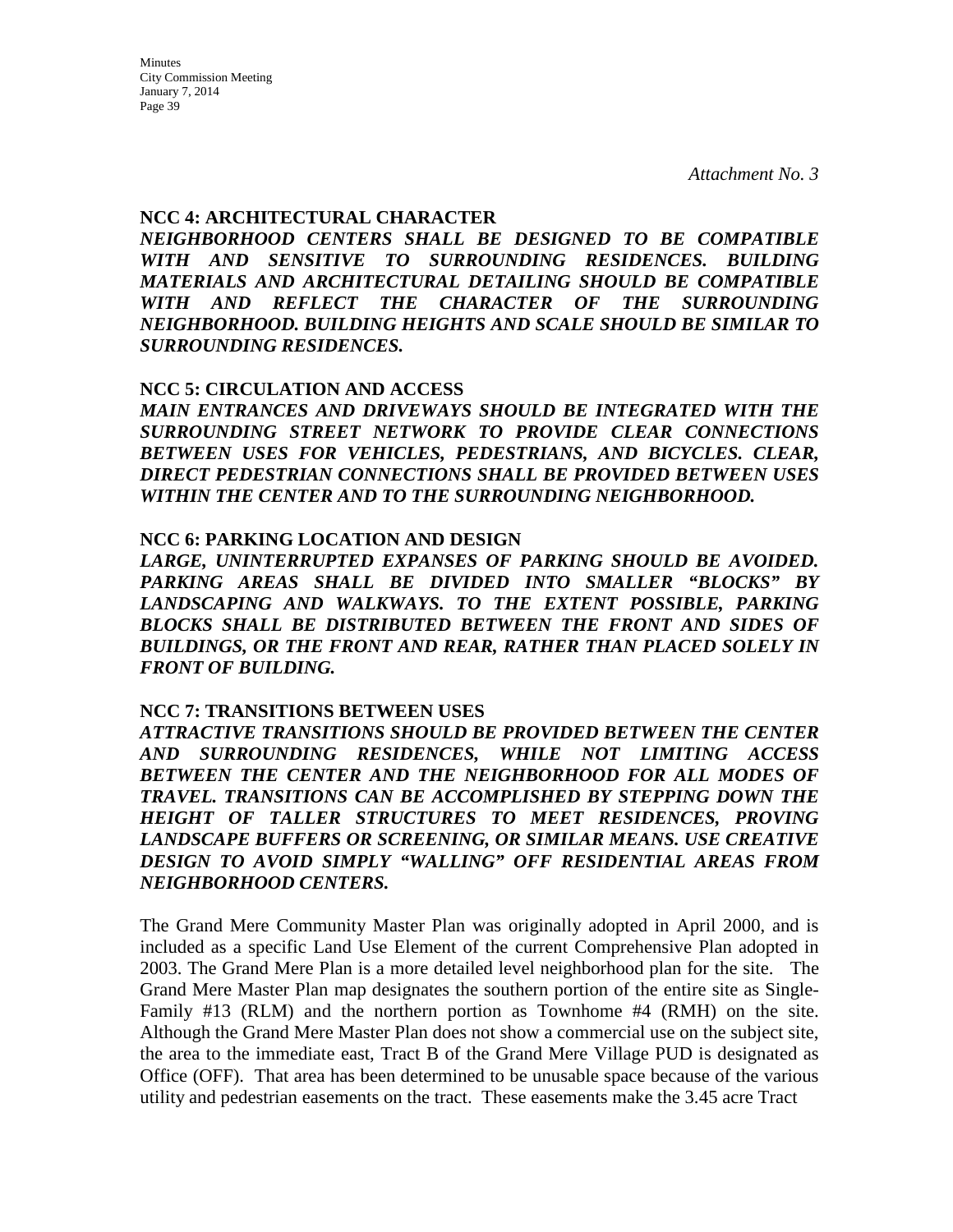B, Grand Mere Village PUD virtually undevelopable. The area to be rezoned is 4.02 acres, nearly the same size. The applicable policies of the Grand Mere Community Master Plan are as followed:

## **Grand Mere, a Master Planned Golf Course Community**

## *B. PROJECT INTENT*

*The overall Land Use Amendment is intended to create a community designed within a park. By responding to the natural terrain, preserving natural corridors, protecting the slopes and riparian environment, a harmonious relationship with the land can be created for the community.*

*Grand Mere is envisioned as an upscale residential community, with the University's Colbert Hills Golf Course and preserved open space interwoven throughout the development. The community is made up of individual neighborhoods defined by open space features, topography, connection to the Grand Mere Parkway, and the golf course. A strong joint effort has integrated the golf course design (Colbert Hills) and the overall community design (Grand Mere Development). The interconnectivity of automobile circulation, pedestrian/bicycles, and open space, as well as residential neighborhood placement and overall community utility location, has created a well integrated community with both future residences and community recreation as the main focus. Flexibility is built into the land use plan to allow the development to respond to market demand.*

*Specific types of residential product may subtly change in the future due to market demand as the development pattern becomes clearer and as the community matures. The community will offer a high level of design quality, architectural variety, and a wide range of housing types to address the potential markets appropriate for an upscale development.*

## *5 KEY DESIGN CONCEPTS*

### *1. Create a high quality residential community*

*Create a community of villages, residential neighborhoods, and neighborhood commercial areas centered along the projects' spine, Grand Mere Parkway. Through the use of architectural design guidelines and development reviews the quality of building construction will be maintained at the highest level.*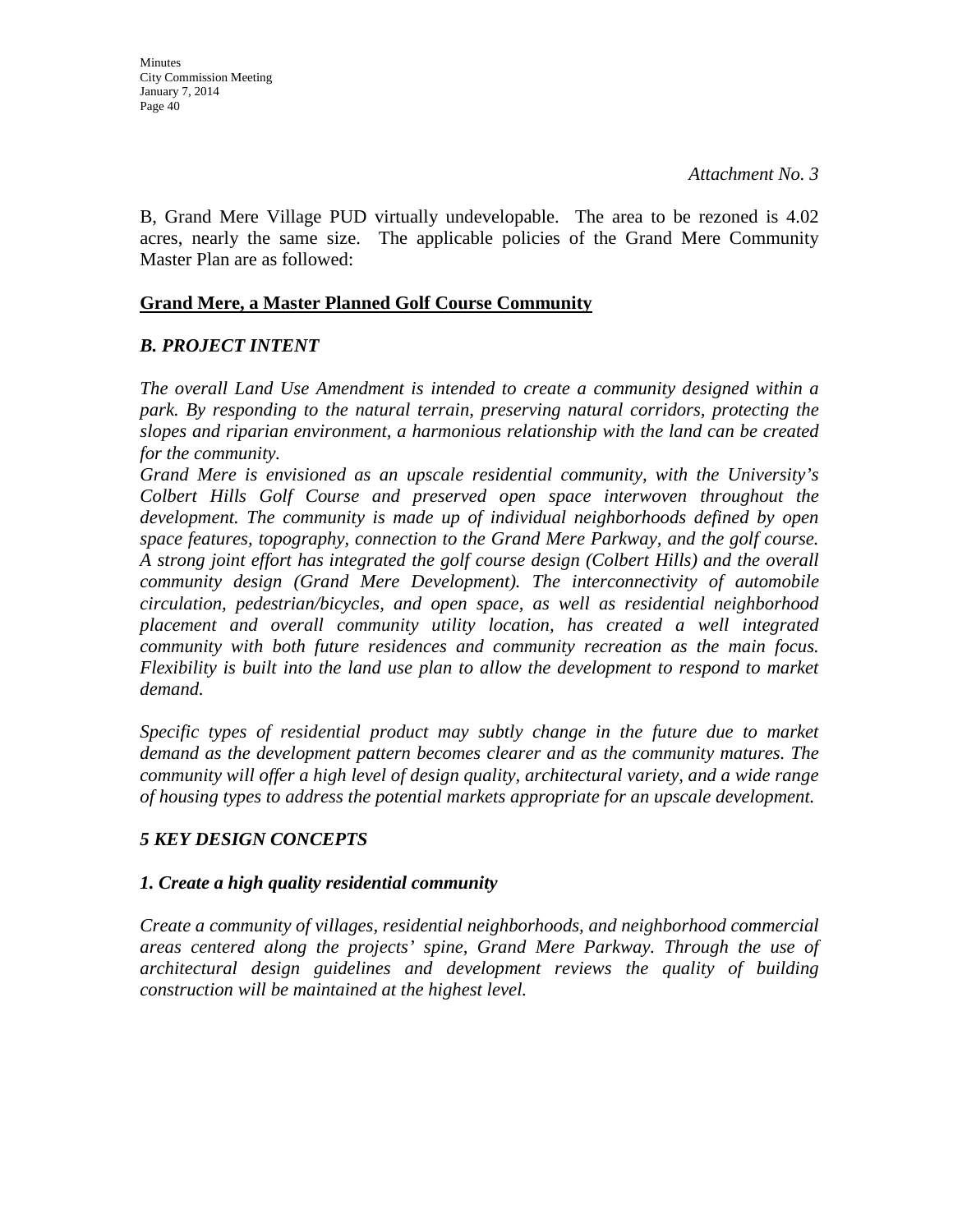## *2. Integrate the Natural Environment*

*Preserve the natural slopes and open space features. Provide a visual connection to the natural beauty of the development: the golf course in the valleys, the long vistas/views, and the prairie environment.*

## *3. Offer a Variety of Residential Living*

*Offer a wide range of residential products and lot types to address the market demands of the well informed and upscale consumer. An integrated community of many housing types will help to provide an interesting streetscape, a quality neighborhood texture, and a sustainable development.*

## *4. Create a Pedestrian/Bicycle System*

*Provide pedestrian/bicycle connections throughout the development, following the Grand Mere Parkway, open space corridors and the linear park connections provided as part of the Master Plan along Little Kitten Creek and the continuation of the Hudson trail. Grand Mere Community Overall Development Plan* 

## *5. Establish a 'heart' to the community*

*Provide a central community feature for the residents of Grand Mere. Utilizing the golf clubhouse access as a link between the east and west parts of the property, a private community recreation complex would be provided at the intersection of Grand Mere Parkway and Colbert Hills Drive. This central location along the bike trail and pedestrian sidewalk connections to all the neighborhoods would provide an accessible 'recreational heart' for the community.*

## *III. COMMUNITY CONCEPTS AND DEVELOPMENT STRATEGY*

*Grand Mere is proposed as a Master Planned Community consisting of a wide range of residential housing types and densities and will be utilizing both Planned Unit Development and Conventional Zoning Development standards based on specific sites and development types.*

*The overall Grand Mere Project consists of 1,054 (estimated) acres, including the Colbert Hills Golf Course. Rather than dispersing development throughout the entire property, the project purposes to "concentrate" neighborhood development within residential and commercial villages on approximately 543 acres preserving almost 50% of the land as natural open space or golf course. This concept, while proposing a variety of home types and densities, provides large natural open spaces, golf course amenity for the general*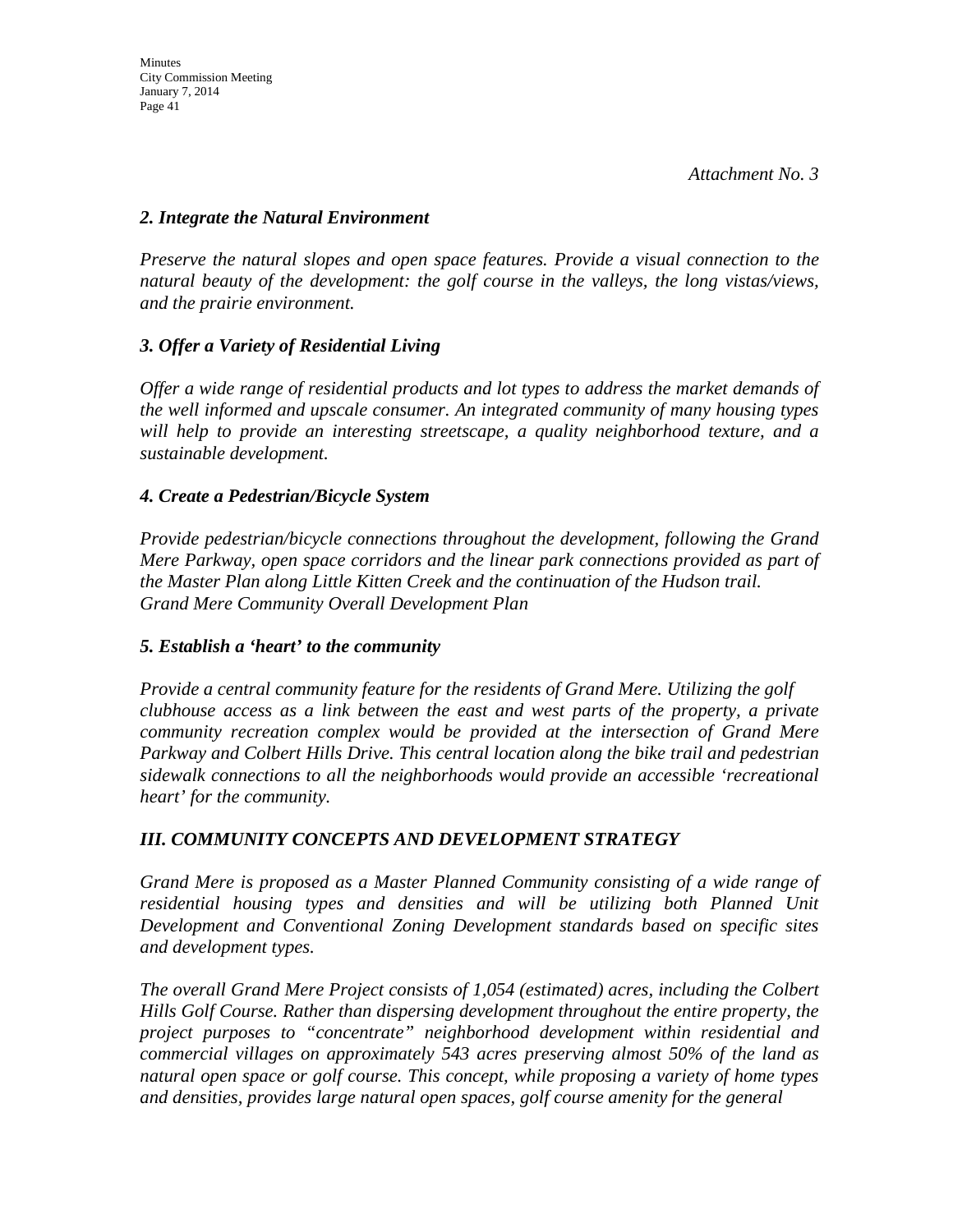**Minutes** City Commission Meeting January 7, 2014 Page 42

*public, and peripheral residential villages as large lot or low density residential products that create an overall density (1.5 du/ac) for the site, consistent with the surrounding neighborhoods. All housing types shall belong to the Master Homes Association, which will be responsible for enforcing the covenants and restrictions, and maintaining the common grounds.*

*Within the community, residential neighborhoods are supported by neighborhood commercial services, which provide a focus and entry element for the development. These neighborhood office and retail villages are envisioned as community services located at the development entries along the Little Kitten Creek entry and Kimball Ave. and the future northern entry on Marlatt.*

*Throughout the plan, connecting open space systems, sidewalks and bike trails provide pedestrian connections between residential neighborhoods, public amenities and the neighborhood services. These are planned connections to occur in a variety of types and locations. As each phase of development is planned in detail, the specific pedestrian connections will be part of each village plat and relate back to the overall Circulation Parks & Open Space Plan.*

*Grand Mere Community Architectural Guidelines and Design Standards will provide for the review and approval of all site and building plans for the Grand Mere property. The Design Review Committee of Grand Mere will be responsible for enforcement of these guidelines and standards. The Developer believes that careful planning and enforcement of design and development standards will ensure orderly, attractive, and lasting development, all of which will preserve and enhance the value of the community.*

### *A. Residential Neighborhoods*

*The planning concept proposes a wide range of residential uses, with densities ranging from 1 to 20 dwelling units per acre (du/ac) within individual parcels. Generally, individual neighborhoods are envisioned as small enclaves in order to promote a mix of different product types, create intimate neighborhoods, and to build a strong community image from the project's onset. The key to a sustainable successful development is quality design and construction, and a variety of housing price points to attract a wide spectrum of residential consumers. Higher density residential, as well as small lot single-family opportunities are integrated into the community along Grand Mere Parkway, rather than isolated or located along the site's edges. While building a stronger new community, this concept also reduces impact on existing adjacent neighborhoods by focusing the traffic and circulation internally.*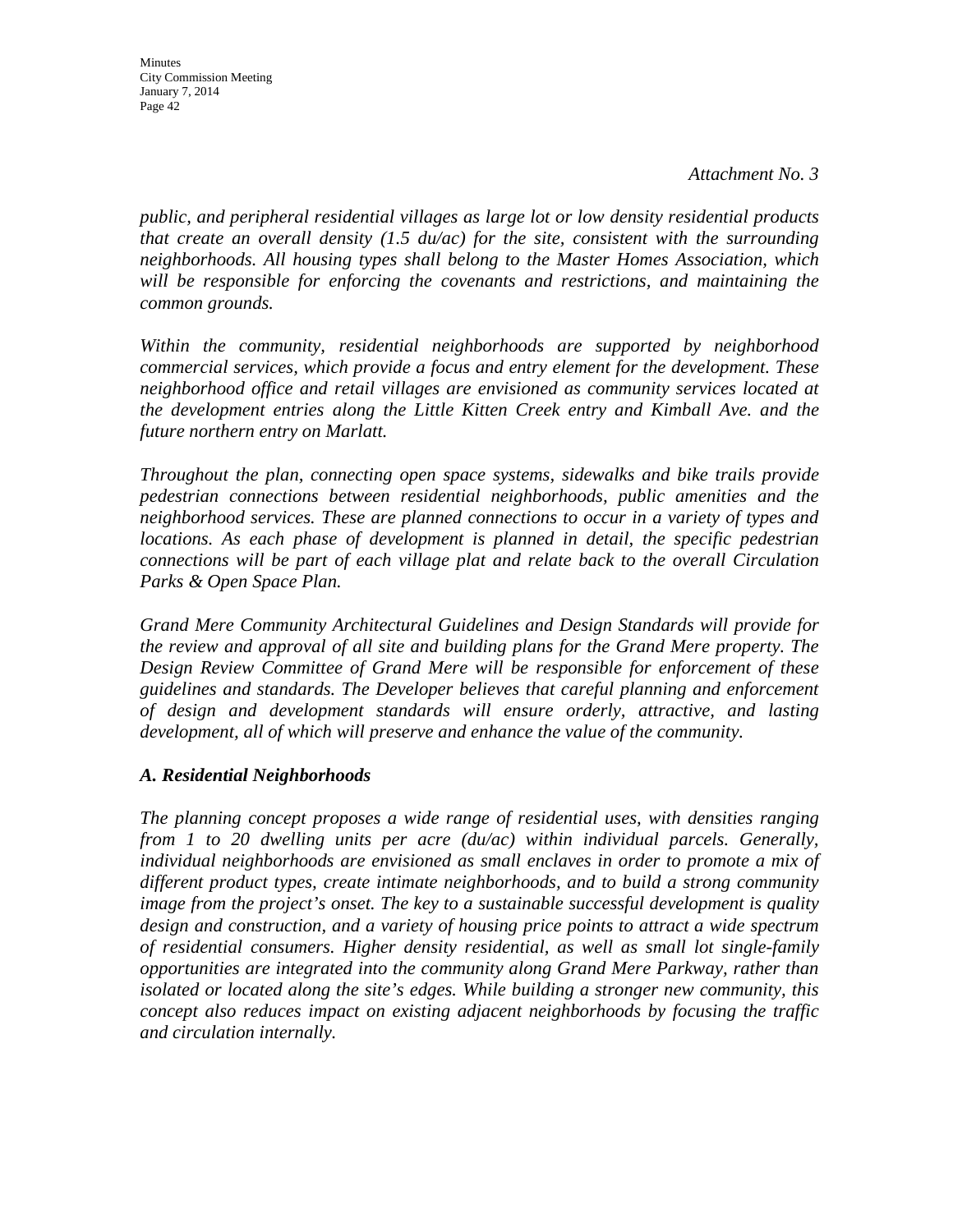## *Residential Types:*

## *Single Family (RLM)*

*The 273.4 acres of single family proposed for Grand Mere represents 50% of the total proposed residential acreage. The detached single family products will range in size and density. The villages of single family will be developed as parcels and each will be controlled to maximize views, walkouts, and architectural design quality. The Grand Mere Architectural Review Committee will provide design review of the homes and general site development guidance. Each single family village will be signed and themed as a unique part to the overall Grand Mere development and developed as the market demands. Each parcel will provide internal open space, storm drainage controls, and pedestrian linkages between the villages in addition to the designated Grand Mere Circulation Park & Open Space Plan.*

## *Townhomes (RMH)*

*The townhomes proposed for Grand Mere are located along the parkway or the golf course for direct access to the recreation center, open space, and bike trail systems. These homes would offer a two and three bedroom configuration in groups of two to six homes per buildings, depending on site conditions and planning. The homes association would provide maintenance for the common areas within the neighborhood. The architecture would be designed to provide an overall theme and consistent material quality throughout the neighborhood. Attached garages and individual entries for each home would be provided. Depending on the market demands an amenity center might be planned for the various townhome parcels.* 

### *Neighborhood Retail/Commercial, Office and Residential Areas*

*The Community Master Plan proposes a 21.3 acre neighborhood commercial center along Kimball Avenue near the entry to the community. The intent of this commercial 'village' is to provide a rural town setting with a traditional village square public gathering space enframed by 2 story buildings with residential over retail. The street scene would depict on street parking and minimize the large expanses of asphalt parking. In preliminary discussions with the Manhattan Fire Department the public building, traditionally the center piece in the rural town square, would be a Fire Station. This location would provide restaurant, retail, commercial, and office services conveniently assessable to residents in other nearby neighborhoods. Potential commercial uses would follow the C-2 Neighborhood Shopping District classification.*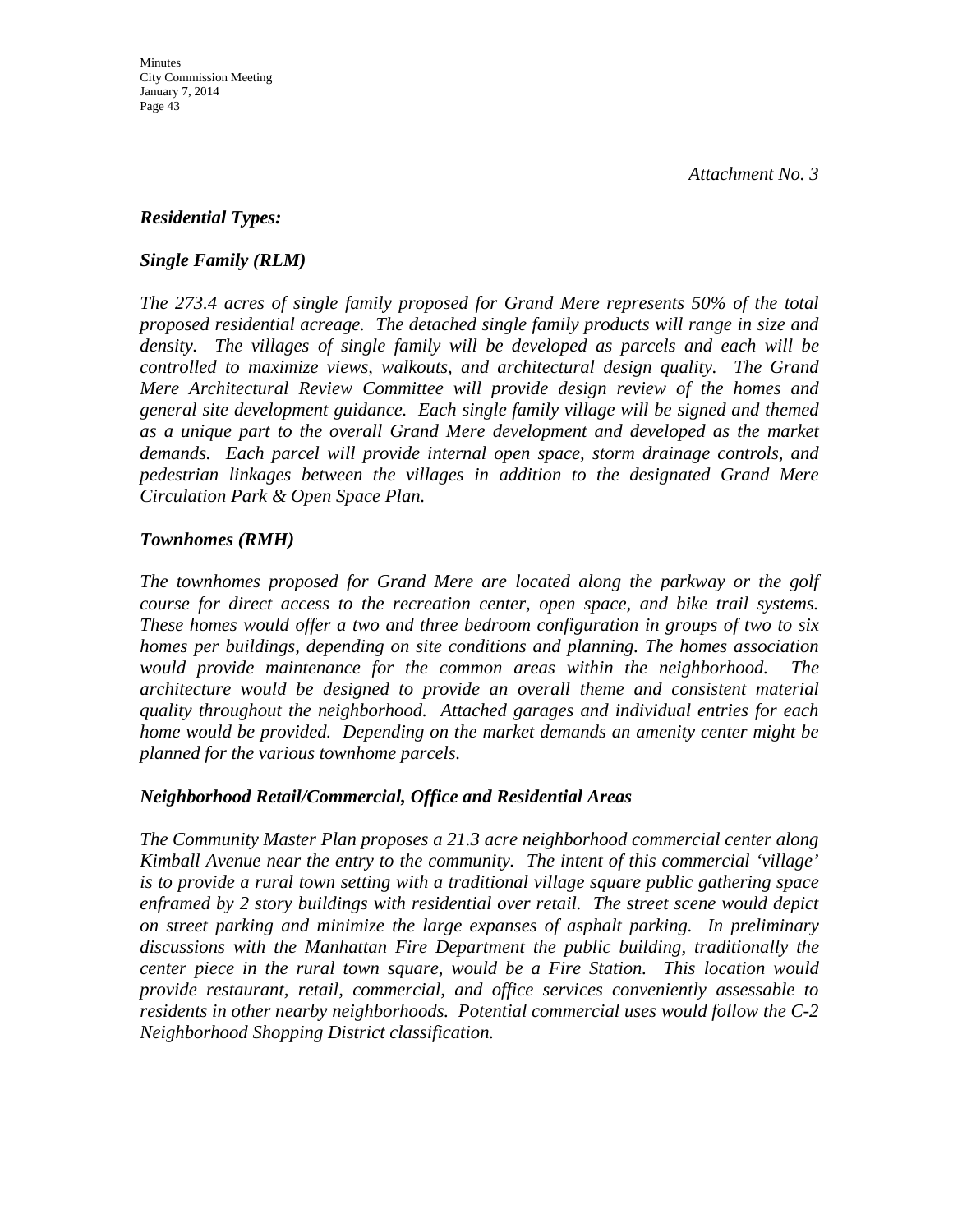**Minutes** City Commission Meeting January 7, 2014 Page 44

*The 4.4 acre northern neighborhood commercial area would provide neighborhood services to the future residents and villages of Grand Mere. The building would be 1 story in character in keeping with the Grand Mere design guidelines.*

*Two (2) parcels for corporate offices are located along the east property line near the Little Kitten Creek (8.3 acres) and in the northern part of the development at the future Marlatt entry (13.5 acres). All uses and architecture would follow the Grand Mere Community Architectural Guidelines and are subject to the review by Grand Mere Architectural Review Committee. The intent is to provide 1 and 2 story buildings along Little Kitten Creek and 2 to 3 story buildings laid into the slopes below the ridges on the northern parcel. Parking would be provided in small masses with existing trees and landscaping to buffer and screen views from adjacent roads and homes.*

## *Architectural Treatment*

*Commercial and office structures shall have similar quality elevation treatments on all*  building sides. Service and loading areas must be enclosed with architectural treatment *and the design intent shall be submitted as a part of the Final Site Planning Submittal, and will respond to the Grand Mere Community Architectural Guidelines.*

*It is the intent that neighborhood retail/commercial areas and the office parcels will be developed as individual parcels in phases with an overall architectural palette and theme in accordance to the Grand Mere Community Architectural Guidelines.*

### *C. Streets and Circulation System*

*Residential streets within Grand Mere are envisioned as a key element of "neighborhood quality," offering a place to walk and play, as well as to drive and park. The streetscape in and along the roads will reflect the quality of the community through the use of signage monumentation and landscaping depending on the location and natural conditions of the space providing strong visual "cues" to better orient drivers to their locations and destinations.*

*When utilizing the approved Manhattan street system standards the hierarchy, streetwidths, design speeds, and travel/parking lanes are consistent and will not compromise auto on-street parking, or bike and pedestrian access. The street layout will frame important views and vistas, including buildings, golf course, and natural features. Onstreet parking is available on all local streets.*

*The Master Planned Community will be accessed from Kimball Avenue and Marlatt Avenue. Additional access points into the Community from surrounding residential streets are shown on the Master Plan.*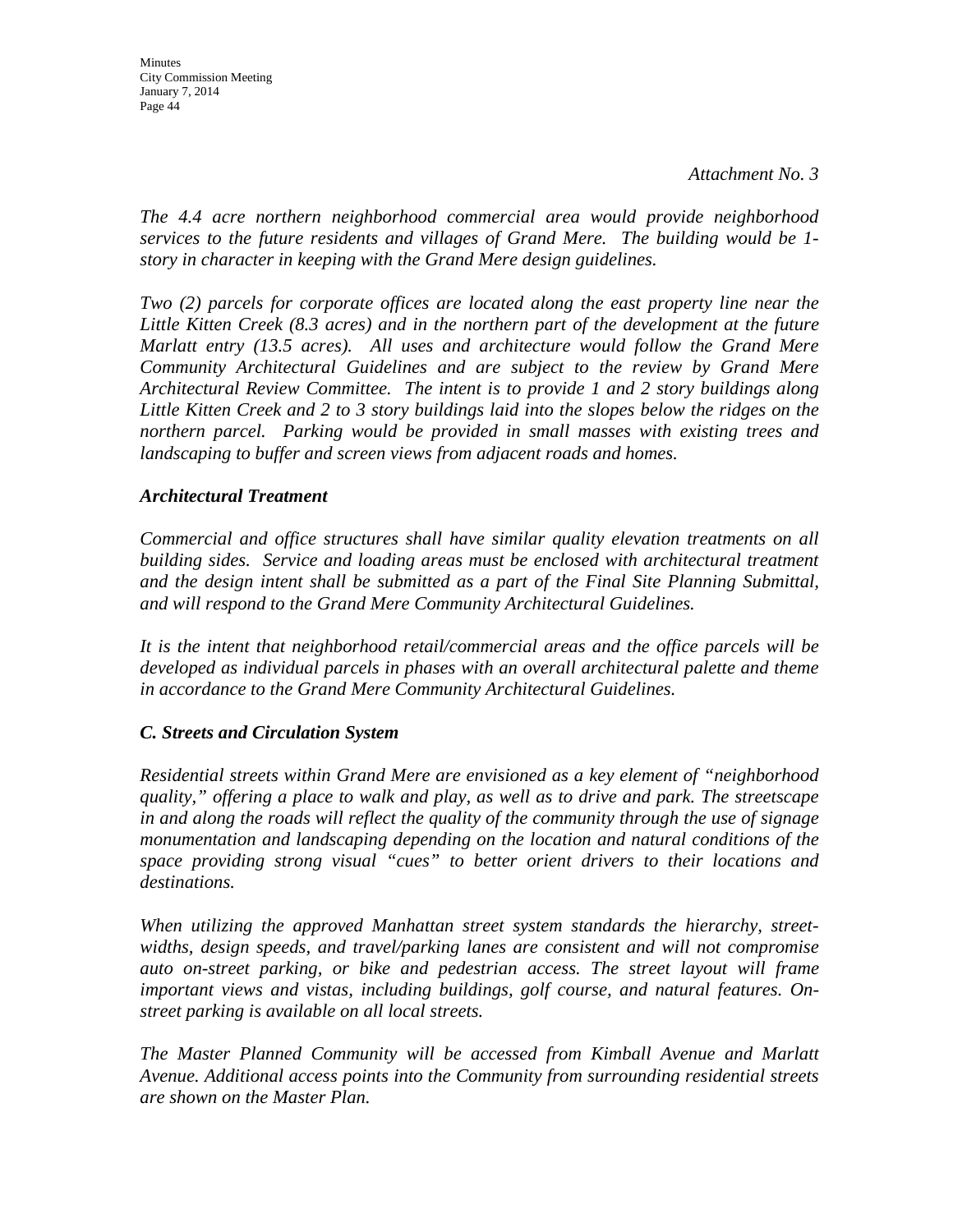## *D. Pedestrian and Bicycle Circulation System*

*Connectivity with the City of Manhattan Linear Park Master Plan is our main focus for the overall trails system. A comprehensive pedestrian and bicycle system is proposed for the community to provide access to individual neighborhoods, the Club Facility and Hotel site, commercial services, and open space amenities~ Elements include both off-street and on street bike paths, natural unimproved trails, and a 17.2 acre linear park along Little Kitten Creek. An easement shall be provided for the extension of the Hudson trail northward, along the east property line to northeast corner section 3-10-7. All trail/path systems will be site- specifically designed at the time of construction. Each will be reviewed on a site-by-site basis to ensure sensitive placement and minimum disturbance. This will be coordinated with the Park & Recreation Board and the Parks and Recreation Department.*

## *G. Golf Course Development*

*The Grand Mere development drainage and detention system shall be designed to work in concert with the golf course drainage and detention system. The course was designed to meet the environmental goals of the Audubon International Signature Status Program.*

## *Bike Paths, Trails and Sidewalks*

*Bike paths, trails and sidewalks are provided along the internal streets and open spaces to provide internal connections between the villages where possible. See the Circulation Parks & Open Space Plan*

**THE DESIGNATION OF THE SITE ON THE FUTURE LAND USE MAP OF THE COMPREHENSIVE PLAN IS SIMILAR TO THE GRAND MERE MASTER PLAN, CREATED IN 2000. THE MASTER PLAN SHOWS THE NORTHERN 1/3 OF THE ENTIRE SITE TO BE DEVELOPED AS TOWNHOMES AND THE REMAINING PORTION TO BE DEVELOPED AS SINGLE-FAMILY HOUSES. HOWEVER, WHEN THE AREA WAS ANNEXED INTO THE CITY, IT WAS ZONED R, SINGLE-FAMILY RESIDENTIAL DISTRICT.** 

As previously stated, an approximate 3.45 acre tract of land designated at Office (OFF) in the Grand Mere Master Plan and Office-Research Park (OFF/RP) in the Comprehensive Plan Future Land Use Plan is located immediately to the east of the area to be rezoned to C-2 along Vanesta Drive. Because of existing pedestrian and utility easements, this area will remain as open space and cannot be developed as a commercial use. Although the C-2 District allows permitted and conditional uses that are beyond the business and professional office uses intended in the Office designation; a commercial use was envisioned in this general area. Rezoning the proposed 4.04 acre Tract 3 area to C-2,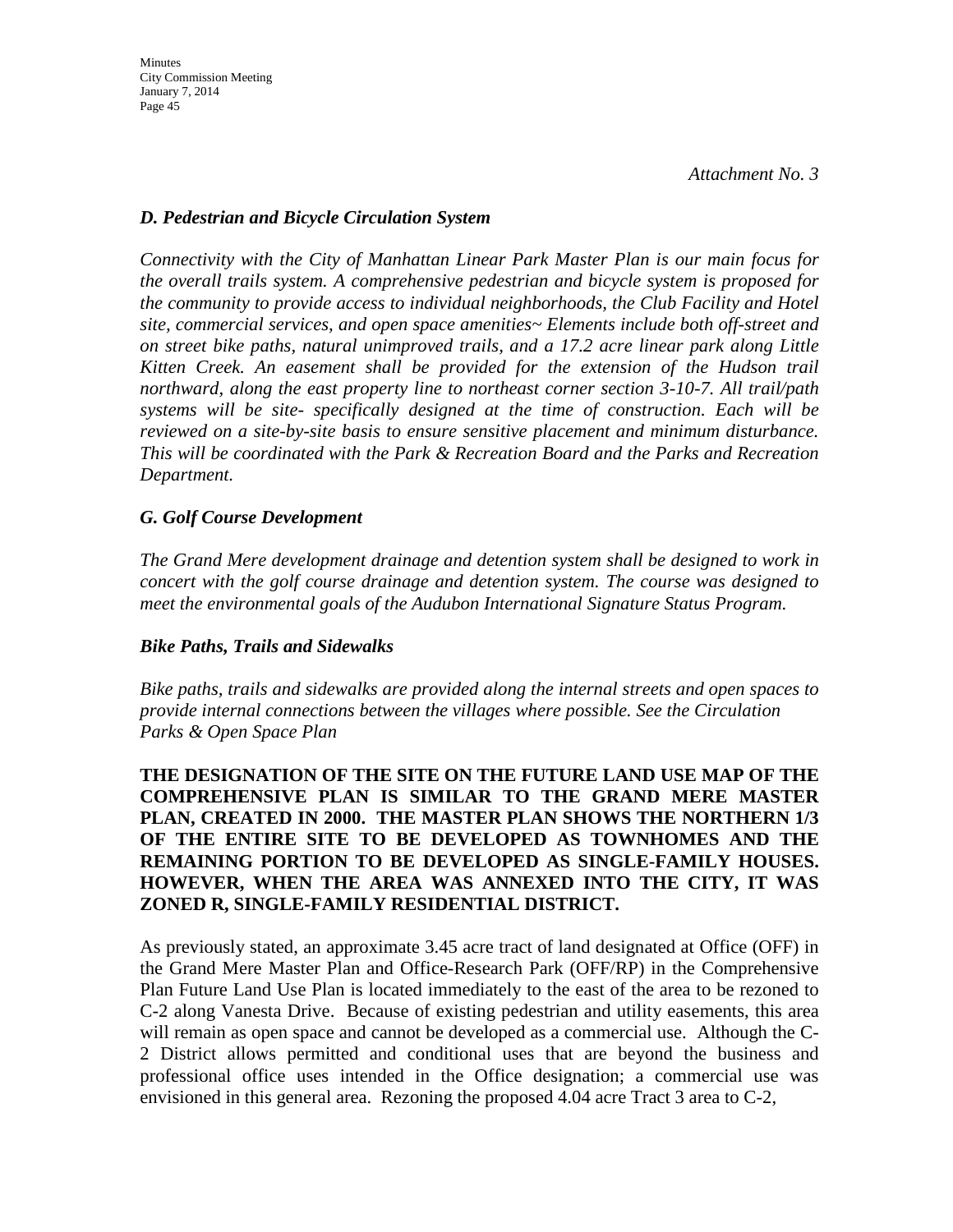Minutes City Commission Meeting January 7, 2014 Page 46

Neighborhood Shopping District would be an extension of the existing commercial uses in Grand Mere Village to the south of Tract 3. The Grand Mere Village generally follows the uses, bulk regulations and use limitations of the C-2 District.

**THE PROPOSED REZONING OF TRACT 3 FROM R DISTRICT TO C-2 DISTRICT GENERALLY CONFORMS TO THE COMPREHENSIVE PLAN AND GRAND MERE COMMUNITY MASTER PLAN . THE AREA WAS ZONED R DISTRICT WITH THE INTENT TO REZONE PORTIONS OF THE TRACT OF LAND APPROPRIATELY IN RESPONSE TO MARKET DEMAND FOR RESIDENTIAL USES.**

### **8. ZONING HISTORY AND LENGTH OF TIME VACANT AS ZONED:**

| August 7, 1997    | Board of County Commissioners<br>approved Preliminary<br>Development Plan of The Wildcat (Grand Mere) and Colbert<br>Hills R-PUD. |  |  |
|-------------------|-----------------------------------------------------------------------------------------------------------------------------------|--|--|
| August 14, 1997   | Board of County Commissioners approved Final Development<br>Plan.                                                                 |  |  |
| April 6, 1998     | Manhattan Urban Area Planning Board recommended approval of<br>annexation.                                                        |  |  |
| April 21, 1998    | City Commission approved first reading of annexation.                                                                             |  |  |
| June 1, 1998      | Manhattan Urban Area Planning Board recommended approval of<br>rezoning to R District.                                            |  |  |
| June 16, 1998     | City Commission approved first reading of rezoning Tract II of<br>Grand Mere to R District.                                       |  |  |
| September 3, 2008 | Manhattan Urban Area Planning Board approves Preliminary Plat<br>of Grand Mere Addition Unit Three.                               |  |  |
| November 17, 2008 | Manhattan Urban Area Planning Board approves Final Plat of<br>Grand Mere Addition Unit Three.                                     |  |  |
| December 2, 2008  | City Commission accepts rights-of-ways and easements as shown<br>on the Final Plat of Grand Mere Addition, Unit Three.            |  |  |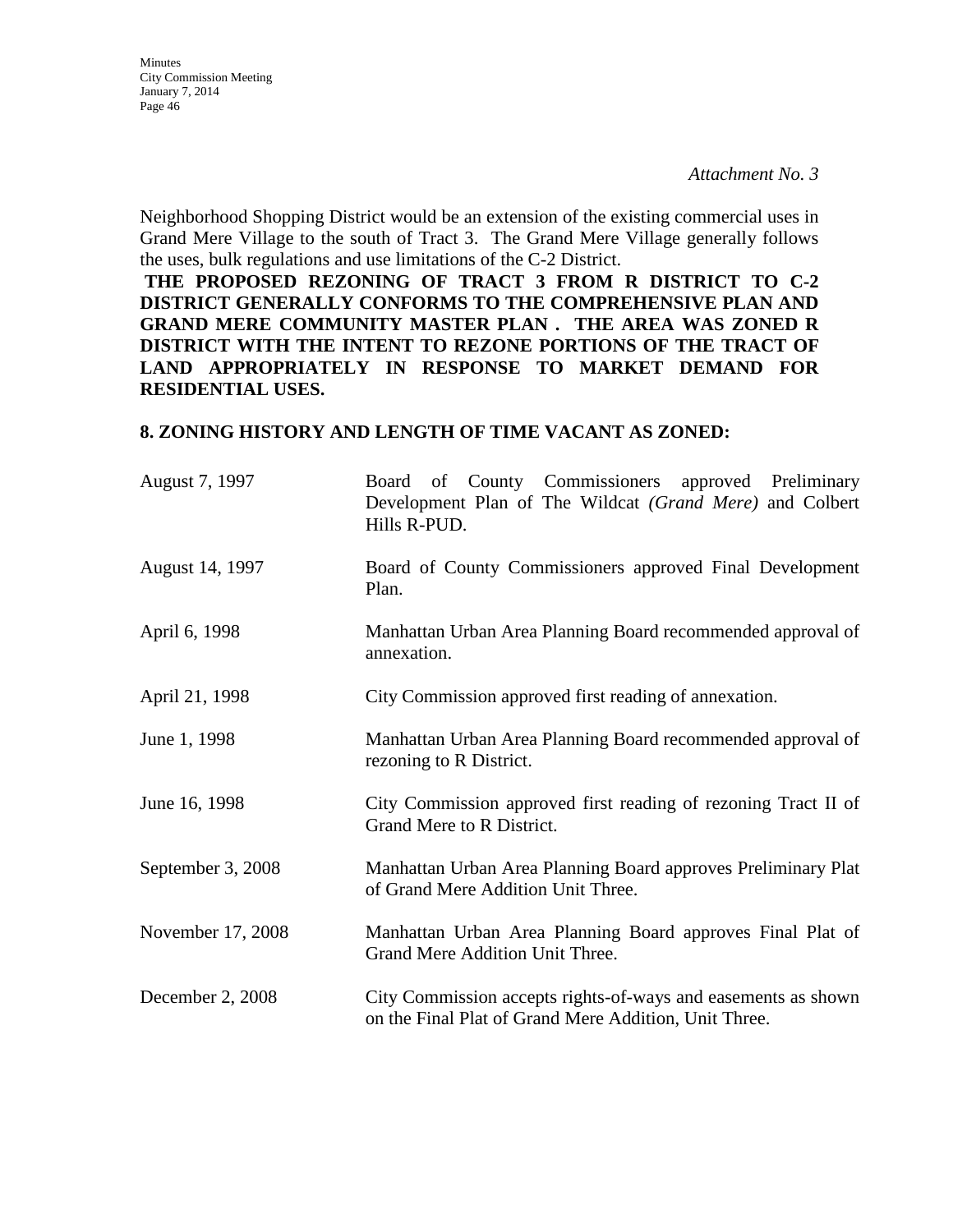**9. CONSISTENCY WITH INTENT AND PURPOSE OF THE ZONING ORDINANCE:** The intent and purpose of the Manhattan Zoning Regulations is to protect the public health, safety, and general welfare; regulate the use of land and buildings within zoning districts to assure compatibility; and to protect property values.

The C-2 District is designed to provide a broad range of neighborhood retail shopping facilities and services located to serve one or more residential areas. The area to be rezoned C-2 District exceeds the minimum lot size requirements of the district. The proposed rezoning is consistent with the intent and purpose of the Manhattan Zoning Regulations because the proposed lot size of Lot 8 conforms to the minimum requirements of the C-2 District. In addition, the proposed Final Plat of the Interlachen Addition, which is a replat of Grand Mere Addition, Unit Three, dedicates easements and rights-of-way to serve the subdivision consistent with the requirements of the Manhattan Urban Area Subdivision Regulations.

**10. RELATIVE GAIN TO THE PUBLIC HEALTH, SAFETY AND WELFARE THAT DENIAL OF THE REQUEST WOULD ACCOMPLISH, COMPARED WITH THE HARDSHIP IMPOSED UPON THE APPLICANT:** There appears to be no gain to the public that denial of the rezoning of the subject site would accomplish. No expected adverse affects on the public health, safety and welfare as a result of the rezoning. A separate application was submitted for approval of a Final Plat of Interlachen Addition, which is a replat of Grand Mere Addition, Unit Three. The replat will conform to the proposed rezoning request. It may be a hardship upon the owner if the rezoning is denied.

- **11. ADEQUACY OF PUBLIC FACILITIES AND SERVICES:** Adequate street, sanitary sewer and water services are available to serve Tract 3.
- **12. OTHER APPLICABLE FACTORS:** None
- **13. STAFF COMMENTS:** City Administration recommends approval of the proposed rezoning of Tract 3 from R, Single-Family Residential District to C-2, Commercial Shopping District, based on the findings in the Staff Report.

## **ALTERNATIVES:**

- 1. Recommend approval of the proposed rezoning of Tract 3 from R, Single-Family Residential District to C-2, Commercial Shopping District, stating the basis for such recommendation.
- 2. Recommend denial of the proposed rezoning, stating the specific reasons for denial.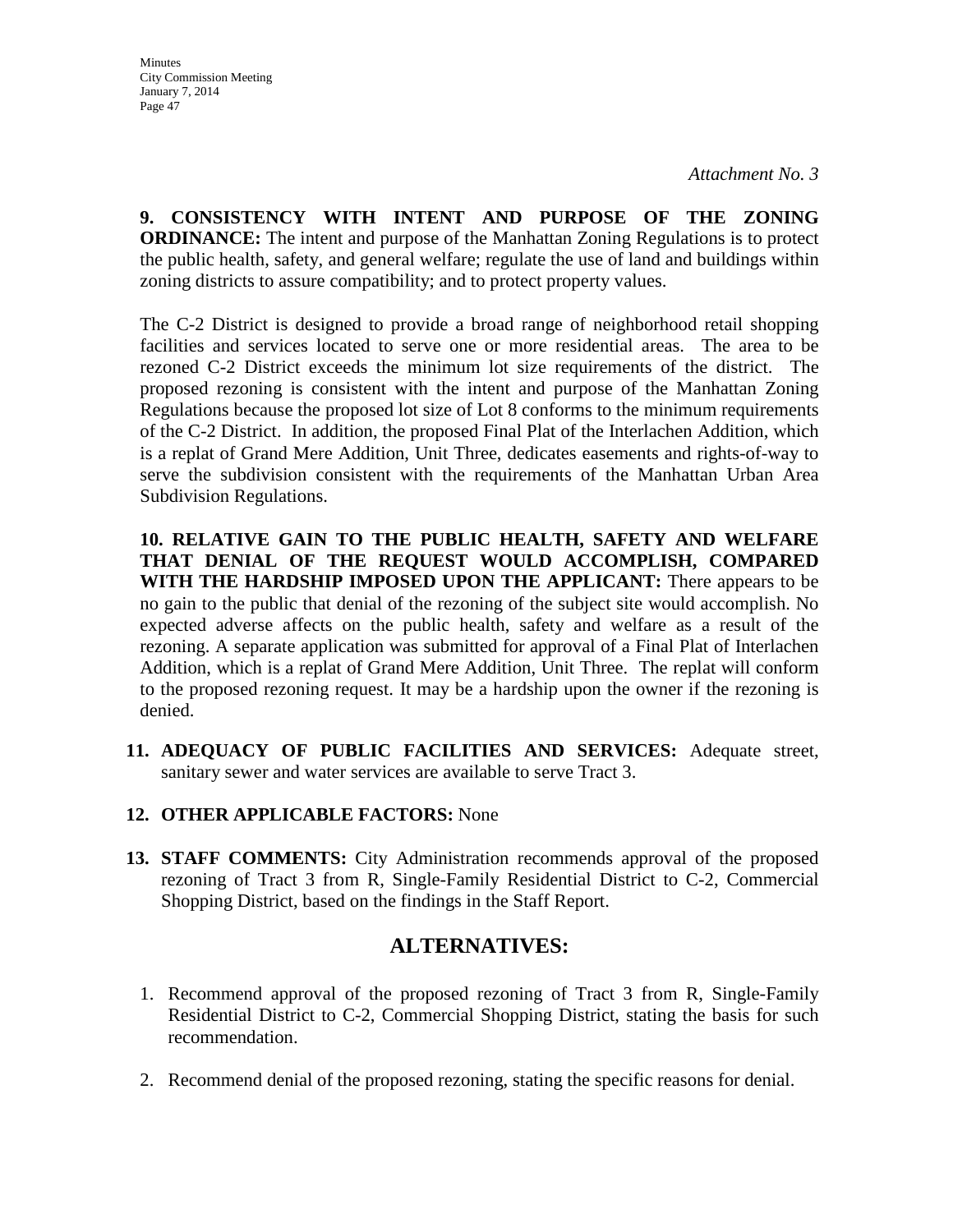Table the proposed rezoning to a specific date, for specifically stated reasons.

# **POSSIBLE MOTION:**

The Manhattan Urban Area Planning Board recommends approval of the proposed rezoning of Tract 3 from R, Single-Family Residential District to C-2, Neighborhood Shopping District, based on the findings in the Staff Report, based on the findings in the Staff Report.

**PREPARED BY:** Chad Bunger, AICP, CFM, Planner II

**DATE:** November 22, 2013

CB/vr 13090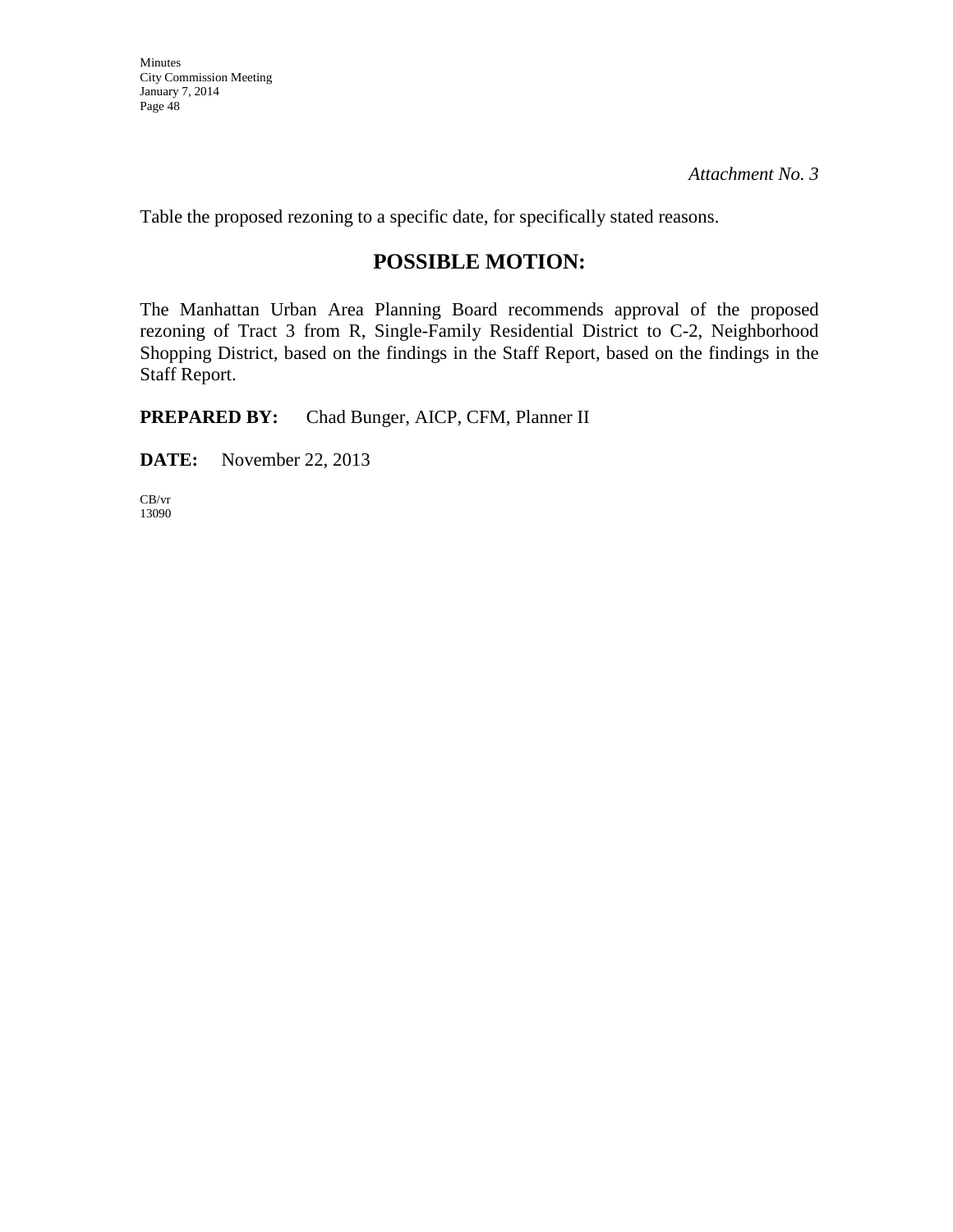#### **STAFF REPORT**

## **APPLICATION TO REZONE PROPERTY TO PLANNED UNIT DEVELOPMENT DISTRICT BACKGROUND**

**FROM:** R, Single-Family Residential District

**TO:** PUD, Commercial Planned Unit Development

**OWNER/APPLICANT:** Body First, LLC – Doug Sellers

**ADDRESS:** 3615 Claflin Road, Manhattan, KS

**DATE OF NEIGHBORHOOD MEETING:** October 16, 2013

**DATE OF PUBLIC NOTICE PUBLICATION:** November 11, 2013

## **DATE OF PUBLIC HEARING: PLANNING BOARD:** December 2, 2013 **CITY COMMISSION:** December 17, 2013

**LEGAL DESCRIPTION:** The rezoning site is an unplatted tract of land located in Section 10, Township 10 South, Range 7 East. The complete legal description is attached.

**LOCATION:** Body First Health and Fitness Club - 3615 Claflin Road

**AREA:** 233,917 square feet (5.37 acres)

**PROPOSED USES:** The applicant proposes a Health and fitness club and associated sales of fitness items to clients, patients, club members and their guests is the main business type with the following being subordinate to the health and fitness club:

- 1. Beauty shop and the sales of hair products to clients, patients, club members and their guests.
- **2.** Business and professional offices which will specifically include but not limited to other medical or wellness professional to the practice of Chiropractic, Physical Therapy, Acupuncture and/or Psychology and the associated sales of therapy items to clients, patients, club members and their guests. No other businesses outside of medical or wellness will be allowed on the property.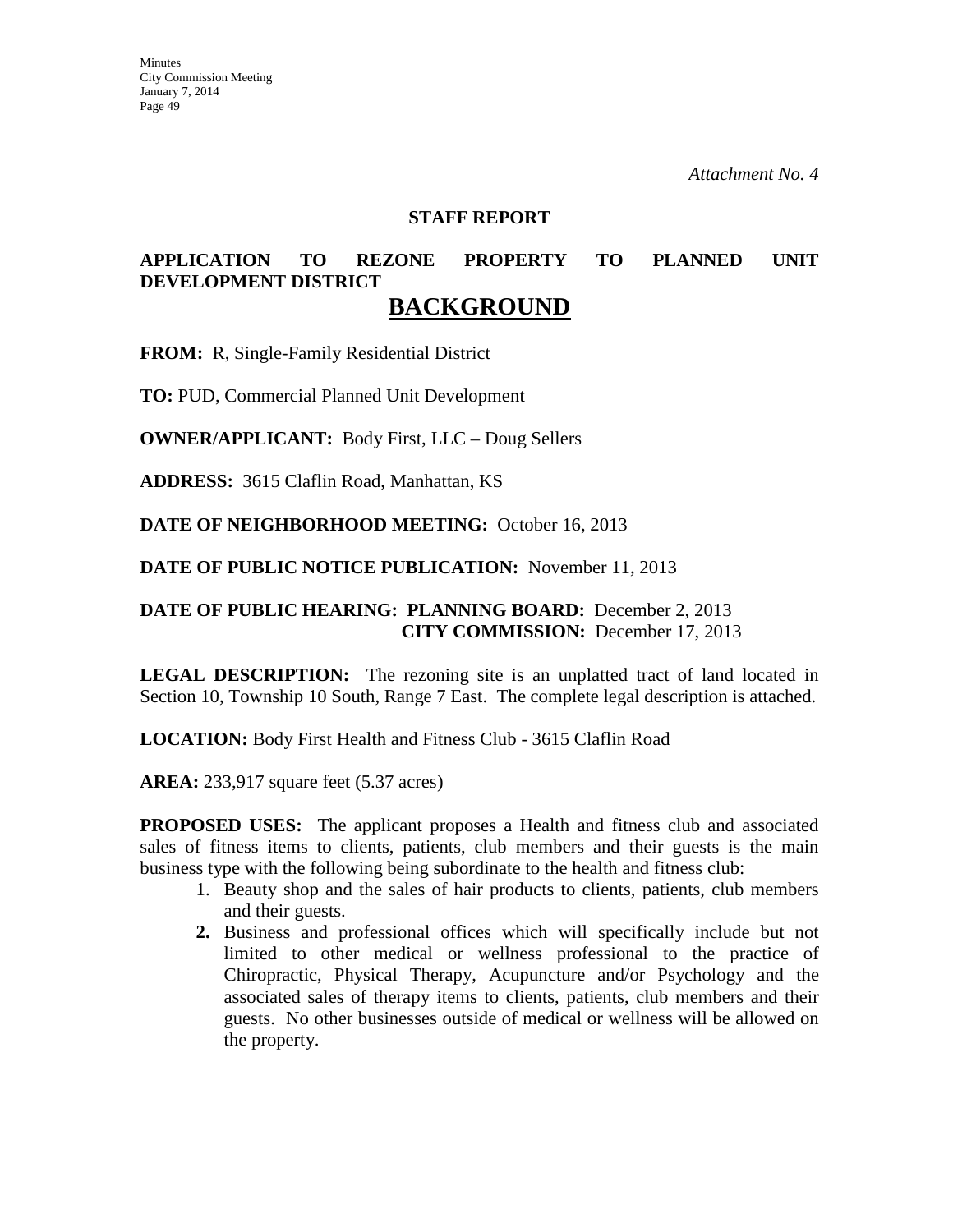**Minutes** City Commission Meeting January 7, 2014 Page 50

*Attachment No. 4*

**PROPOSED BUILDINGS AND STRUCTURES:** No new buildings or additions are proposed. The rezoning request is to allow an expansion of uses not normally associated with a traditional health and fitness club. The proposed uses could be considered a health and wellness center, with the inclusion of ancillary health professions, such as chiropractic, physical therapy, acupuncture and psychology care, a beauty shop, and massage therapy.

The existing building on the subject site is a 27,779 square foot health and fitness club, three (3) outdoor tennis courts and an off-street parking lot with forty-nine (49) spaces. The health and fitness club currently includes three (3) indoor tennis courts, two (2) racquet ball courts, a gym, locker rooms, retail shop, offices and reception area. A 1,455 square foot addition was recently completed that currently includes massage therapy rooms. If approved, the additional wellness uses (chiropractor, physical therapy, etc.) will generally reside in this area.

| Use                          | <b>Acres/Square Feet</b> | <b>Percentage</b> |
|------------------------------|--------------------------|-------------------|
| <b>Buildings</b>             | 27,779                   | 11.97%            |
| Travel Easement/             |                          | 0%                |
| Right-of-way                 |                          |                   |
| Driveways/Parking            | 25,682                   | 11.07%            |
| <b>Outdoor Tennis Courts</b> | 18,366                   | 7.91%             |
| Landscape/Open               | 160,212                  | 69.05%            |
| Space/Common Area            |                          |                   |

## **PROPOSED LOT COVERAGE**

**PROPOSED SIGNS:** The applicant has proposed to replace the existing ground sign at the entrance to the site off of Claflin Road and Hudson Avenue. The ground sign will have the business name and logo on an area that is six (6) feet wide by approximately four (4) feet tall, with an area of twenty-four (24) square feet. The sign will be on a limestone veneer base with support limestone pillars. The overall structure will be nine (9) feet wide and six (6) foot, two (2) inches tall. The sign is to be externally illuminated.

**PROPOSED LIGHTING:** One (1) pole mounted flood light is located on the northwest corner of the existing off-street parking lot. The pole mounted light is generally in the center of the subject site. No exterior lights are located on the existing building.

# **SIX REVIEW CRITERIA FOR PLANNED UNIT DEVELOPMENTS**

**1. LANDSCAPING:** The subject site has large grass areas, mature trees and bushes, foundation plantings and several large earthen berms. No changes are proposed to the existing landscaping on the subject site.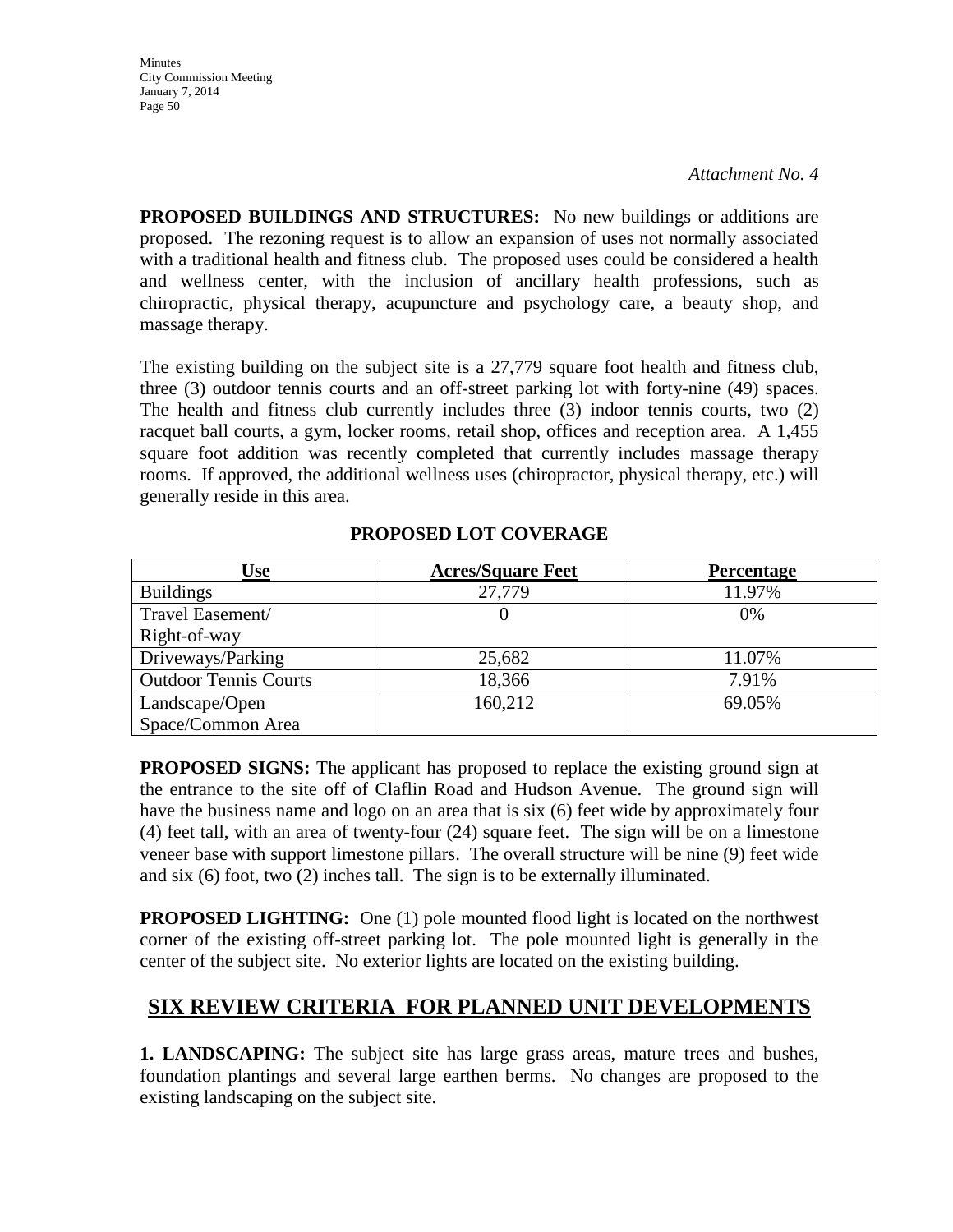**2. SCREENING:** Mature trees bushes and the large earthen berms screen the building and off-street parking lot from the adjacent properties to the south, east and west. The outdoor tennis courts extend to a private pedestrian trail off of Windsong Lane cul-de-sac to the west. The tennis courts are surrounded by a mesh sun/wind net, but it does not entirely screen the courts from the adjacent neighborhood. No changes are proposed to the existing screening on the subject site.

**3. DRAINAGE:** The subject site drains to the west towards Little Kitten Creek. The FIRM panel  $\# 0334F$  shows that the entire site is in Zone X (unshaded), which is a low to moderate flood risk area. The Preliminary FIRM panel for the site also shows it to be in Zone X (unshaded).

Because the subject site is not proposed to be altered by the proposed PUD request, a drainage analysis was not required by the City's Stormwater Engineer (*See attached letter).*

**4. CIRCULATION AND PARKING:** Access to the subject site is from a long, private driveway off of the intersection of Hudson Avenue and Claflin Road. The long driveway then leads to a forty-nine (49) stall off-street parking lot generally located in front of the existing building.

The applicant has expanded the off-street parking lot to provide the required number of off-street parking spaces for the existing and proposed use. Article VII, Off-Street Parking and Loading does not specifically state what the parking requirements would be for a health and fitness club. City Administration used the following ratios to determine the minimum required number of off-street parking:

- 4 spaces per court (7 total indoor/outdoor tennis courts) = 28 spaces
- 1 space per 300 square feet of office space  $= 1$  space
- 1 space per 3 persons of the design occupancy of the exercise area  $= 15$  spaces
- 5.5 spaces per 100 square feet of business and professional service areas (massage therapy, chiropractic, physical therapy, acupuncture and  $psychology$ ) = 5 spaces.

The minimum number of parking spaces required based on this formula is forty-nine (49) spaces. This off-street parking area expansion is nearing completion to include the minimum number of parking spaces (49 spaces).

The applicant's consultant has submitted a letter stating that "since the site's traffic circulation characteristics are not changing as a result of the proposed PUD-zoning a formal traffic study is also not required for submittal (*See attached letter)*

**5. OPEN SPACE AND COMMON AREA:** No open space or common area is proposed to be dedicated with the proposed PUD.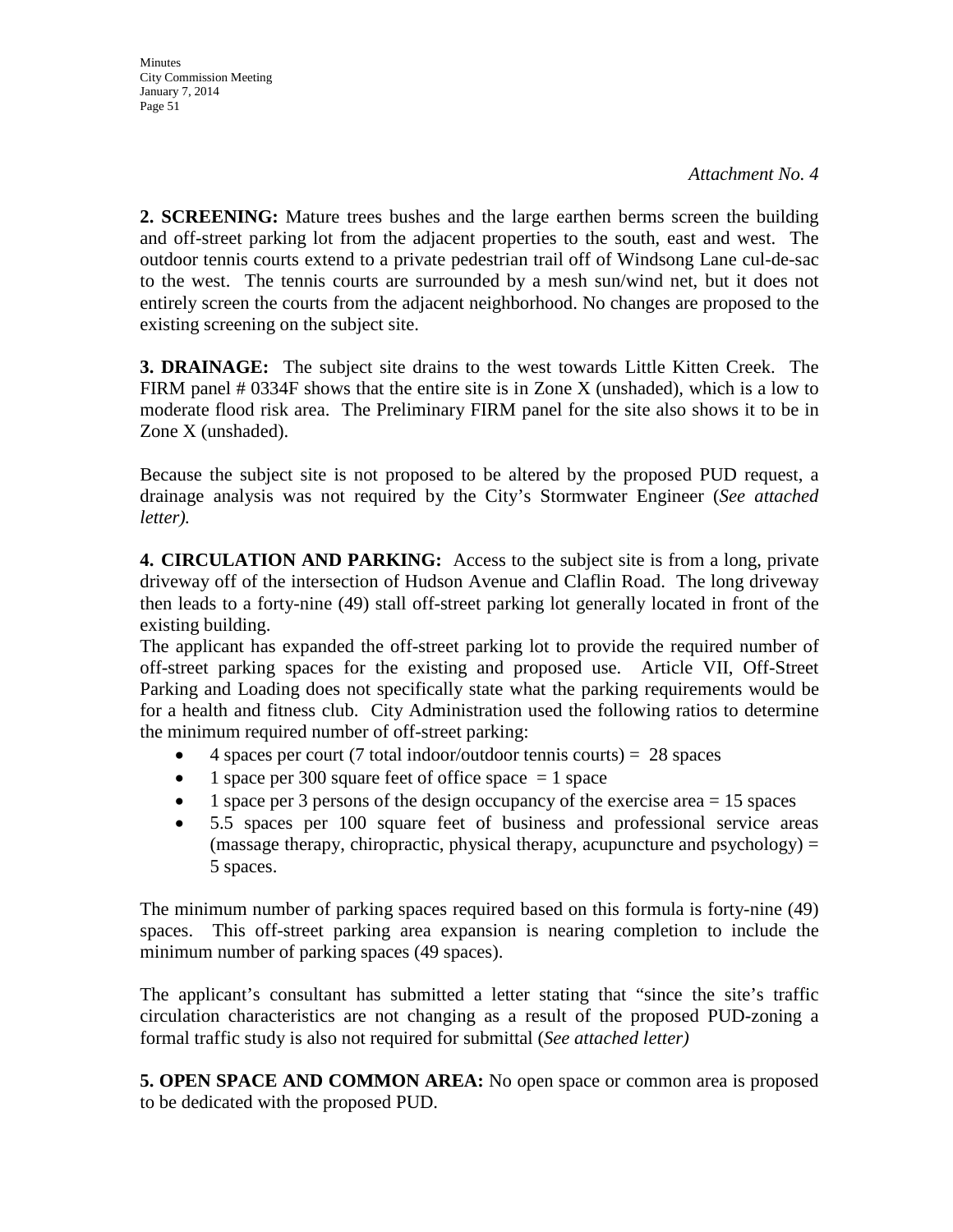**Minutes** City Commission Meeting January 7, 2014 Page 52

**6. CHARACTER OF THE NEIGHBORHOOD:** The character of the neighborhood would be a low-density single-family area. The neighborhood to the west across Little Kitten Creek is a large lot, single-family area. Amanda Arnold Elementary school adjoins the site to the north.

# **THIRTEEN MATTERS TO BE CONSIDERED WHEN CHANGING ZONING DISTRICTS**

**1. EXISTING USE:** Health and Fitness Club, including tennis and racquet ball courts, exercise room, massage therapy, retail pro-shop and accessory facilities.

**2. PHYSICAL AND ENVIRONMENTAL CHARACTERISTICS:** The subject site is a large, irregular shaped flag lot to the west of Hudson Avenue and northeast of Windsong Lane cul-de-sac. On the subject site are a 27,779 square foot health and fitness club, outdoor tennis courts and an off-street parking lot with forty-nine (49) spaces. A long driveway extends from Hudson Avenue to the parking lot.

The subject site has large grass areas, several large earthen berms and mature trees screening the building and off-street parking lot to the adjacent properties to the south, east and west. The outdoor tennis courts extend to a private pedestrian trail off of Windsong Lane cul-de-sac to the west. The tennis courts are surrounded by a mesh sun/wind net, but it does not entirely screen the courts from the adjacent neighborhood.

The subject site drains to the west towards Little Kitten Creek.

## **3. SURROUNDING LAND USE AND ZONING:**

- **NORTH:** Privately owned and maintained pedestrian trail, Amanda Arnold Elementary School, Single-Family homes. R, Single-Family Residential District.
- **SOUTH:** Single-family homes, Windsong Lane right-of-way (ROW), business and professional offices. R District, and C-1, Restricted Business District.
- **EAST:** Single-family and two-family dwellings, Hudson Avenue ROW and singlefamily neighborhood. R District and R-1, Single-Family Residential District.
- **WEST:** Single-family homes. R District.

**4. GENERAL NEIGHBORHOOD CHARACTER:** See #6 of the Review Criteria For Planned Unit Developments above.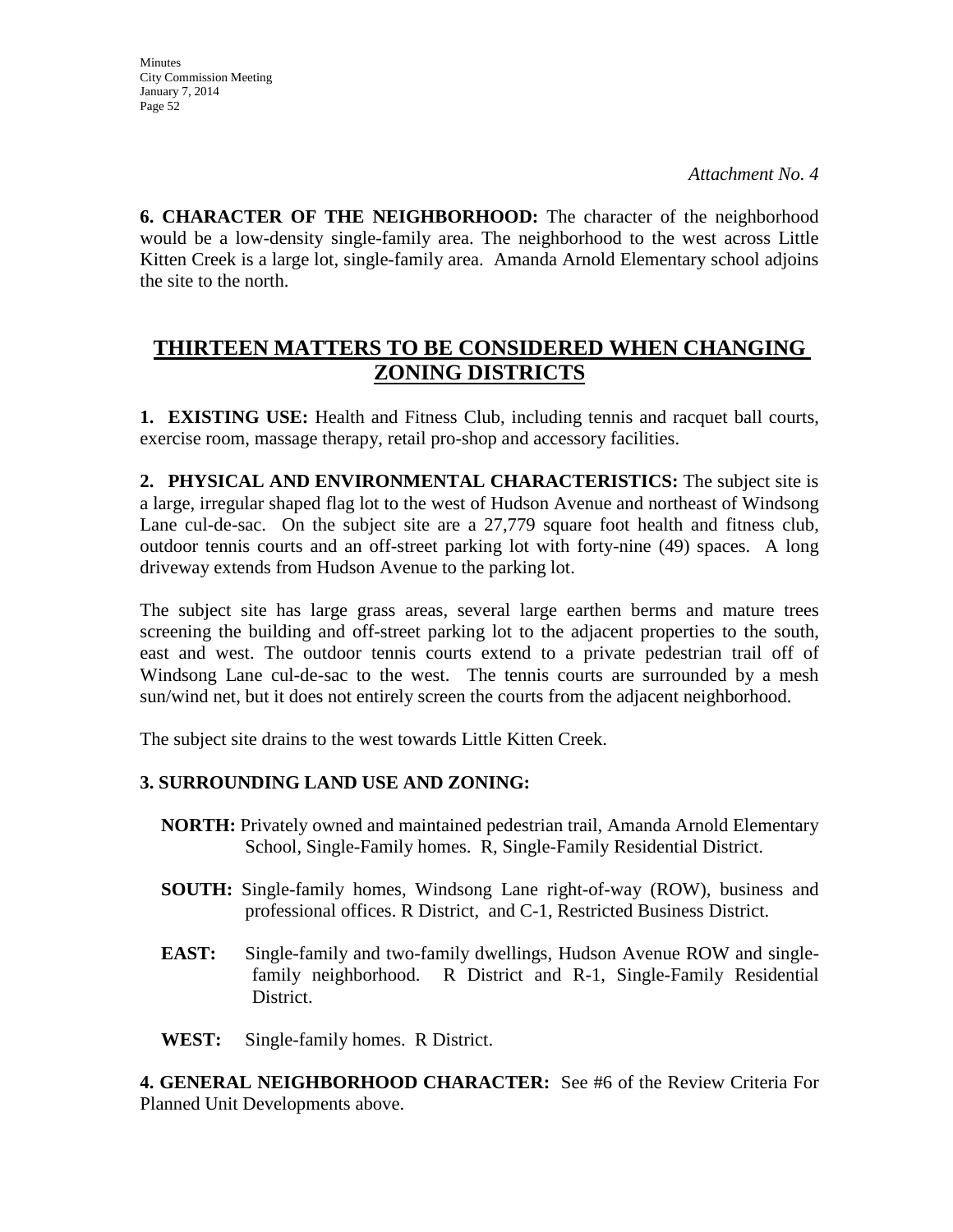**Minutes** City Commission Meeting January 7, 2014 Page 53

**SUITABILITY OF SITE FOR USES UNDER CURRENT ZONING:** According to the Riley County Appraiser, the structure on the subject site was built in 1978 for the Manhattan Racquetball Club, later known at the Cottonwood Racquet Club. The building and use was established prior to the subject site being annexed into the City on September 4, 1979 (Ord. No 3723).

The subject site is suitable for the current use under the current zoning district. The R, Single-Family Residential District allows for Health and Fitness Clubs as a Conditional Use. The applicant received a Conditional Use on June 13, 2012 to bring the property into compliance and to allow for the structure to be expanded to the west to provide massage therapy. Prior to the approved CUP, the use was legally nonconforming to the R District.

The applicant has proposed to expand the use of the Body First Health and Fitness Club beyond the City's definition of "Health and Fitness Club" found in the Zoning Regulations. The definition is: "An athletic, recreational, health or fitness establishment which includes uses such as exercise equipment, racquetball courts, basketball courts and swimming pools." The proposed PUD rezoning is to accommodate the expanded use of the Health and Fitness Club to include subordinate accessory uses of a beauty shop and business and professional offices limited to health and wellness services, such as chiropractic, physical therapy, acupuncture and psychology services and their accessory retail sales.

**6. COMPATIBILITY OF PROPOSED DISTRICT WITH NEARBY PROPERTIES AND EXTENT TO WHICH IT MAY HAVE DETRIMENTAL AFFECTS:** The Health and Fitness Club has existed on the subject site since 1978 when it was first constructed. Prior to the applicant purchasing the subject site, it was owned and operated as the Cottonwood Racquet Club.

On June 13, 2012, the Board of Zoning Appeals approved a Conditional Use to bring the property into conformance with the R District and to allow a 1,455 square foot addition to the existing structure to add space for massage therapy. City Administration determined that massage therapy fit within the definition of Health and Fitness Club.

The applicant is proposing to expand the use of the existing Health and Fitness Club to include beauty shop and business and professional offices, such as chiropractor/acupuncturist physical therapy, and psychology. The existing building footprint is not proposed to expand to include these additional uses. City Administration determined that these proposed expanded uses did not meet the definition of a Health and Fitness Club, as approved by the Conditional Use, and would require a zoning change.

As part of the PUD application process, the applicant held a neighborhood meeting on October  $16<sup>th</sup>$ . According to the meeting summary, six (6) people were in attendance.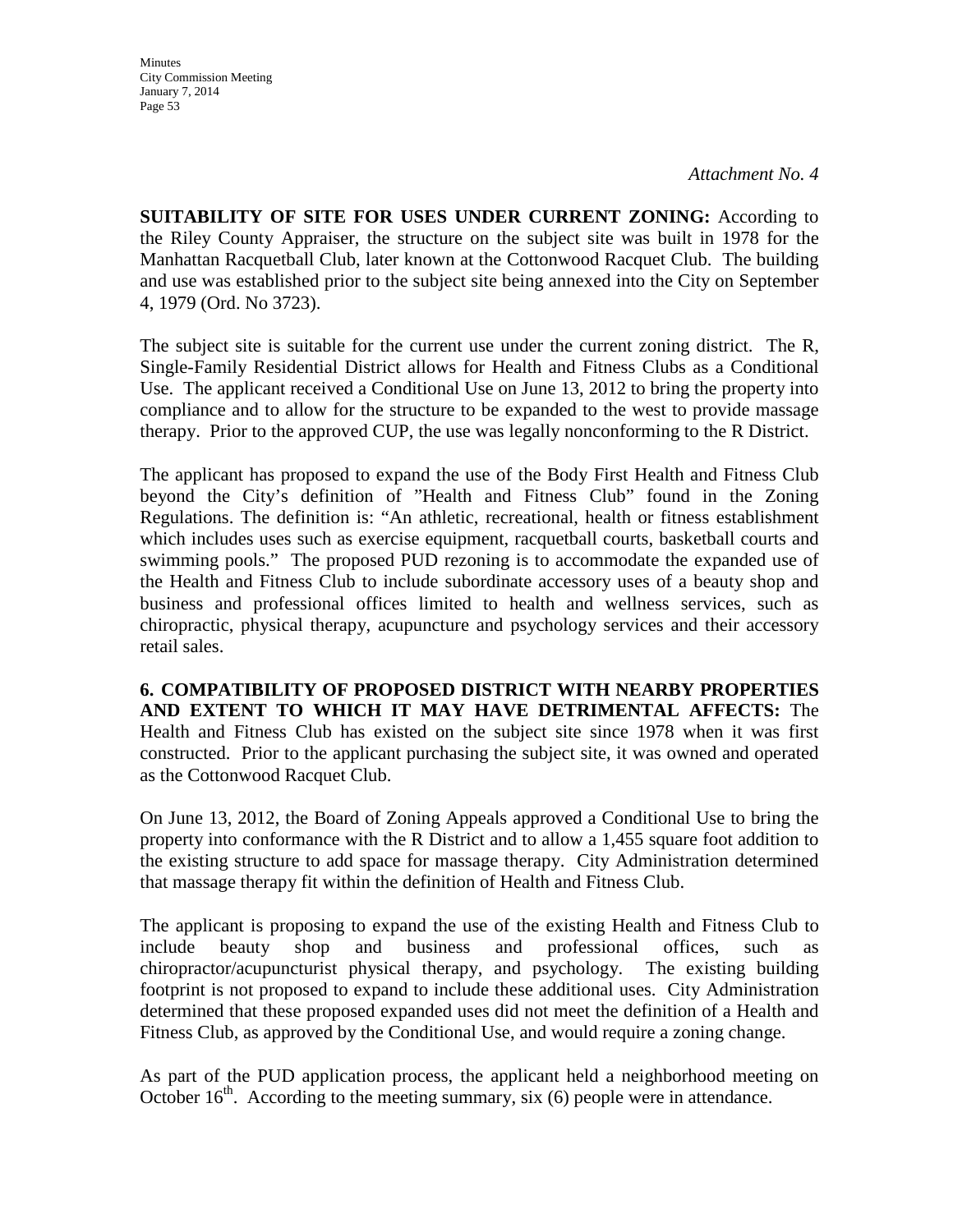Following questions by the attendees and answers by the applicant, they "saw no concerns that were not addressed."

As stated, the existing use has been present since 1978 when the Health and Fitness Club was established in rural Riley County. It is apparent that the existing use has not adversely affected the surrounding neighborhood. The proposed PUD would limit the permitted uses to Health and Fitness Club, and accessory beauty shop and professional and business offices devoted to health and wellness (chiropractor, physical therapy, acupuncture and/or psychology), along with accessory sales which will be subordinate to the health and fitness center. The recent building addition approved by a Conditional Use in 2012 has multi-use rooms, which the new uses will occupy.

Traffic from the proposed PUD should not increase significantly beyond that of the Health and Fitness Club because its members will use both the fitness activities as well as the accessory uses. The newly constructed off-street parking lot meets the minimum combined parking requirements for the health and fitness club and the business and professional uses. Light and noise should not increase beyond that of the Health and Fitness Club. The proposed rezoned to the Commercial PUD District appears to be compatible with adjacent properties.

**7. CONFORMANCE WITH COMPREHENSIVE PLAN:** The Future Land Use Map of the Comprehensive Plan shows the rezoning site as Public/Institutional - Parks and Recreation. It appears that the Future Land Use Map generalized the use as park and recreation, but does not reflect reality of the subject site. The subject site is a privately owned Health and Fitness Club and has been used in the manner since 1978 when it was first established in rural Riley County. The specific proposed PUD use is somewhat similar in nature to a single Neighborhood Commercial Center (NCC) category. Policies for the NCC Future Land Use include:

## *NCC 1: Characteristics*

*Neighborhood Commercial Centers are intended to provide a range of services, including supermarkets, restaurants, movie rentals, drycleaners, drugstores, filling stations, smaller specialty shops, retail and health services and business and professional offices, for residential areas. Neighborhood centers will vary in scale and character. Smaller, limited use centers may be fully integrated into the surrounding neighborhood and be accessed primarily by pedestrian or bicycle; while larger centers will function more independently, providing ample parking and numerous stores. Mixed-Use Neighborhood Centers that also incorporate residential uses are appropriate in a master planned setting. Neighborhood Centers often serve more than one nearby neighborhood in order to maintain sufficient economy of scale.*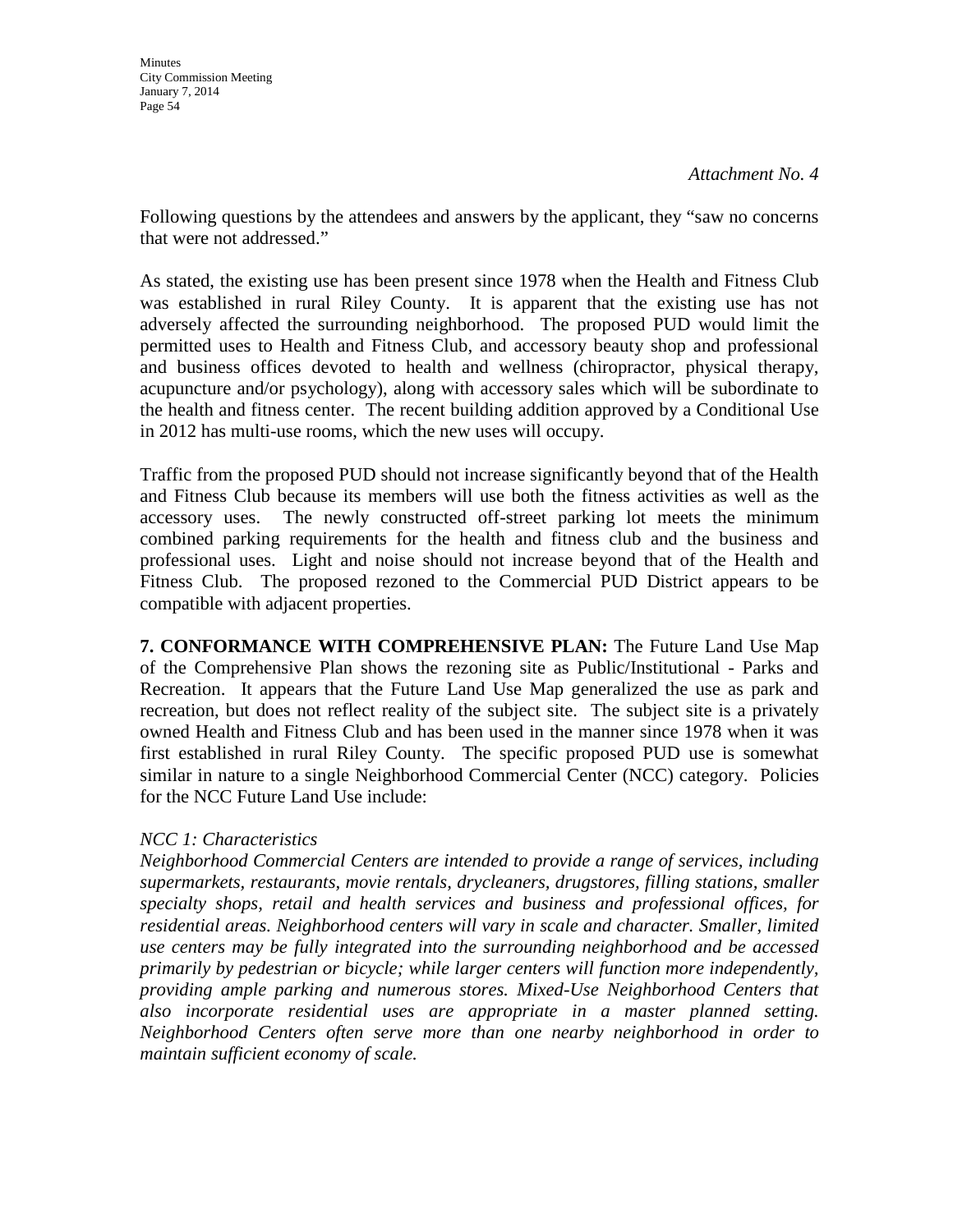## *NCC 2: Location*

*Neighborhood centers should generally be located at the intersection of arterial and collector streets. However, smaller centers with limited uses may be appropriate within a residential area at the intersection of two collector streets, or at the intersection of a collector and a local street, provided they are designed to be compatible with the surrounding neighborhood and meet a minimum level of design criteria.* 

## *NCC 3: Size*

*Neighborhood centers typically require a site of approximately 10 acres, but may vary, ranging from as small as 1-3 acres to as large as15-20 acres depending on the size of its service area and the extent of its mixed-use characteristics.* 

## *NCC 4: Architectural Character*

*Neighborhood Centers shall be designed to be compatible with and sensitive to surrounding residences. Building materials and architectural detailing should be compatible with and reflect the character of the surrounding neighborhood. Building heights and scale should be similar to surrounding residences.*

## *NCC 5: Circulation and Access*

*Main entrances and driveways should be integrated with the surrounding street network to provide clear connections between uses for vehicles, pedestrians, and bicycles. Clear, direct pedestrian connections shall be provided between uses within the center and to the surrounding neighborhood.* 

## *NCC 6: Parking Location and Design*

*Large, uninterrupted expanses of parking should be avoided. Parking areas shall be divided into smaller "blocks" by landscaping and walkways. To the extent possible, parking blocks shall be distributed between the front and sides of buildings, or the front and rear, rather than placed solely in front of building.* 

## *NCC 7: Transitions between Uses*

*Attractive transitions should be provided between the center and surrounding residences, while not limiting access between the center and the neighborhood for all modes of travel. Transitions can be accomplished by stepping down the height of taller structures to meet residences, proving landscape buffers or screening, or similar means. Use creative design to avoid simply "walling" off residential areas from neighborhood centers.*

The surrounding neighborhood is shown on the Future Land Use Map as being Residential Low to Medium (RLM) Density, which does allow Health and Fitness uses and park and recreation activities.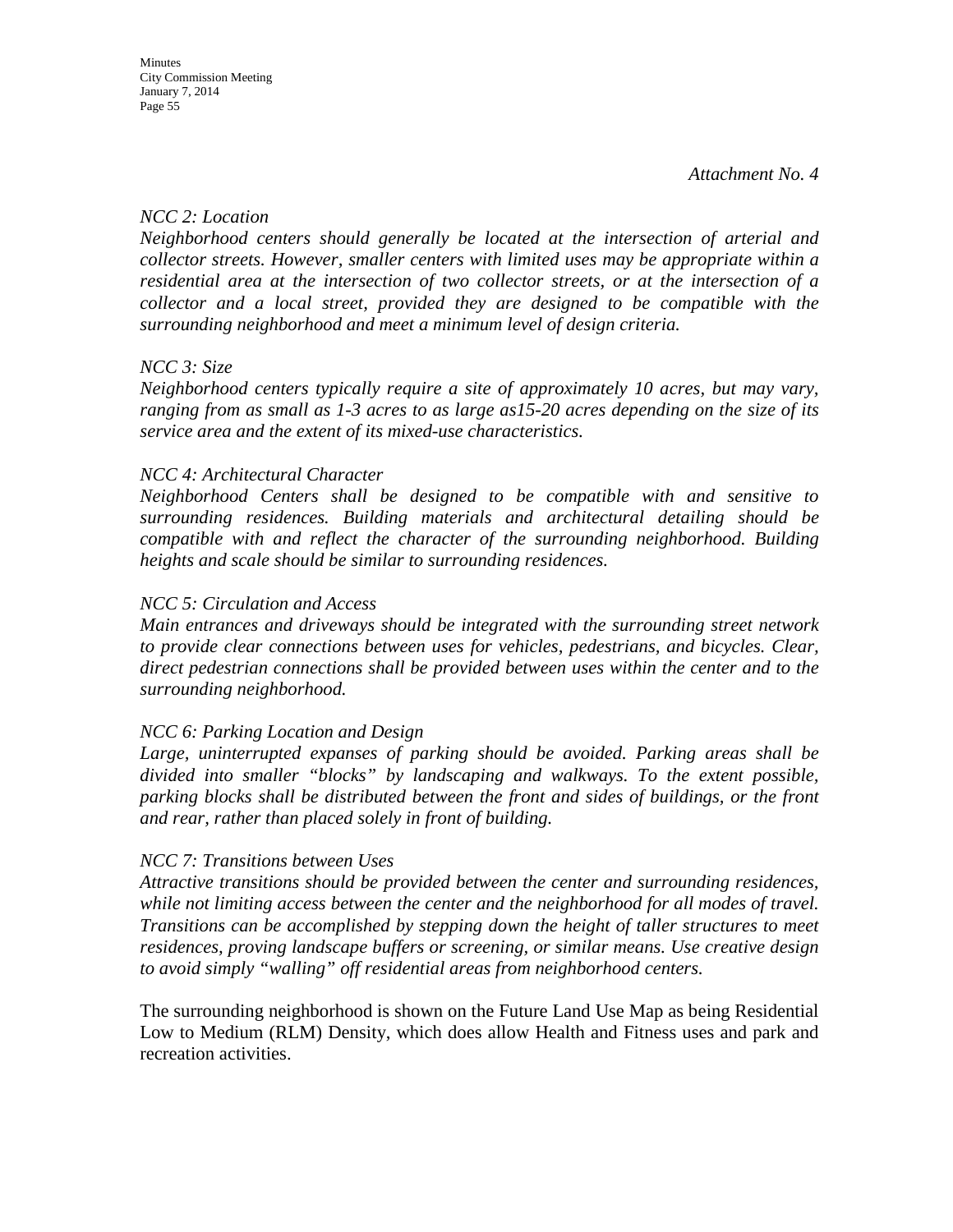Residential Low to Medium (RLM) policies:

## *RLM 1: Characteristics*

*The Residential Low/Medium Density designation incorporates a range of single-family, single-family attached, duplex, and town homes, and in appropriate cases include complementary neighborhood-scale supporting land uses, such as retail, service commercial, and office uses in a planned neighborhood setting, provided they conform with the policies on Neighborhood Commercial Centers. Small-scale multiple-family buildings and condominiums may be permissible as part of a planned unit development, or special mixed-use district, provided open space requirements are adequate to stay within desired densities.* 

## *RLM 2: Appropriate Density Range*

*Densities in the Residential Low/Medium designation range between less than one dwelling unit/acre up to 11 dwelling units per net acre.* 

## *RLM 3: Location*

*Residential Low/Medium Density neighborhoods typically should be located where they have convenient access and are within walking distance to community facilities and services that will be needed by residents of the neighborhood, including schools, shopping areas, and other community facilities. Where topographically feasible, neighborhoods should be bounded by major streets (arterials and/or collectors) with a direct connection to work, shopping and leisure activities.* 

## *RLM 4: Variety of Housing Styles*

*To avoid monotonous streetscapes, the incorporation of a variety of housing models and sizes is strongly encouraged in all new development.* 

The proposed rezoning does not conform to the Comprehensive Plan. However, it is apparent that the Future Land Use Map does not reflect the reality of the subject site. The Future Land Use Plan designates the subject site as a publicly owned recreation area. The subject site is a privately owned business and would most closely fit the Neighborhood Commercial Center (NCC) category. Although the subject site consists of one principle use with the proposed accessory uses to expand the health and fitness club to provide a holistic health and wellness approach, it would comply with the policies of the NCC category. The NCC category also functions appropriately with the Residential Low to Medium (RLM) Future Land Use category that surrounds the subject site.

## **8. ZONING HISTORY AND LENGTH OF TIME VACANT AS ZONED:**

1978 - Health and Fitness Club was established in Riley County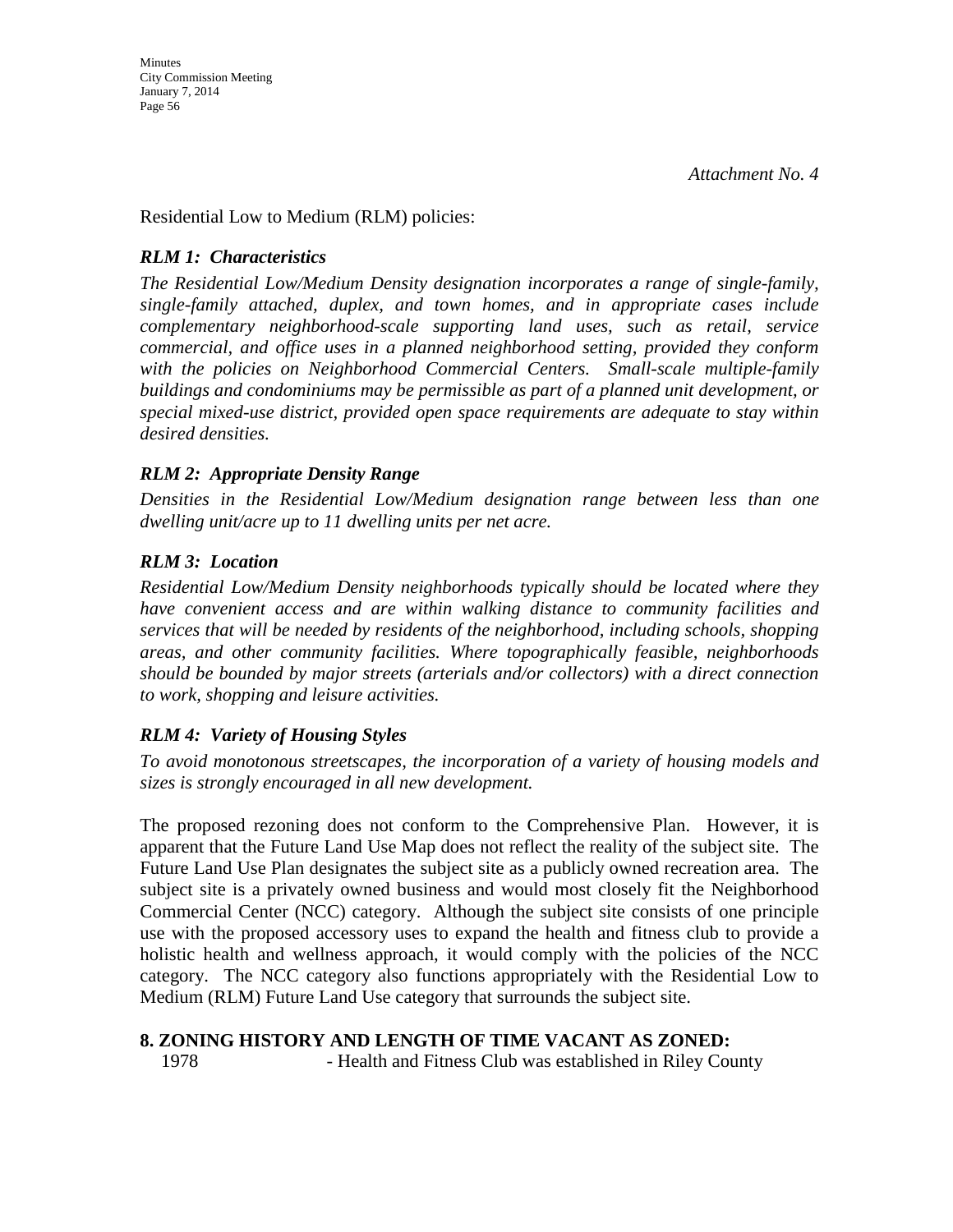September 4, 1979 - Subject site and surrounding properties were annexed into the City of Manhattan (Ord. No. 3723)

September 4, 1979 to present – Zoned R, Single-Family Residential District

- July 19, 2010 -Request to rezone the subject site from R District to Commercial Planned Unit Development was withdrawn
- June 13, 2012 Board of Zoning Appeals approved a Conditional Use to bring the subject site into conformance and to allow an expansion to the existing building.
- September 5, 2013 Manhattan Urban Area Planning Board recommends denial of a request to rezone the subject site from R District to C-2, Neighborhood Shopping District by a vote of 4-0. The applicant withdrew the request.
- **9. CONSISTENCY WITH INTENT AND PURPOSE OF THE ZONING ORDINANCE:** The intent and purpose of the Zoning Regulations is to protect the public health, safety, and general welfare; regulate the use of land and buildings within zoning districts to assure compatibility; and to protect property values. The PUD Regulations are intended to provide a maximum choice of living environments by allowing a variety of housing and building types; a more efficient land use than is generally achieved through conventional development; a development pattern that is in harmony with land use density, transportation facilities and community facilities; and a development plan which addresses specific needs and unique conditions of the site which may require changes in bulk regulations or layout.

The proposed rezoning to Commercial PUD is to allow the use of the existing health and fitness club, which has existing since 1978, to expand to include a beauty shop and business and professional offices devoted to health and wellness, that will be accessory and subordinate to the health and fitness club. No new buildings or additions to the existing building are proposed. The result of the Commercial PUD would be a limiteduse commercial property within the surrounding neighborhood setting. Any expansion of the use beyond what is being proposed, additions to the existing building or significant changes to the subject site would require an amendment to the PUD ordinance and the approved development plans. Because of the existing use and the limitations placed on the subject site by the proposed PUD; it appears that the proposed rezoning is consistent with the intent of the zoning district and its regulations.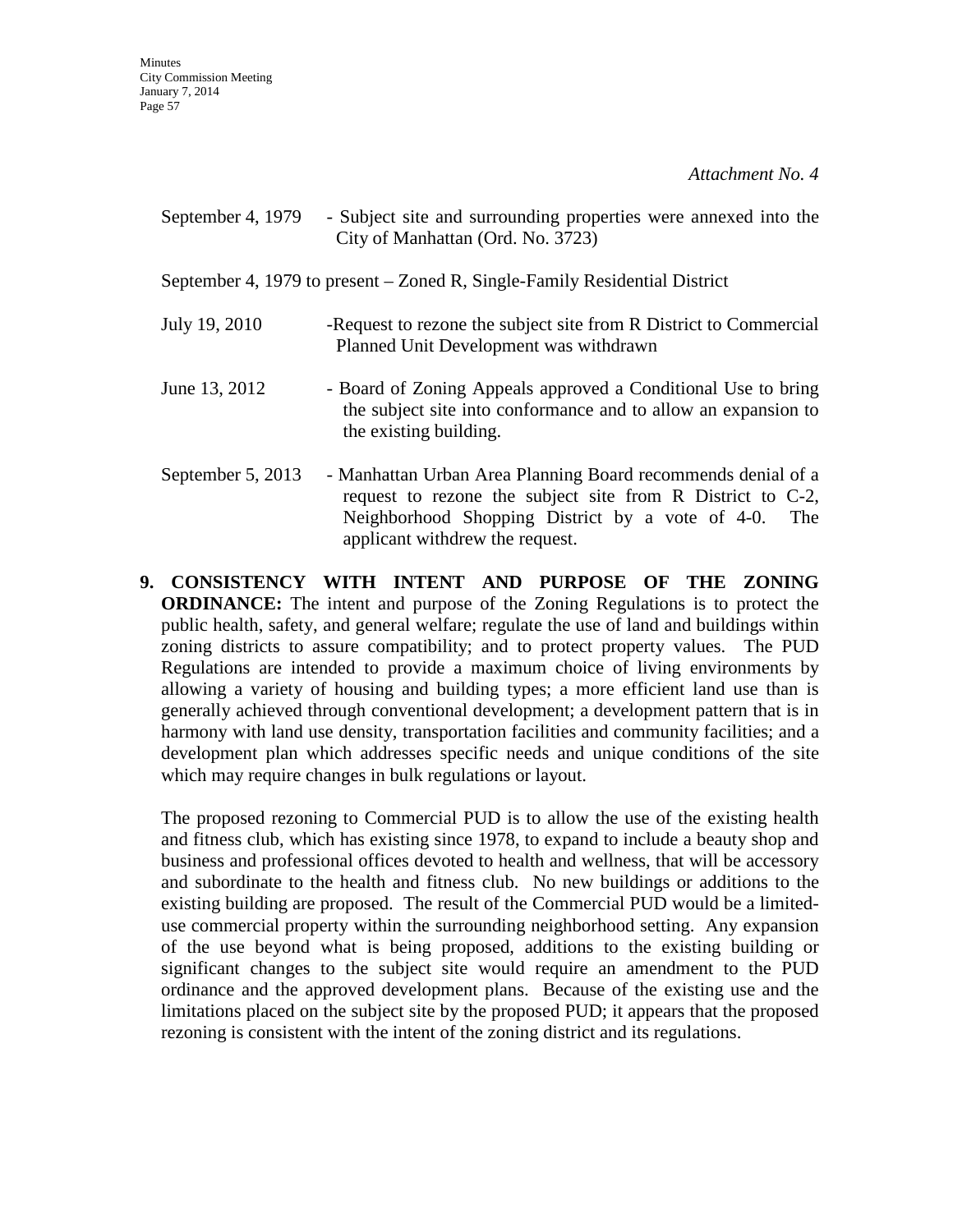- **Minutes** City Commission Meeting January 7, 2014 Page 58
- **10. RELATIVE GAIN TO THE PUBLIC HEALTH, SAFETY AND WELFARE THAT DENIAL OF THE REQUEST WOULD ACCOMPLISH, COMPARED WITH THE HARDSHIP IMPOSED UPON THE INDIVIDUAL OWNER:** There does not appear to be an adverse impact on the public health, safety and general welfare that the rezoning will create. The proposed rezoning to PUD is to expand the use of the existing health and fitness club to include subordinate uses generally not permitted as being accessory to the health and fitness club. The proposed PUD ordinance will identify the permitted uses as health and fitness club, and accessory beauty shop and its accessory retail sales, and business and professional offices devoted to health and wellness uses and its accessory retail sales, all of which will be subordinate and accessory to the health and fitness club. Denial of the rezoning request will not be a gain to the public health, safety and welfare compared to the hardship imposed upon the owner.
- **11. ADEQUACY OF PUBLIC FACILITIES AND SERVICES:** Adequate utilities are available to service the subject site.

## **12. OTHER APPLICABLE FACTORS:** None

- **13. STAFF COMMENTS AND RECOMMENDATION:** City Administration recommends approval of the proposed rezoning of the proposed Body First – Massage Addition, located at 3615 Claflin Road, from R, Single-Family Residential District to PUD, Commercial Planned Unit Development District, with the following conditions of approval:
	- 1. Permitted Uses shall include a Health and Fitness Club and its associated accessory sales of health and fitness items and equipment; and, accessory uses that are subordinate to and serve the principal Health and Fitness Club that shall be limited to a Beauty Shop, and Professional Services oriented towards health and wellness including chiropractic, acupuncture, massage therapy, physical therapy, and psychology and their associated accessory sales.
	- 2. An amendment of the PUD shall be approved prior to the construction of any building additions or significant changes to the site plan as defined by Section 9-108(C).
	- 3. Signage shall be limited to signs proposed in the application documents.
	- 4. Exempt signage shall include signage described in Article VI, Section 6-104  $(A)(1),(2),(4),(5),(6)$  and  $(7)$ ; and, Section 6-104  $(B)(2)$  and  $B(5)$ .
	- 5. Landscaping and irrigation shall be maintained in good condition.